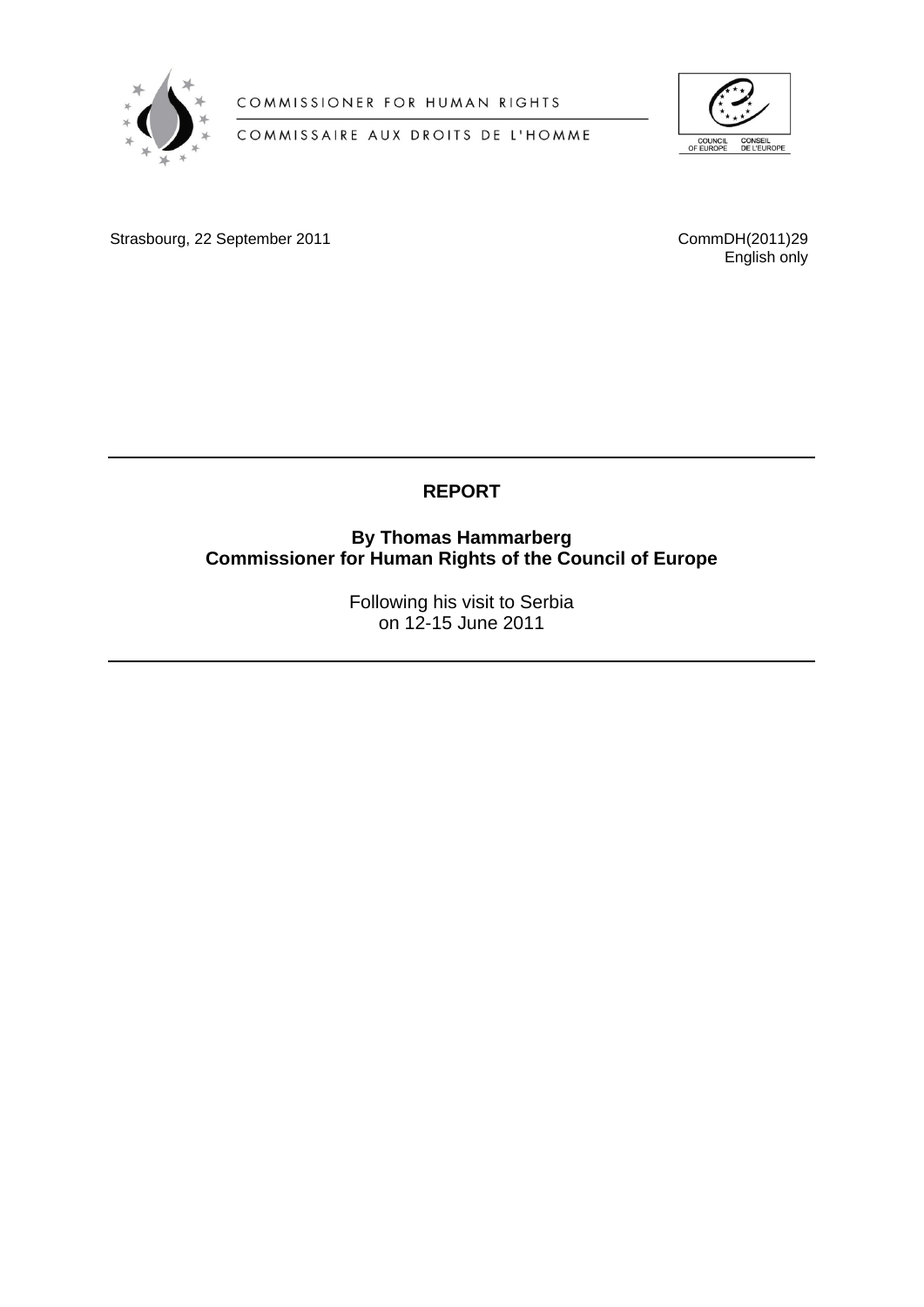### **Summary**

Commissioner Thomas Hammarberg and his delegation visited Serbia from 12 to 15 June 2011. In the course of this visit the Commissioner held discussions with representatives of the Serbian authorities and intergovernmental organisations, as well as with members of civil society. The present Report focuses on the following major issues: post-war justice and reconciliation (section I); fight against discrimination (section II); and freedom of the media, access to public information and personal data protection (section III). Each section is accompanied by the Commissioner's conclusions and recommendations.

#### **I. Post-war justice and reconciliation**

Serbia has a key role in the process of post-war justice and reconciliation in the region of the former Yugoslavia. The Commissioner calls on the authorities to strengthen their efforts aimed at effectively investigating and prosecuting war-related crimes, in accordance with the international legal principles of accountability, justice and the rule of law. The Commissioner hopes that the Serbian authorities will pursue their efforts to remove the remaining obstacles to effective inter-state co-operation. Access to justice for all victims should be ensured and effective domestic remedies should be provided. The Commissioner urges Serbia to improve the witness protection system and to promptly investigate and prosecute all reported cases of threats and intimidation of witnesses. He welcomes the commitment shown by the authorities during his visit to improving the witness protection system by transferring the relevant competence to the Ministry of Justice.

Whilst welcoming the ratification in May 2011 by Serbia of the 2006 International Convention for the Protection of All Persons from Enforced Disappearance, the Commissioner invites the authorities to continue with determination their efforts, at national and regional level, aimed at resolving the approximately 14 000 cases of persons missing due to the wars in the region.

The Commissioner welcomes the efforts made to resolve the remaining problems of those forcibly displaced during the war, and urges the authorities to complete this urgent work. The most vulnerable remain the approximately four thousand persons living in collective centres. Further co-operation between Serbia, Bosnia and Herzegovina, Croatia and Montenegro is needed in order to effectively address the pending issues arising from forced displacement in the region.

Establishing the truth about the gross human rights violations is one of the most important components of the transitional justice process. It is urgent that the countries of the former Yugoslavia overcome and eliminate ethnic polarisation and come to terms with the past. A serious truth and reconciliation process is of utmost importance in order to give justice to victims and establish standards for the future.

#### **II. Fight against discrimination**

The Serbian legal and institutional framework against discrimination and racism has been strengthened. The Commissioner welcomes the adoption in 2009 of the Law on the Prohibition of Discrimination and the establishment of the Office of the Commissioner for the Protection of Equality. This law provides for protection against discrimination on the grounds of gender, racial or ethnic origin, religion or belief, disability, age and sexual orientation. The Ombudsman of Serbia continues to play an important role in the protection and promotion of human rights and fundamental freedoms. The Commissioner calls on the authorities to ensure that the Ombudsman has sufficient human and financial resources to continue carrying out his tasks.

As regards the protection of national minorities, the Commissioner welcomes the adoption in 2009 of the Law on Minority National Councils. He remains concerned that the members of the national minority council of Bosniaks have not yet been elected and hopes that there should be no further delays in the election process.

The Commissioner welcomes the action taken by the Serbian authorities in recent years to counter hate crimes, notably those committed by extremist groups. He welcomes the decision of the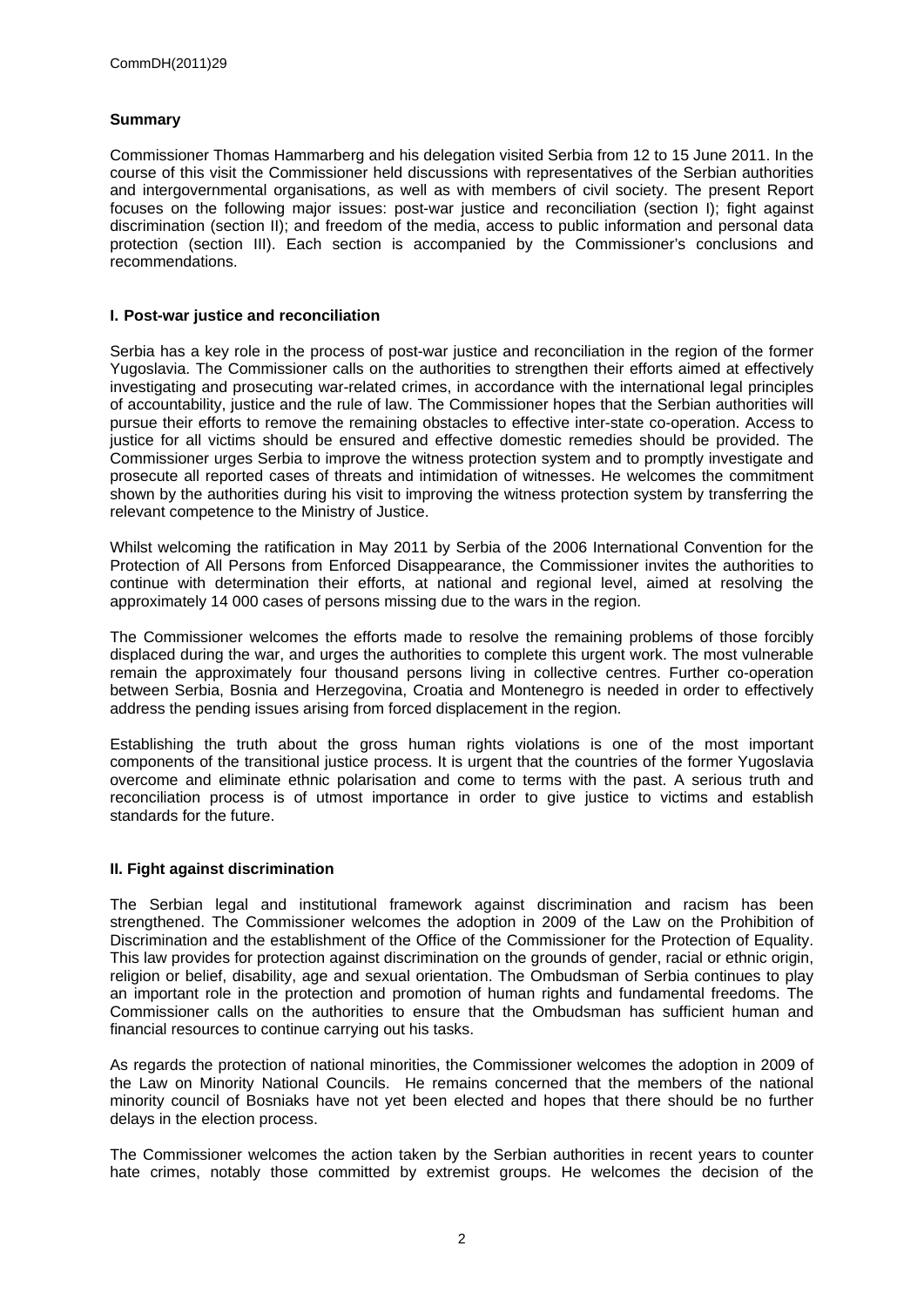Constitutional Court of Serbia in June 2011 to ban the extreme right-wing organisation *Nacionalni stroj,* and calls on the authorities to consider banning other organisations promoting racist hate speech.

While he welcomes the progress made with regard to the protection of the human rights of Roma, the Commissioner urges the authorities to increase and systematise their efforts in order to enhance protection, in particular in the sectors of employment, education, housing and healthcare, drawing upon the Council of Europe Committee of Ministers' Recommendation (2008)5 *on Policies for Roma and/or Travellers in Europe.* The Commissioner remains deeply concerned by the situation of the displaced Roma from Kosovo<sup>\*</sup> who face the harshest living conditions. The Commissioner is particularly concerned by the non-registration of Roma children upon their birth and the lack of personal identity documents of approximately 5% of Roma in Serbia. He urges the authorities to facilitate access to personal identity documents for Roma.

Whilst welcoming the authorities' support for the work and activities of LGBT activists and organisations, the Commissioner remains concerned about widely-present homophobia. He calls on the authorities to increase their efforts aimed at fighting violence and discrimination against LGBT persons, including a more vigorous implementation by courts of the criminal provisions concerning hate crimes.

The Commissioner commends the adoption of legislation aimed at the protection and promotion of the rights of persons with disabilities. The implementation of this legislation has facilitated the process of deinstitutionalisation of children with disabilities and has increased the employment of persons with disabilities. However, the Commissioner remains concerned at the fact that a number of elderly and adult persons with mental disabilities are placed in institutional care without their consent. He is also worried by the reported abuse of the legal capacity proceedings, often by close family members. The Commissioner calls on the authorities to amend the legal provisions concerning the removal of legal capacity, taking into account the concerns expressed by the Serbian Commissioner for the Protection of Equality and the standards contained in the UN Convention on the Rights of Persons with Disabilities.

#### **III. Freedom of the media, access to public information and personal data protection**

The Commissioner underlines the importance of encouraging media's potentially crucial role in the development of pluralism and broadmindedness in society. He stresses that defamation should be decriminalised and that unreasonably high fines in civil cases relating to media should be avoided. He suggests that the position of the Constitutional Court against excessive fines in defamation cases should be clearly reflected in the forthcoming media legislation. At the same time, the media community should be encouraged to promote and apply ethical professional standards and to develop a system of effective self-regulation.

The Commissioner commends the authorities' prompt reactions to recent attacks on journalists, but remains seriously concerned by the failure of the authorities to resolve past cases of killings of journalists. He urges the authorities to conduct effective investigations into all these violent incidents, in full compliance with the case-law of the European Court of Human Rights and the 2011 Guidelines of the Council of Europe Committee of Ministers *on eradicating impunity for serious human rights violations.*

The Commissioner also calls on the authorities to improve and strengthen the personal data protection system. He urges them to adopt and implement an action plan for putting into effect the Strategy on Personal Data Protection which was adopted by the government in 2010.

Lastly, the Commissioner reiterates that media could play an important role in countering prejudices and should not perpetuate stereotypes on ethnic or religious minorities, in particular Roma. The authorities are urged to promote systematic dialogue with media professionals and relevant civil

Throughout this text, all reference to Kosovo, whether to the territory, institutions or population shall be understood in full compliance with United Nations Security Council Resolution 1244 (1999) and without prejudice to the status of Kosovo.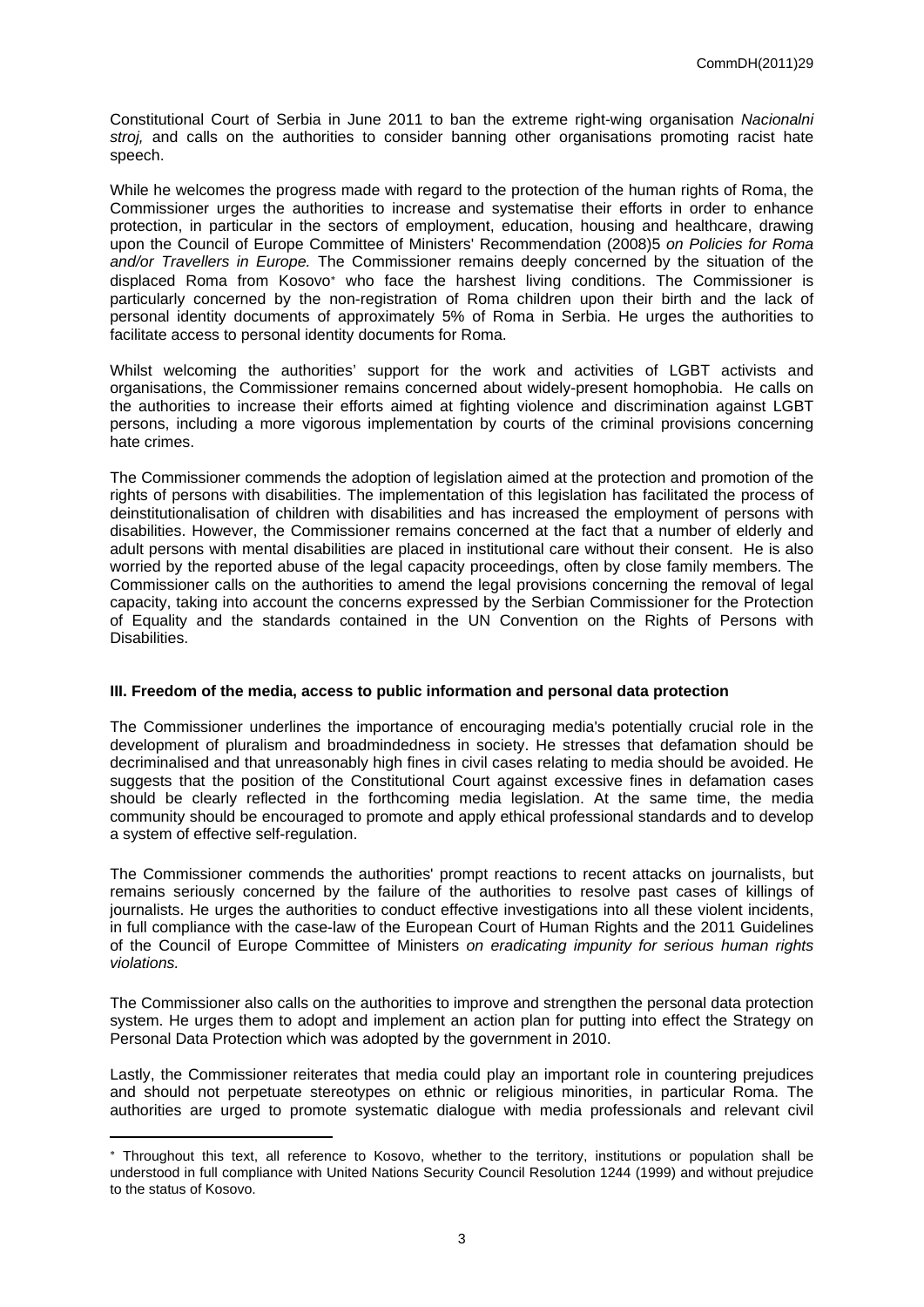society groups in order to ensure the elimination of manifestations of anti-Gypsyism and the promotion by media of tolerance and social cohesion.

The authorities' comments are appended to this Report.

#### **Introduction**

- 1. The present report follows a visit to Serbia by the Council of Europe Commissioner for Human Rights (the Commissioner) from 12 to 15 June 2011.<sup>1</sup>
- 2. The Commissioner wishes to thank the Serbian authorities in Strasbourg and in Belgrade for their assistance in organising the visit and facilitating its independent and smooth execution. He wishes to thank all his interlocutors, both national authorities and civil society, for their willingness to share their knowledge and insights with him.
- 3. During the visit the Commissioner held discussions with national authorities, including the Minister of Human and Minority Rights, Public Administration and Local Self-Government, Mr Milan Marković, the Minister of Labour and Social Policy, Mr Rasim Ljajić, the Minister of Culture, Media and Information Society, Mr Predrag Marković, and the Special Prosecutor for War Crimes, Mr Vladimir Vukčević. He also met with the Commissioner for the Protection of Equality, Ms Nevena Petrušić, the Commissioner for Refugees, Mr Vladimir Cucić, the Ombudsman of Serbia, Mr Saša Janković, and the Commissioner for Information of Public Importance and Personal Data Protection, Mr Rodoljub Šabić.
- 4. In addition, the Commissioner met and held discussions in Belgrade with intergovernmental and non-governmental organisations, and visited the collective centre for displaced persons in Kaludjerica, Belgrade, and the irregular Roma settlement in Marija Bursać, Blok 61, Belgrade.
- 5. Serbia acceded to the Council of Europe on 24 April 2002 and has signed and ratified most of the major Council of Europe and core United Nations human rights treaties. Serbia has not as yet acceded to the European Convention on Nationality, and the Council of Europe Convention on the Avoidance of Statelessness in relation to State Succession.
- 6. Serbia is going through a post-war period, striving to overcome the legacy of the violent past, and to work towards ethnic depolarisation and social cohesion. Notwithstanding considerable progress made since his last visit in 2008, the Commissioner believes that more sustained and concerted efforts are needed to redress the gross human rights violations of the armed conflicts of the 1990s, to vigorously fight against and eliminate discrimination and to effectively protect and strengthen media freedom.
- 7. The present Report focuses on the following major issues: post-war justice and reconciliation (section I); fight against discrimination (section II); and freedom of the media, access to public information and personal data protection (section III). Each section is accompanied by the Commissioner's conclusions and recommendations.

#### **I. Post-war justice and reconciliation**

8. The legacy of the violent past still affects the enjoyment of human rights, democracy and the rule of law in Serbia. The lack of a systematic approach in the region in coping with and redressing the past gross human rights violations has resulted in the impunity of war criminals as well as in an individual pursuit of the truth and reparation by victims. Information and education of the population in order to overcome pre-war and current prejudices due to ethnic polarisation are sporadic or non-existent. The Commissioner would like to underline that the complex but necessary process of post-war justice in the region cannot be successfully achieved without close and constructive co-operation among the respective countries. The Serbian government has taken important initiatives in this regard which should be followed through.

<sup>1</sup> During the visit, the Commissioner was accompanied by the Deputy to the Director of his Office, Mr Nikolaos Sitaropoulos, and his Adviser, Ms Erliha Bičakčić.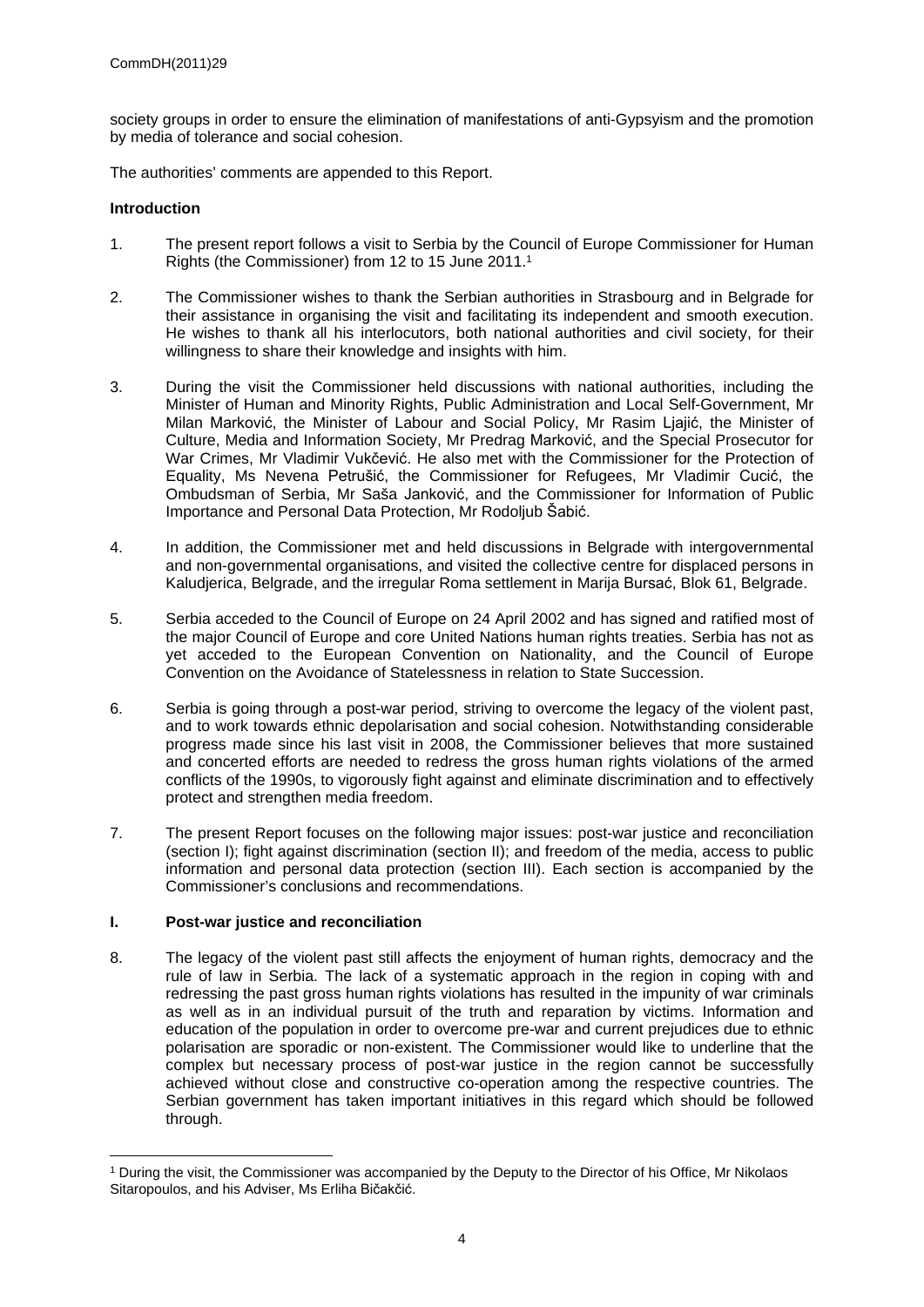#### *1. International and regional co-operation*

- 9. Co-operation between Serbia and the International Criminal Tribunal for the former Yugoslavia (ICTY) improved considerably with the arrests of the ICTY fugitives Ratko Mladić and Goran Hadžić in May and July 2011 respectively.
- 10. Regional co-operation, an important factor for the effective prosecution and punishment of war-related crimes, has improved in recent years. The improvement of the co-operation between national prosecutors, including agreements on bilateral extradition and recognition of foreign judgments, has contributed to the fight against impunity in the region. The Commissioner welcomes the signature in February 2010 of the bilateral agreements between the Ministers of Justice of Bosnia and Herzegovina, Croatia and Serbia, to prevent the abuse of dual citizenship in extradition procedures.<sup>2</sup> However he remains concerned about reports indicating that Bosnia and Herzegovina and Serbia have barred extraditions of their own nationals.
- 11. The Commissioner has noted with concern that Serbia and Bosnia and Herzegovina have not yet signed an agreement on the exchange of evidence in war-related criminal proceedings. The signing of this agreement, expected for July 2011, did not take place. The draft agreement aims to solve the problem of parallel investigations<sup>3</sup> for war-related crimes in Bosnia and Herzegovina and Serbia. Serbia signed a similar agreement with Croatia in 2006. The Commissioner underlines the importance of such an agreement and calls on Serbia and Bosnia and Herzegovina to overcome their differences and make access to justice a reality.
- 12. The adoption by the Serbian Parliament of a resolution in March 2010 which condemned the crimes committed in 1995 in Srebrenica was a positive step*.* Nonetheless the Commissioner is worried by statements of certain Serbian politicians who have denied the facts of these atrocities. The Commissioner reiterates that such statements seriously affect the process of reconciliation.
- 13. The Commissioner has noted with satisfaction the attendance by the Serbian President Tadić of the Srebrenica commemoration in July 2010 and the 2010 meetings between the Presidents of Serbia and Croatia that have enhanced bilateral relations and the much-needed spirit of regional inter-state co-operation and reconciliation. In November 2010, for the first time, Presidents Josipović and Tadić visited together the Ovčara memorial for the Croatian war victims in Vukovar. There they shared words of apology for the war-related crimes and underlined their determination and commitment to concluding the process of inter-state and ethnic reconciliation.
- 14. The Commissioner welcomes the dialogue between authorities in Belgrade and Priština, provided for by the UN General Assembly Resolution 64/298 and which began in March 2011 in Brussels. The meetings held so far have focused on, among other things, the issue of civil registry and freedom of movement. Forthcoming meetings will follow up on the important issues of missing persons and mutual recognition of school and university diplomas. The Commissioner welcomes these developments and stresses the need for the dialogue to focus on all issues that have concrete, serious implications for the lives and human rights of a large number of persons, in particular those who have been forcibly displaced from Kosovo.

#### *2. Domestic proceedings concerning war-related crimes*

15. In 2003 Serbia established by law the War Crimes Chamber of the District Court in Belgrade (WCC) and the Office of the War Crimes Prosecutor of the Republic of Serbia. Their competence extends to the prosecution and trial of perpetrators of war crimes, genocide, and crimes against humanity committed on the territory of the former Yugoslavia since 1 January 1991.

 $2$  The agreements will allow the arrest and extradition of convicted criminals who have evaded justice as a result of holding dual citizenship.

<sup>3</sup> See Commissioner's Report following his visit to Bosnia and Herzegovina, 29 March 2011, paragraph 130.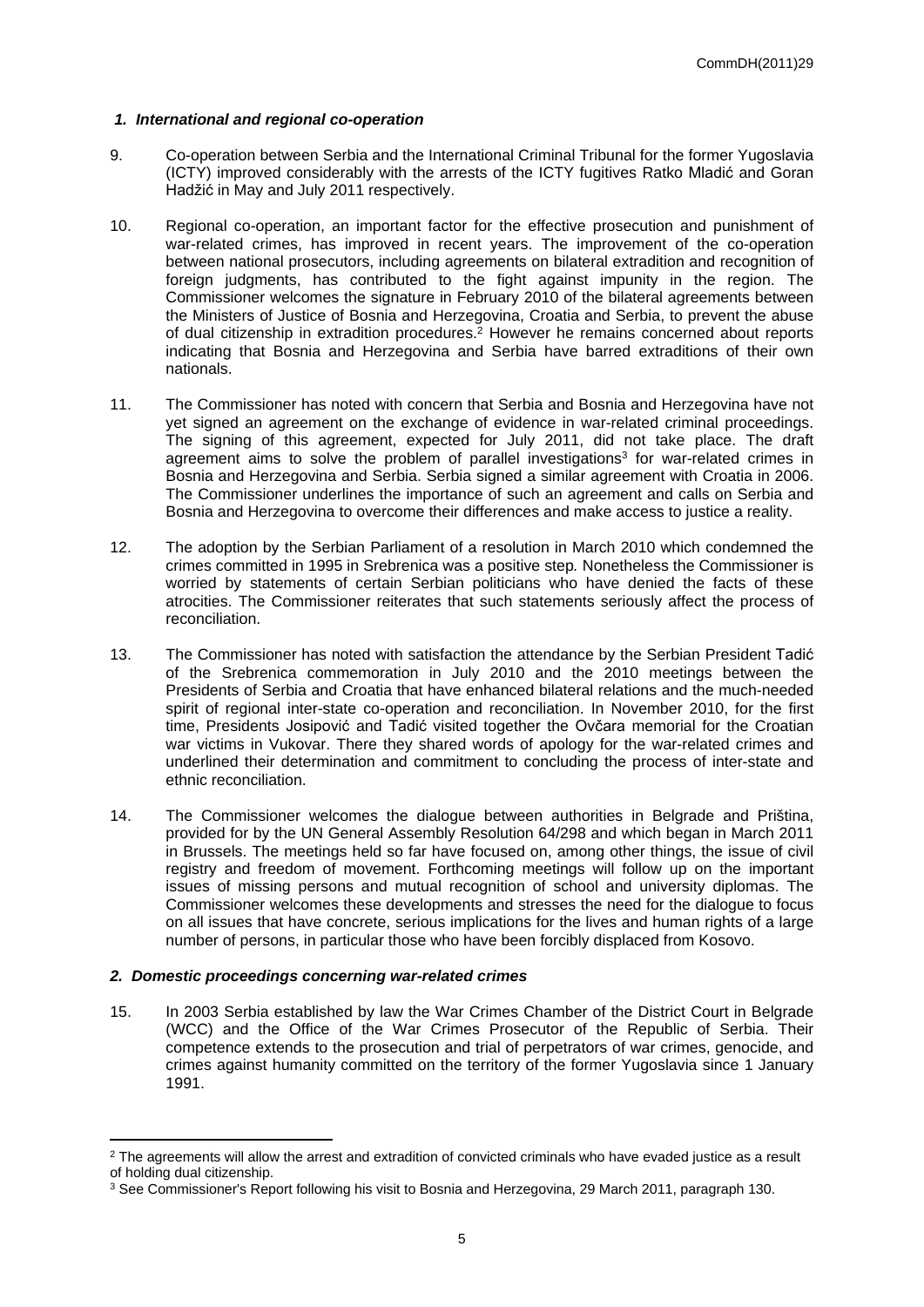- 16. The Commissioner has noted reports indicating slow progress in war-related criminal proceedings. According to the War Crimes Prosecutor's Office,<sup>4</sup> 383 persons have been prosecuted for war-related crimes as of June 2011. 22 final judgments were delivered involving 53 convicted persons, while in three cases involving 15 accused the appeal proceedings are pending.
- 17. The Commissioner is concerned by reports showing that the War Crimes Prosecutor and his deputies are operating in an atmosphere of threats and intimidation from some members of the public. Reportedly this situation is aggravated by limited political support and even obstruction by some political parties. During his visit the Commissioner noted comments made by civil society representatives, according to whom proceedings initiated so far have targeted mainly low-level alleged perpetrators, due to concerns that such investigations could disclose evidence concerning involvement in criminal activities of officials still in positions of authority.
- *2.a. Protection of witnesses in war-related criminal proceedings*
- 18. The Parliamentary Assembly of the Council of Europe, in Resolution 1784 (2011) on *the protection of witnesses as a cornerstone for justice and reconciliation in the Balkans,* called on the Serbian authorities to ensure the functioning of the witness protection system according to professional standards by allocating qualified and trained staff, and adequate resources. The authorities were also called upon to consider the transfer of responsibility for the Witness Protection Unit (established in June 2006) from the Ministry of Interior to the Ministry of Justice in order to avoid any conflict of interest between the members of this unit and the witnesses they are mandated to protect. The Commissioner fully supports this recommendation.
- 19. Amendments to the 2001 Criminal Procedure Code concerned witness protection. Measures provided for by this law concern notably in-court protection, assignment of pseudonyms, and provision of testimony behind a screen. Special measures such as witness relocation or change of identity are contained in the 2005 Law on the Protection Programme for Participants in Criminal Proceedings.
- 20. The Commissioner has noted that the capacity of the witness protection system in Serbia remains limited and that the system suffers from a reported lack of trust on the part of witnesses. Insufficient human and financial resources have also been reported, as well as the lack of adequate equipment. Lack of co-ordination and co-operation between the Witness Protection Unit, the War Crimes Prosecutor's office and the War Crimes Chamber has also been noted.<sup>5</sup>
- 21. The Commissioner is seriously concerned by reports indicating that several members of the Witness Protection Unit are former members of the 'red berets',<sup>6</sup> a unit whose members had allegedly committed war-related crimes in Croatia, Bosnia and Herzegovina and Kosovo. In this context it is noted that there has not been a satisfactory vetting of police staff members in Serbia. In 2003 Serbia adopted the Law on Accountability for Violations of Human Rights but no steps have been taken so far for its implementation. The law provides for the establishment of a commission to take decisions concerning violations of human rights since 1976. This commission has not yet been established.<sup>7</sup>

[http://www.tuzilastvorz.org.rs/html\\_trz/pocetna\\_eng.htm](http://www.tuzilastvorz.org.rs/html_trz/pocetna_eng.htm).

<sup>4</sup> War Crimes Prosecutor of the Republic of Serbia, general statistics,

<sup>5</sup> Committee on Legal Affairs and Human Rights of the Parliamentary Assembly of the Council of Europe, Report *on the protection of witnesses as a cornerstone for justice and reconciliation in the Balkans*, 12 January 2011, paragraphs 116 and 124.

<sup>&</sup>lt;sup>6</sup> The 'red berets' was a special unit of the State Security Service of the Ministry of Interior of Serbia. Jovica Stanišić, head of this service, is facing trial at the ICTY for his role in the wars on the territory of the former Yugoslavia in connection with the operations of several paramilitary units, including the 'red berets'. The 'red berets' were disbanded by Serbia in 2003 after the assassination of the former Prime Minister Zoran Djindjic by a member of this unit.

<sup>7</sup> International Center for Transitional Justice, Submission on Serbia to the Universal Period Review (UPR) of the UN Human Rights Council, 17 July 2008, page 3, [http://ictj.org/sites/default/files/ICTJ-FormerYugoslavia-Serbia-](http://ictj.org/sites/default/files/ICTJ-FormerYugoslavia-Serbia-Review-2008-English.pdf)[Review-2008-English.pdf.](http://ictj.org/sites/default/files/ICTJ-FormerYugoslavia-Serbia-Review-2008-English.pdf)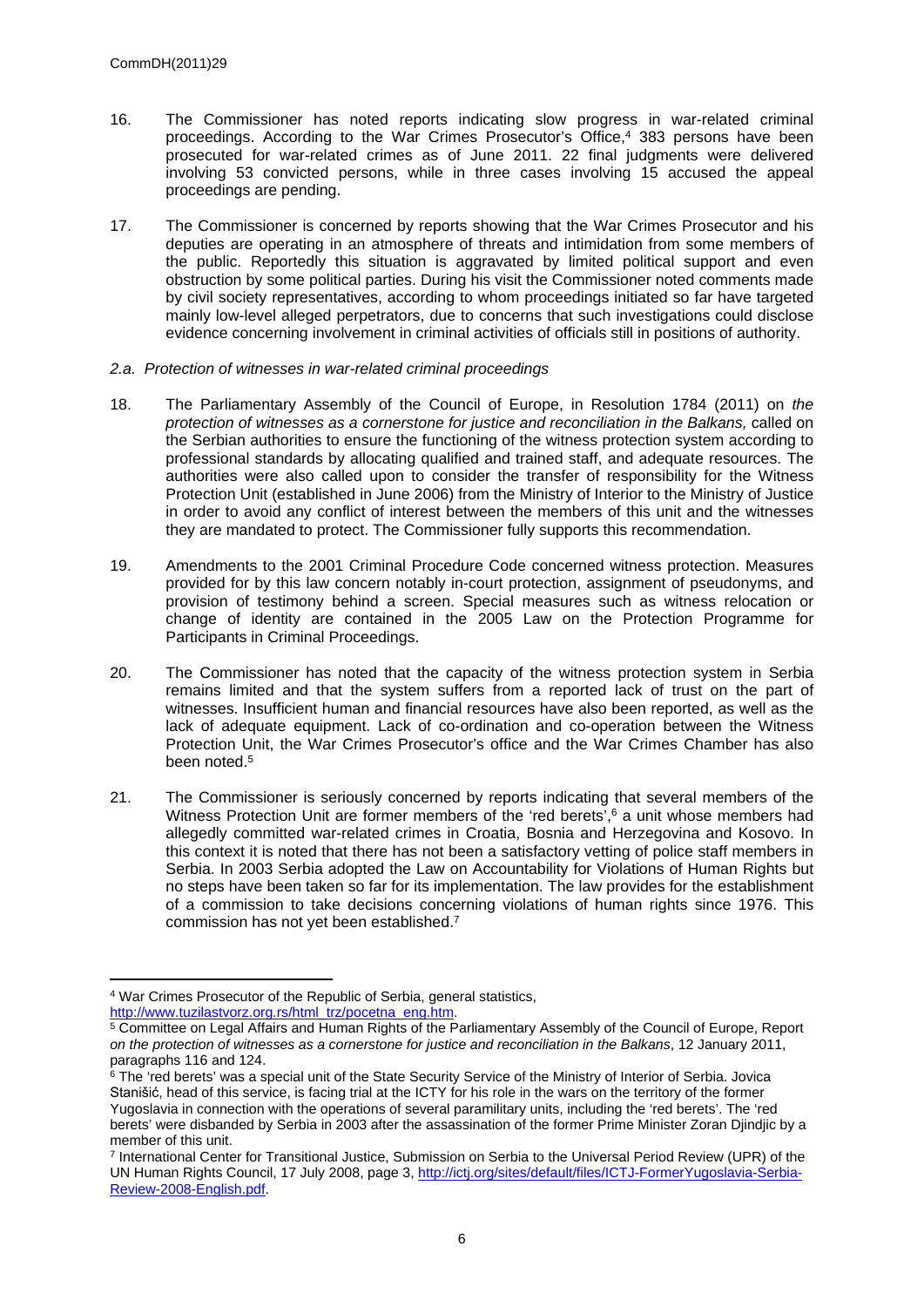- 22. During his visit the Commissioner was informed of incidents concerning inappropriate behaviour by some members of the Witness Protection Unit towards witnesses, which has occasionally resulted in witnesses changing their testimonies or simply deciding not to testify at all. Threats and intimidations targeting witnesses' family members have also been reported.
- 23. Against this background, the Commissioner welcomes the Serbian authorities' determination, shown during his visit, to improve the witness protection system by transferring the relevant competence to the Ministry of Justice. The Commissioner was informed that the full transfer of this competence is planned to be completed in two years since it requires the enhancement of national expertise and the allocation of significant financial resources. The Commissioner calls on the authorities to take all necessary measures to make sure that adequate witness protection is provided during the transitional period.
- *2.b. Adequate and effective reparation for victims*
- 24. Adequate, effective and prompt reparation to the victims of gross violations of international human rights law and serious violations of international humanitarian law is a constituent element of post-conflict justice. The 2005 UN Basic Principles and Guidelines on the Right to a Remedy and Reparation for Victims of Gross Violations of International Human Rights Law and Serious Violations of International Humanitarian Law<sup>8</sup> highlight various forms of remedies to be introduced at national level in order to provide redress to victims. It is underlined that reparation should be proportional to the gravity of the violations and the harm suffered.
- 25. The Commissioner is worried by the lack of a reparation mechanism for all victims of warrelated crimes in Serbia. The laws in force<sup>9</sup> provide for administrative compensation for a limited group of war victims, excluding victims whose injuries or loss of life resulted from actions of Serbian state agencies. Those entitled to administrative compensation are warrelated disabled persons and families of persons killed in an armed conflict or deceased as a result of injuries suffered in connection with the conflict. Former camp detainees, victims of sexual violence, and victims of torture may not benefit from administrative compensation unless the abuses against them resulted in bodily infirmity above a certain threshold.<sup>10</sup>
- 26. Victims from the excluded categories can seek compensation for pecuniary and non-pecuniary damages before the courts. The legal basis for these compensation proceedings is found in the Constitution of Serbia, the Law of Obligations, the Criminal Code and the Civil Code.
- 27. During his visit the Commissioner was informed that in practice a high standard of proof applied by domestic courts and the statutes of limitations have prevented victims from obtaining compensation for physical or psychological harm in many cases. In 2004 the Serbian Supreme Court took the position that claims against the state must be brought within five years of the event that caused the alleged harm. The Commissioner has noted with concern that the five-year deadline has already expired for victims of the gross human rights violations which were committed in the 1990s.

#### *3. Missing persons*

- 28. There is a need to resolve the pending cases of missing persons from the 1991-1999 wars on the territory of the former Yugoslavia and thus bring an end to the suffering of their families. This is a prerequisite for a true process of reconciliation in the region. In this context, the Commissioner welcomes the ratification in May 2011 by Serbia of the 2006 International Convention for the Protection of All Persons from Enforced Disappearance.
- 29. There are approximately 14 000 persons still missing in the region. The Commissioner underlines that regional co-operation is crucial for the successful completion of the process of clarifying the fate of missing persons. In order to effectively address this issue commissions on

<sup>&</sup>lt;sup>8</sup> Available at:<http://www2.ohchr.org/english/law/remedy.htm.>

<sup>9</sup> Administrative compensation is regulated by the following laws: the 1996 Law on the Rights of Civilian Victims of War, the 1998 Law on the Basic Rights of Former Soldiers, Military Disabled Persons and Families of Killed Soldiers and the 1989 Law on the Rights of Soldiers, Military Disabled Persons and Members of their Families.

<sup>&</sup>lt;sup>10</sup> International Center for Transitional Justice, Submission to the UPR, cited above, page 3.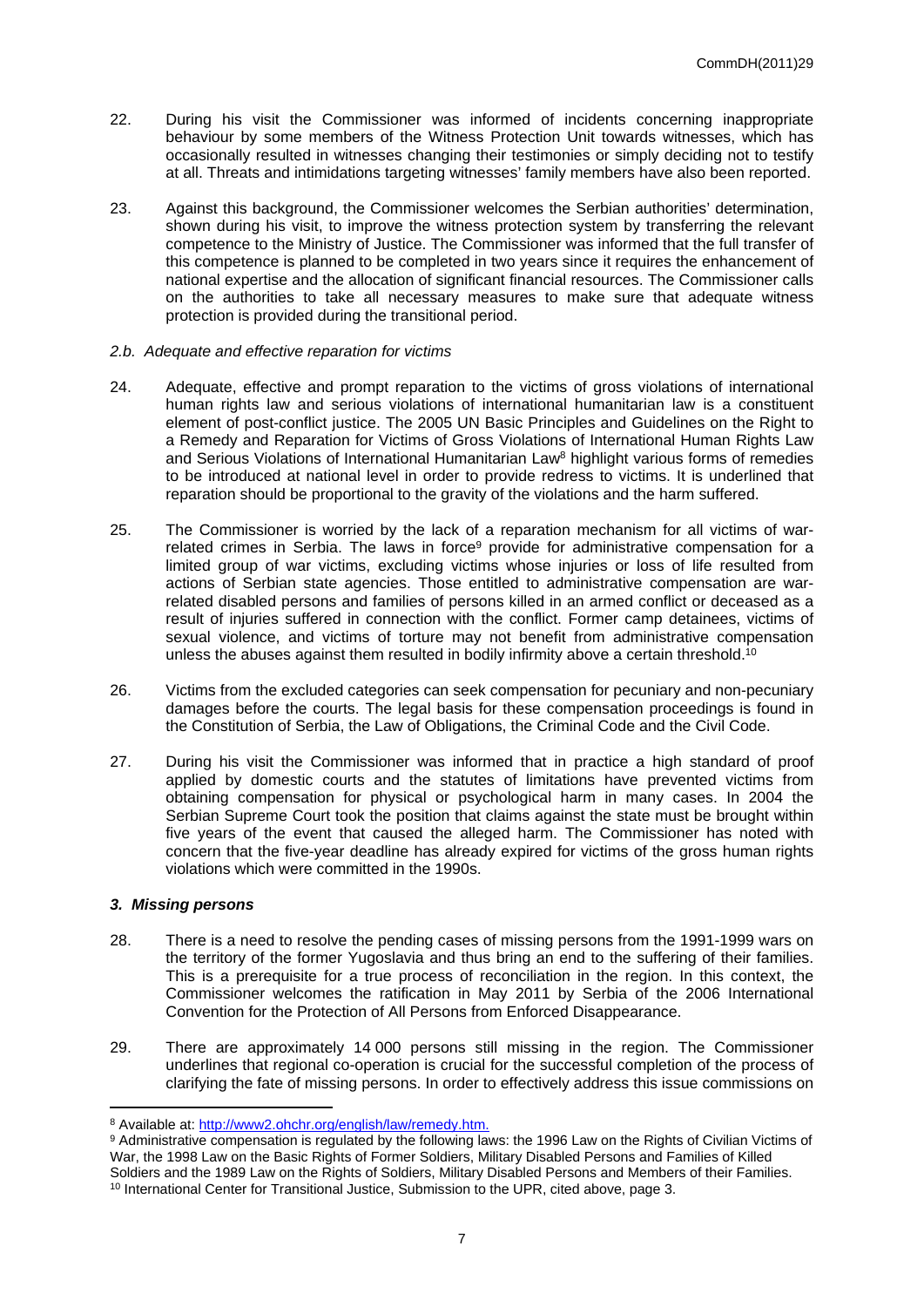missing persons have been established in the region. The Commission on Missing Persons of the government of Serbia established in 2006 is a successor to the mechanisms that existed since 1994 in previous constitutional and legal contexts.<sup>11</sup>

- 30. The International Commission on Missing Persons (ICMP) and the International Committee of the Red Cross (ICRC) have played an important role in the process of facilitating co-operation between countries in the region. A number of meetings on joint co-operation between Serbia, Bosnia and Herzegovina and Croatia have been held under the auspices of the ICMP and ICRC.
- 31. The Commissioner has noted progress in the co-operation between the authorities in Belgrade and Priština with regard to the issue of missing persons. In 2010 the exchange of information on gravesites in the meetings of the Working Group of Missing Persons, chaired by ICRC, has resulted in the recovery of 47 human remains that were handed over to the families in Serbia and Kosovo.<sup>12</sup>
- 32. The opening of military and police archives appears to be one of the most sensitive issues in this context. The Commissioner has noted with satisfaction that in 2010, for the first time, the Serbian Defence Ministry submitted information from military archives to the Serbian Missing Persons Commission.<sup>13</sup>
- 33. According to ICRC, co-operation in 2010 between the commissions on missing persons of Serbia and Bosnia and Herzegovina at the site of Lake Perućac resulted in the recovery of the remains of about 97 missing persons on both the Bosnian and Serbian sides of the lake.
- 34. The issue of missing persons was high on the agendas of the meetings in 2010 between the Presidents of Serbia and Croatia. In November 2011, during his visit to Croatia, President Tadić brought with him important documents concerning persons who have been missing since the siege of the Croatian town of Vukovar in 1991. The Commissioner hopes that these documents will help in the search for the persons missing from the Vukovar region. Another step towards accelerating this process is the publication in November 2010 of a joint list of missing persons of the two countries.
- 35. The Commissioner welcomes these developments. He stresses that it is necessary to sustain and reinforce the efforts undertaken. There is a need for extensive searches for gravesites and information on the fate of missing persons in all state archives, while the identification of exhumed bodies should be speeded up. Unconditional exchanges between all states concerned of information on the fate of the missing persons are crucial in this context.

#### *4. Access to the truth concerning gross human rights violations*

- 36. Victims of gross human rights violations, and their representatives, are entitled to seek and obtain information notably on the true causes and conditions concerning the violations they have suffered.<sup>14</sup>
- 37. The Commissioner is seriously concerned by the prevalence of ignorance and occasional denial of the gross human rights violations during the wars in the former Yugoslavia, expressed in public and political discourse in Serbia. This seriously undermines the efforts made so far towards ethnic depolarisation and reconciliation. The Commissioner believes that it is necessary to establish a mechanism that will make effective investigations possible and

<sup>11</sup> In 1994 the Federal Republic of Yugoslavia established the Commission of the Federal Government for Humanitarian Issues and Missing Persons. In 2003, after the establishment of the Union of Serbia and Montenegro, the Commission of the Council of Ministers for Missing Persons was established. For more information see <http://www.impunitywatch.org/upload/UserFiles/file/IW%20Serbia%20BCR,%20Serbian.pdf>. 12 ICRC, Annual Report 2010, page 345, [http://www.icrc.org/eng/assets/files/annual-report/current/icrc-annual](http://www.icrc.org/eng/assets/files/annual-report/current/icrc-annual-report-2010-western-balkans.pdf)[report-2010-western-balkans.pdf.](http://www.icrc.org/eng/assets/files/annual-report/current/icrc-annual-report-2010-western-balkans.pdf)

 $13$  Idem.

<sup>&</sup>lt;sup>14</sup> UN Basic Principles and Guidelines on the Right to a Remedy and Reparation for Victims of Gross Violations of International Human Rights Law and Serious Violations of International Humanitarian Law (2005), section X.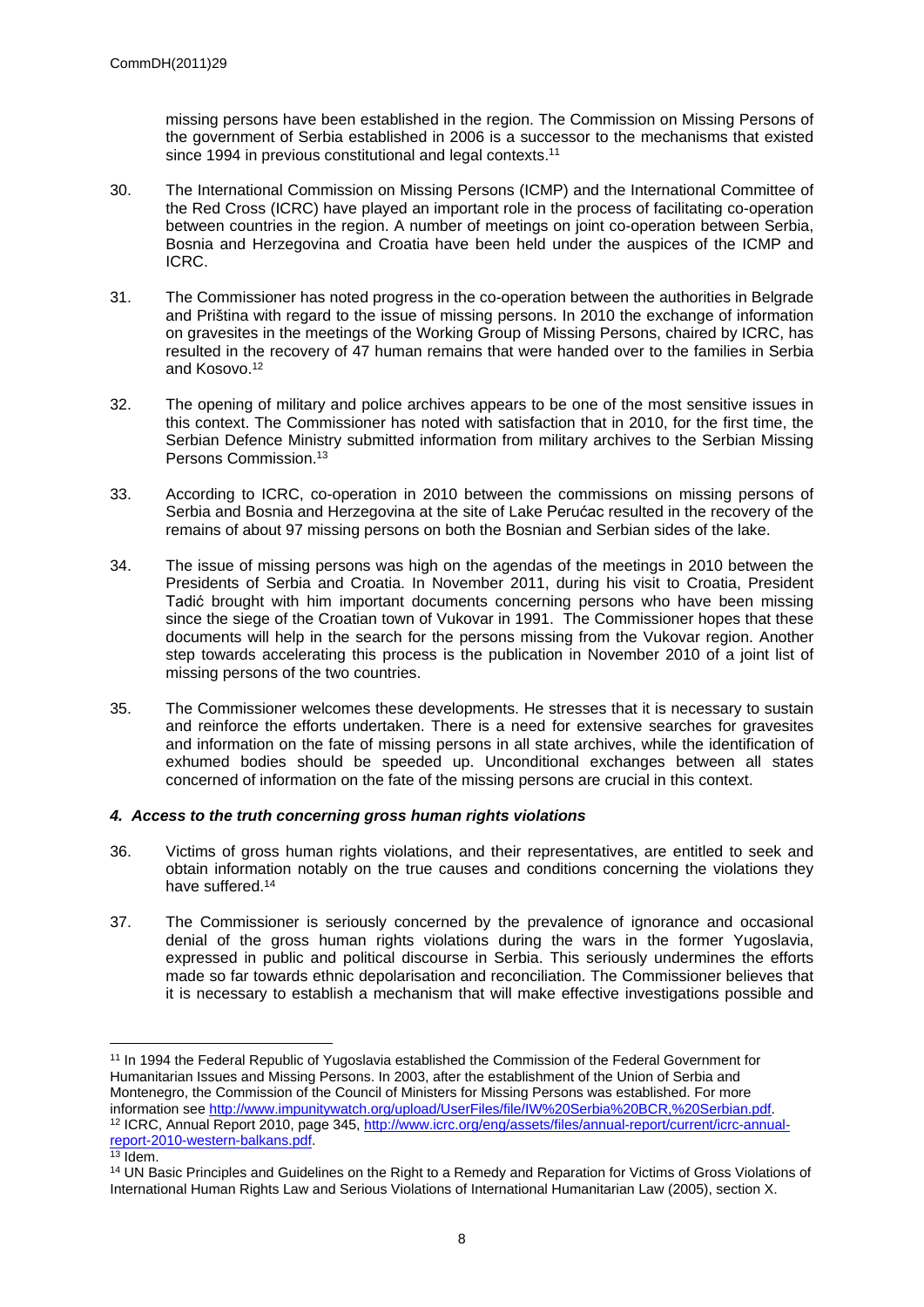give victims access to the truth. Indeed it is only when the truth is uncovered that justice and social cohesion can be attained.

- 38. The Council of Europe Parliamentary Assembly, in Resolution 1786 (2011) on *the*  reconciliation and political dialogue between the countries of the former Yugoslavia, has supported the establishment of a regional truth and reconciliation commission, with the participation of all countries involved in the conflicts, with a view to reaching a mutual understanding of past events and to honoring and acknowledging all the victims.
- 39. There have been several attempts in the former Yugoslavia to establish a truth commission. One such commission was established in 2001 by the Serbian authorities but it was finally dissolved in 2003 without achieving any significant results.
- 40. In 2008 a regional coalition of non-governmental organisations (Coalition) launched an initiative aimed at establishing a regional truth commission (RECOM). To date the Coalition consists of a network of about 1 500 non-governmental organisations, associations, and individuals. The initiative was created by civil society representatives from Serbia, Bosnia and Herzegovina and Croatia with extensive experience in post-war justice.
- 41. On 26 March 2011 the Coalition adopted a draft Statute<sup>15</sup> for an international agreement which the former Yugoslav states are asked to ratify in order to make the Statute part of the national legal systems. The Statute also provides that an official, independent commission shall be established to proactively investigate all alleged war crimes and human rights abuses committed during the wars of the 1990s. At the end of its three-year mandate, the commission would issue a report, containing the facts established, and issuing recommendations in terms of reparations, non-recurrence and further steps to be taken. It would also create an archive, open to the public.
- 42. The Commissioner has carefully followed the work of the Coalition. During his visit, he met with representatives of an NGO which is one of the Coalition's founders. The Commissioner was informed about the aim of collecting one million signatures from citizens in the region in support of establishing the above commission. The aim was to hand the signatures over to the respective authorities in the region by the end of June 2011.
- 43. Following his visit the Commissioner has noted that the Coalition collected about half a million signatures which were handed over to the President of Croatia, the Presidency of Bosnia and Herzegovina and a State Secretary of the Slovenian government. However, the Coalition, at the time of preparing this Report, had not managed to hand over the signatures to the political leaders in Belgrade, Priština and Skopje.
- 44. As of February 2011 support for the Coalition had been expressed by the Parliament of Montenegro, the Presidents of Serbia and Croatia, the European Commission, the Subcommittee for Human Rights of the European Parliament and the Serbian Parliamentary Committee for European Integration. In April 2011 a number of political parties represented in the Parliament of Serbia expressed their support for the establishment of RECOM. In May 2011 the Slovenian President, Danilo Türk, and the Parliament Speaker, Pavel Gantar, also expressed their support for the initiative. However, the Commissioner has also noted reports indicating that there are other leading politicians in the region who oppose this initiative.
- 45. The RECOM initiative is the only regional initiative that has gathered such wide support from a significant number of representatives of civil society, victims' associations and individuals from all countries in the Western Balkans. A number of awareness-raising campaigns in the region have been organised by the initiators. The campaigns have been intensified during the collection of signatures for the RECOM Statute and have no doubt contributed to the understanding by the region's peoples of the importance of the reconciliation process. This in itself is a most welcome and needed contribution.

<sup>&</sup>lt;sup>15</sup> The RECOM Statute is available at the web-site of the Coalition for RECOM: [http://www.zarekom.org.](http://www.zarekom.org)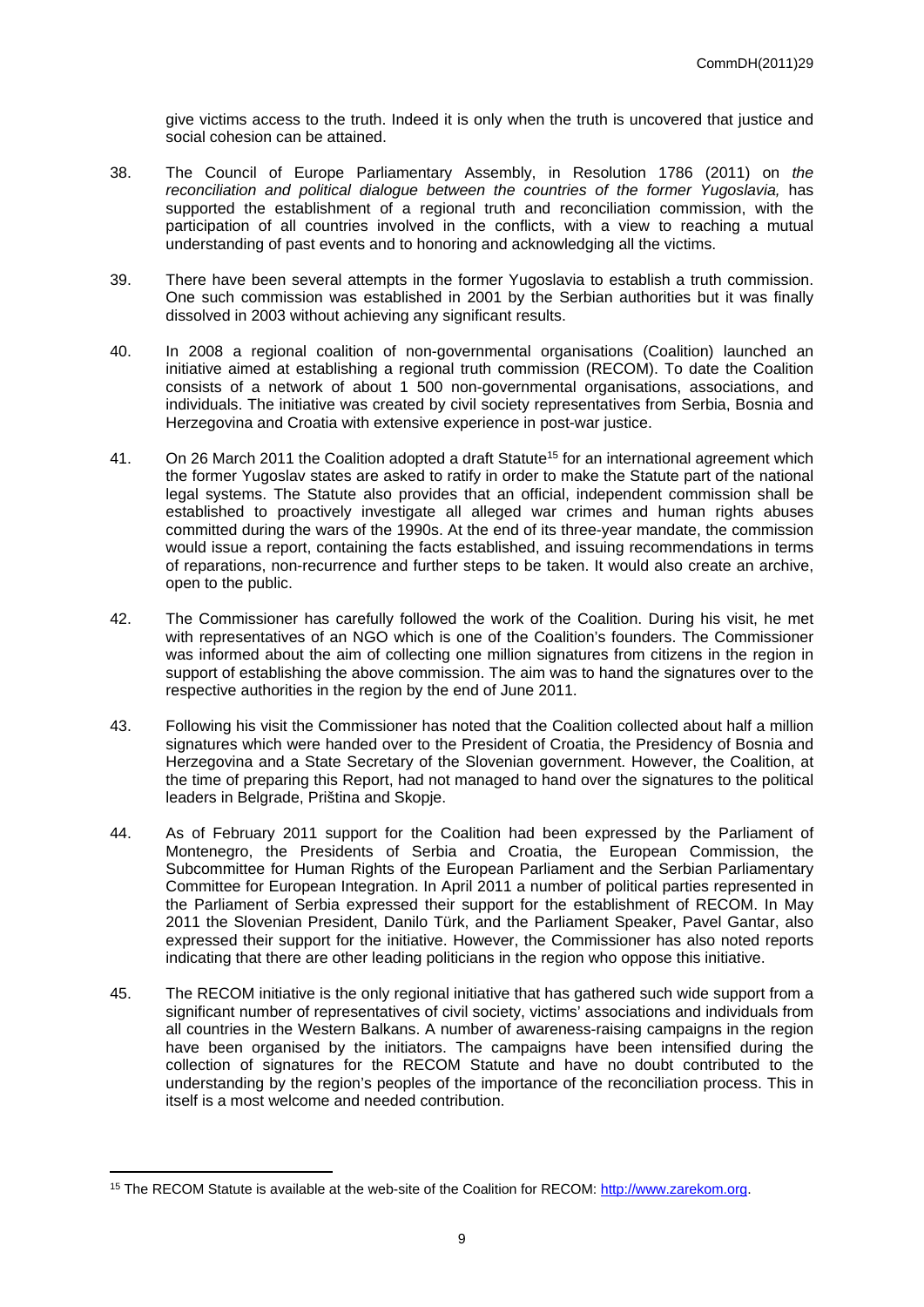#### *5. The protection of the human rights of persons displaced by the wars*

- 46. Serbia hosts one of the largest forcibly displaced populations in Europe, including persons displaced from Kosovo as well as persons who are still registered as refugees, mainly from Croatia. There are 74 000 refugees in Serbia still in need of durable solutions. The Commissioner welcomes the efforts by the authorities to find durable solutions for this population by developing mechanisms for their integration in Serbian society. The 2002 National Strategy for Resolving the Problems of Refugees and Internally Displaced Persons (IDPs) was revised in 2011 to provide comprehensive measures for integration and return.
- 47. The Commissioner has been informed that integration mechanisms for refugees and IDPs have been developed at national and local levels. During his visit, Commissioner Hammarberg met with Mr Vladimir Cucić, the Commissioner for Refugees, who informed him that 114 municipalities (out of 150 municipalities in Serbia) have adopted local action plans to provide solutions to forcibly displaced persons under their jurisdiction, and that 80% of these municipalities have allocated funds for the implementation of the action plans.
- 48. Whilst welcoming the closure in 2010 of seven collective centres for displaced persons, the Commissioner is seriously concerned by the fact that about 4 100 persons still live in 42 collective centres in Serbia. The largest collective centre, which is situated in Smederevo, accommodates 500 persons.
- 49. According to UNHCR, collective centres host 800 refugees from Croatia and Bosnia and Herzegovina, and 3 200 displaced persons from Kosovo. The Commissioner witnessed that the living conditions of the families in the collective centre in Kaludjerica, Belgrade, which he visited on 14 June 2011, are difficult. There he met a six-member family from Kosovo accommodated in a small hut since June 1999. The two eldest family members suffer from chronic illnesses and the family's only income is social care assistance.
- 50. The Commissioner was informed by UNHCR that the Belgrade authorities will soon begin the construction of three social apartment buildings for the displaced populations accommodated in collective centres. Financial resources were made available for this project in March 2011. Apartments are planned to be allocated in accordance with personal vulnerability criteria, according to which persons with disabilities, the elderly and single parents would be given priority.
- 51. The issue of access by refugees from Croatia, currently residing in Serbia, to their property and other economic and social rights in Croatia was raised in the discussions the Commissioner had with the Serbian authorities and civil society representatives. Representatives of an expert NGO informed the Commissioner that there has been progress by Croatia in the implementation of the Housing Care Programme.<sup>16</sup> According to UNHCR, so far more than 13 700 family applications for this programme were filed, of which 8 871 received a positive decision and 7 092 have received housing care. 63% of the applications come from Serb refugees, IDPs and returnees, out of which more than 5 400 have received positive decisions.<sup>17</sup>
- 52. The Commissioner welcomes the commitments made in 2011 by Serbia, Bosnia and Herzegovina, Croatia and Montenegro, under the initiative of the United Nations High Commissioner for Refugees' Special Envoy for Protracted Displacement in the Western Balkans. The initiative aims at organising a donor conference in 2011 to finally close the displacement chapter in the region. In addition to the Regional Project developed under the auspices of the Sarajevo Declaration Process,<sup>18</sup> which is focused largely on the needs of the most vulnerable persons, the above initiative aims to adopt a comprehensive approach with a multi-year strategy.

<sup>&</sup>lt;sup>16</sup> This programme was introduced in 2003 to offer alternative housing for rent or purchase to former occupancy rights holders who exercise their right to return.

<sup>&</sup>lt;sup>17</sup> UNHCR, Submission for the UPR on Croatia, March 2010, page 3.

<sup>18</sup> Under the Sarajevo Declaration Process which was initiated in January 2005, Bosnia and Herzegovina, Croatia, Montenegro and Serbia committed themselves to working towards finding durable solutions for refugees and IDPs.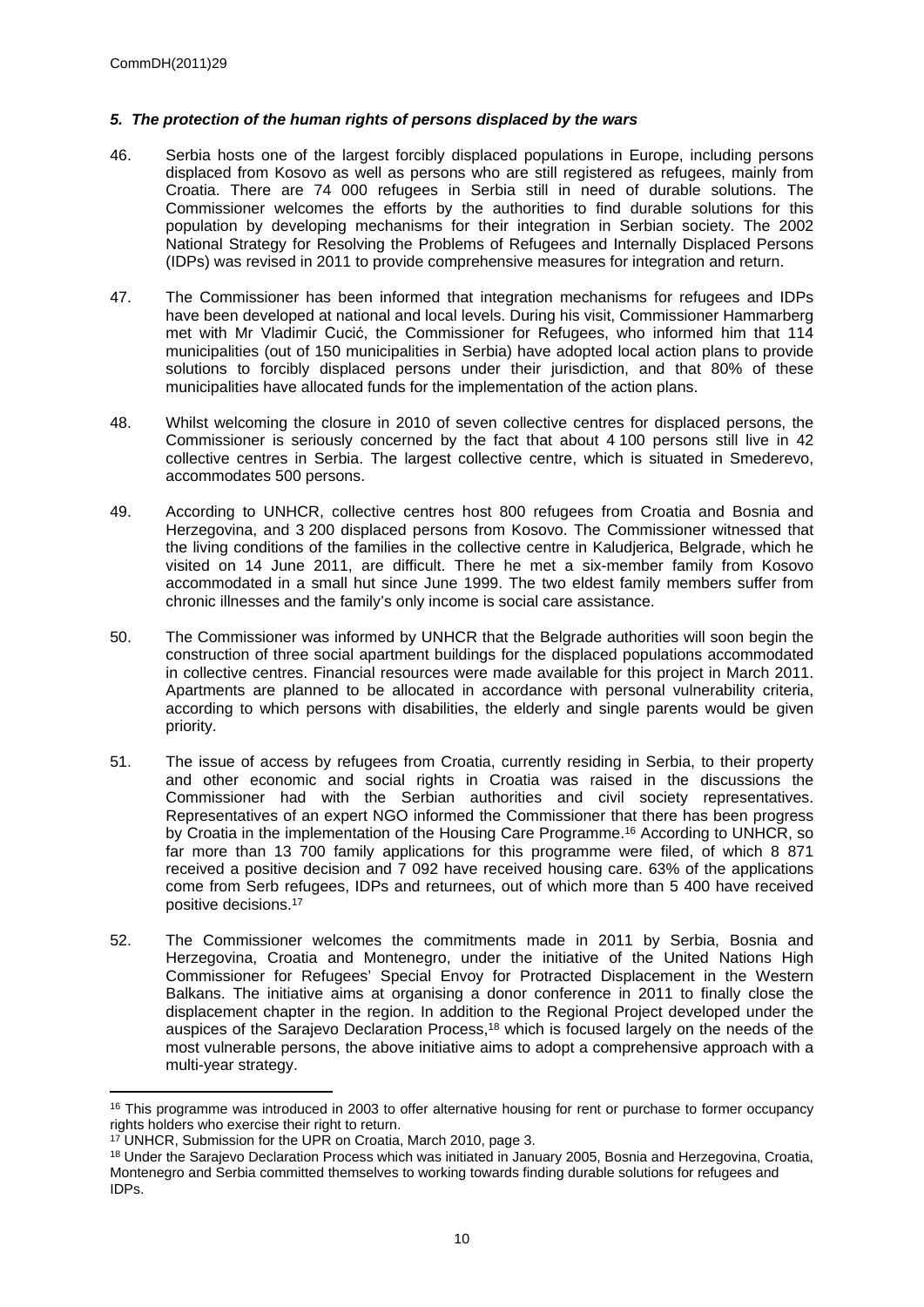53. Under the aforementioned initiative the governments of the above four countries will be called upon to sign a Joint Declaration under which a comprehensive strategy will become operational and the displacement chapter will finally be closed. Fund-raising will be organised for a multi-year implementation of this strategy.

#### *Conclusions and recommendations*

- 54. The Commissioner remains concerned at the limited progress made so far in domestic warrelated criminal proceedings, which appears to be related to, among other things, the lack of broad, clear and unconditional political support. The Commissioner recalls the 2005 UN 'Basic Principles and Guidelines'<sup>19</sup> and the 2011 Guidelines of the Council of Europe Committee of Ministers *on eradicating impunity for serious human rights violations,* which make clear the states' obligation to effectively investigate and take action against all persons responsible for serious human rights law violations and violations of international humanitarian law.<sup>20</sup>
- 55. The Commissioner remains concerned about persisting obstacles posed to the prosecution of war-related crimes. Bosnia and Herzegovina and Serbia have barred extraditions of their nationals and have not yet signed the bilateral agreement on the exchange of evidence in warrelated criminal proceedings. The authorities of Serbia and Bosnia and Herzegovina are urged to step up their efforts in removing the remaining obstacles to the effective prosecution of all war-related crimes.
- 56. Having noted with satisfaction the adoption in March 2010 by the Serbian Parliament of a resolution condemning the atrocities committed in Srebrenica, the Commissioner has also observed with concern statements by political figures denying these events.
- 57. The Commissioner reiterates the importance of effective protection and support to witnesses in the context of war-related proceedings. He is concerned about reports indicating that there are serious flaws in the witness protection system in Serbia, and that there have been threats and intimidation of witnesses notably by certain members of the Witness Protection Unit. The Commissioner welcomes the commitment demonstrated by the competent Serbian authorities to improving the witness protection system by transferring the relevant competence from the Ministry of Interior to the Ministry of Justice.
- 58. The authorities are urged to investigate promptly all reported cases of threats and intimidation of witnesses, initiate criminal proceedings in such cases, and fully protect the security of the witnesses concerned.
- 59. The authorities should also undertake a comprehensive vetting procedure of members of the police forces. The 2003 Law on Accountability for Violations of Human Rights provides the legal framework for this undertaking.
- 60. All war victims should be provided with adequate, effective and proportionate reparation for the harm they have suffered. The Commissioner urges the Serbian authorities to take all necessary measures to ensure reparation to victims of war-related crimes and to their families, in line with the established principles of international law as reiterated in the 2005 UN 'Basic Principles and Guidelines'.
- 61. As regards the issue of missing persons, the Commissioner recalls the authorities' obligations arising from the International Convention for the Protection of All Persons from Enforced Disappearance, recently ratified by Serbia, as well as from Article 2 and 3 of the European Convention on Human Rights<sup>21</sup> and invites them to continue with determination their efforts, at

<sup>19</sup> Basic Principles and Guidelines on the Right to a Remedy and Reparation for Victims of Gross Violations of International Human Rights Law and Serious Violations of International Humanitarian Law UN GA Resolution 60/147, 16 December 2005.

<sup>20</sup> See also Council of Europe Parliamentary Assembly, Resolution 1785 (2011) on *the obligation of member and observer states of the Council of Europe to co-operate in the prosecution of war crimes.*

<sup>21</sup> See, *inter alia*, European Court of Human Rights, Grand Chamber, *Cyprus v. Turkey*, judgment of 10 May 2001.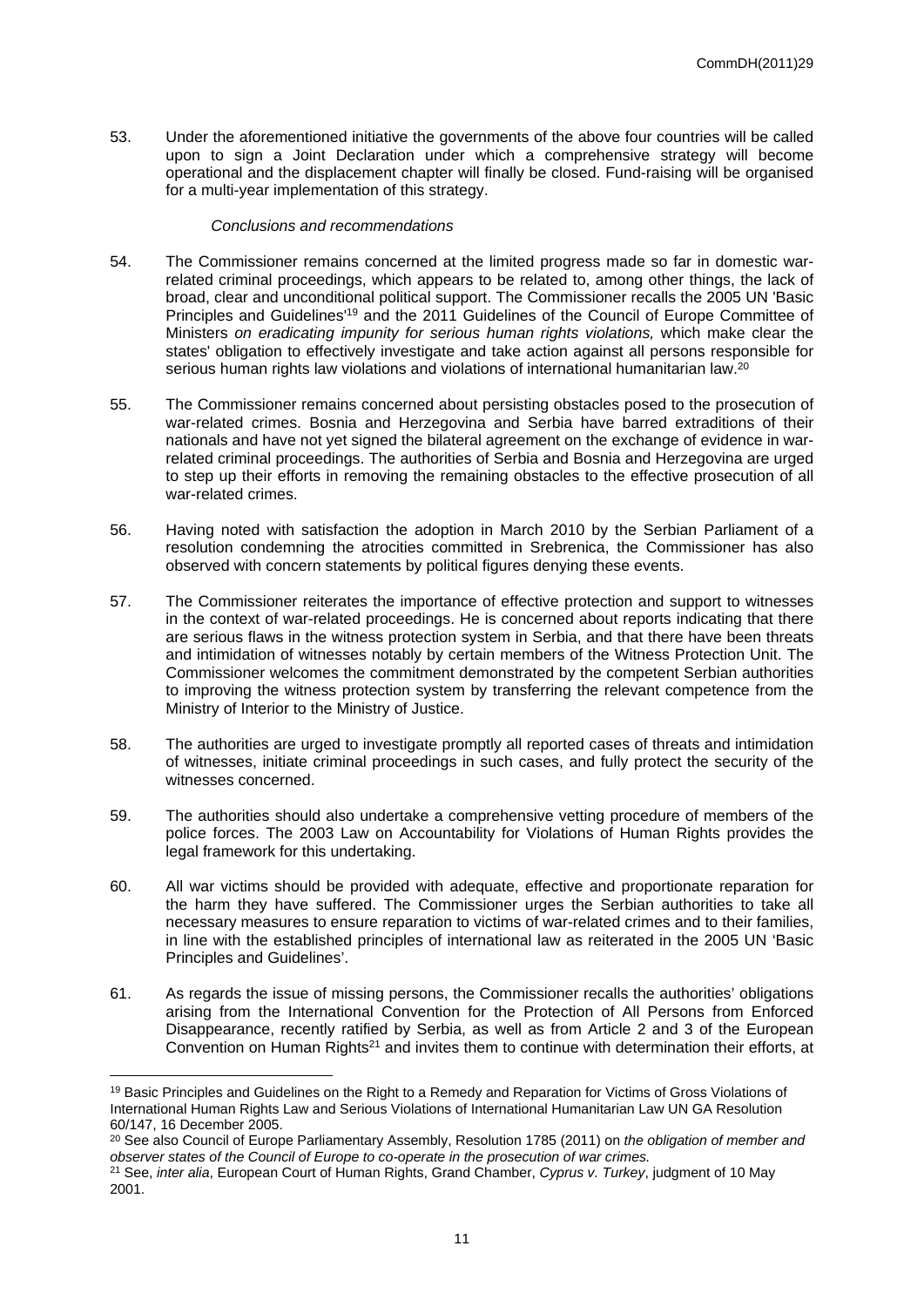national and regional level, aimed at resolving the approximately 14 000 cases of persons missing due to the wars in the region.

- 62. The prompt and just resolution of the pending issues arising out of forced displacement due to the 1991-1999 wars is crucial for the development of social cohesion and human rights in Serbia. The Commissioner commends the efforts made by Serbia in the field of forced displacement, and urges the authorities to continue their work at national and regional level in a determined and principled manner in accordance with UN and Council of Europe standards. 22
- 63. The Commissioner considers positive the discussions held on 25 March 2010 in Belgrade in the context of the International Conference on Durable Solutions for Refugees and IDPs. He also considers positive the commitments made in 2011 by Serbia, Bosnia and Herzegovina, Croatia and Montenegro, under the initiative of the United Nations High Commissioner for Refugees' Special Envoy for Protracted Displacement in the Western Balkans, to finally close all relevant pending issues between the four states.
- 64. The Commissioner remains concerned by the lack of a comprehensive mechanism in the region capable of safeguarding access to the truth concerning the gross human rights violations perpetrated by all sides during the wars. This situation seriously undermines the reconciliation efforts made so far. The full and effective respect of the human rights of all war victims and their representatives dictates the need for the political leaderships in the region to reflect on and further support the truth and reconciliation process by enhancing inter-state dialogue and coming to an agreement on a truth and reconciliation policy which would unite all countries and peoples concerned.

#### **II. Fight against discrimination**

#### *1. Anti-discrimination law and policy*

- 65. Serbia is vested with an adequate legal and institutional framework for the protection against discrimination. A prohibition of discrimination is enshrined in Article 21 of the Constitution of Serbia. In April 2009 Serbia adopted the Law on the Prohibition of Discrimination (Antidiscrimination Law).
- 66. The Anti-discrimination Law prohibits discrimination on the grounds of, among other things, racial or ethnic origin, citizenship, national affiliation, language and religious beliefs in all fields. The law prohibits direct and indirect discrimination as well as victimisation, the work of racist organisations, hate speech, harassment and humiliating treatment.
- 67. In 2011 the Ministry of Human Rights and National Minorities and the Ministry of Public Administration and Local Self-Governance were merged. A Directorate of Human Rights and Minority Rights was established within the new Ministry. The Ministry is in charge of monitoring the implementation of the Anti-discrimination Law.
- 68. The Anti-discrimination Law designates the Commissioner for the Protection of Equality ('the Equality Commissioner') as Serbia's 'equality body'. The Equality Commissioner's powers include taking action in cases of discrimination against individuals or groups of individuals. The Equality Commissioner can also bring discrimination cases to civil courts. In May 2010, Ms Nevena Petrušić was elected by the Parliament of Serbia as the first Equality Commissioner.
- 69. A lack of adequate conditions for the work of the Equality Commissioner was mentioned in several reports, including the 2011 European Commission against Racism and Intolerance

<sup>&</sup>lt;sup>22</sup> See the 2005 UN Principles on Housing and Property Restitution for Refugees and Displaced Persons, the 1998 UN Guiding Principles on Internal Displacement; see also Council of Europe Committee of Ministers Recommendation (2006)6 on internally displaced persons and Commissioner's Viewpoint, 'Persons displaced during conflicts have the right to return', 15 September 2008.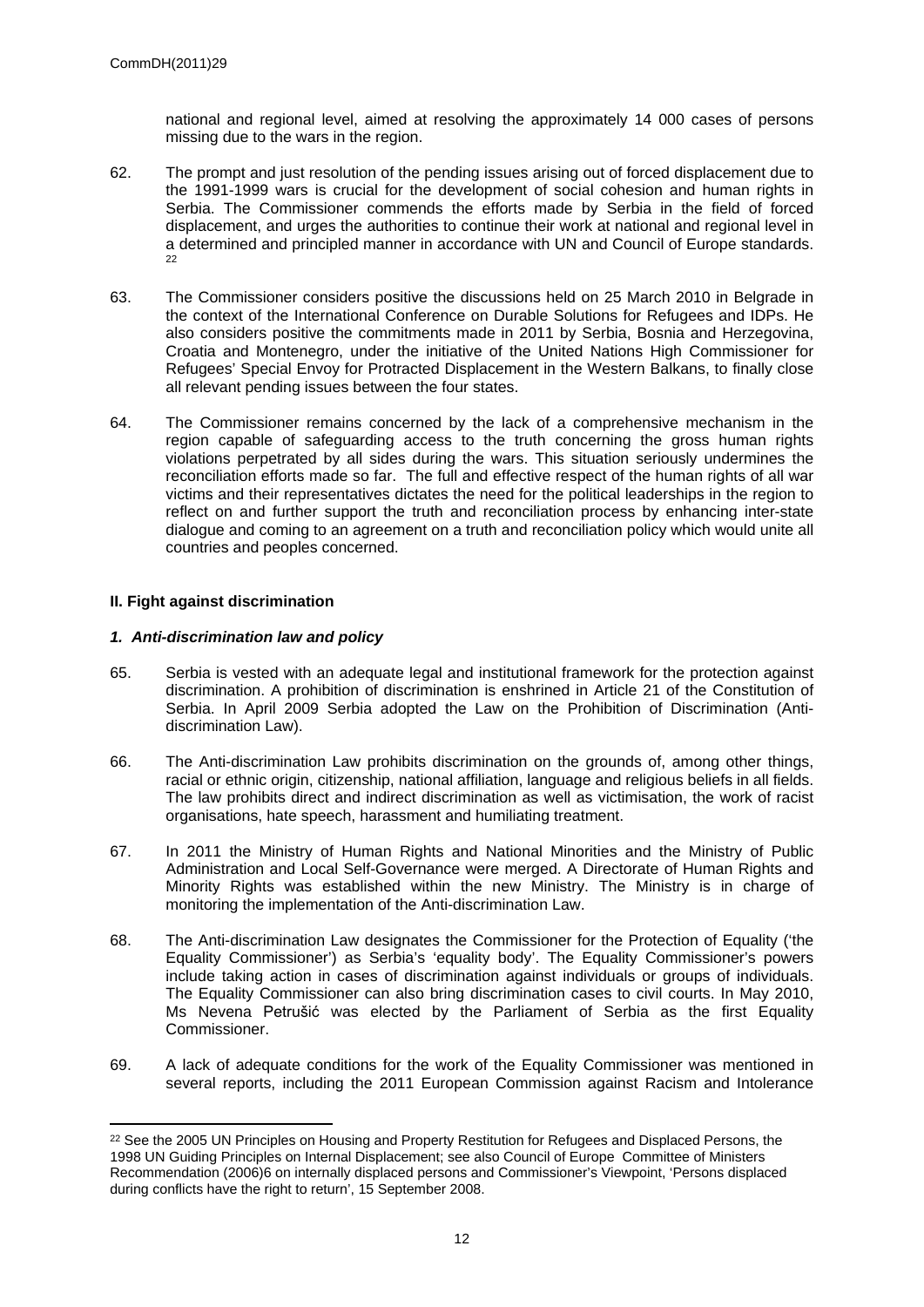(ECRI) report on Serbia.<sup>23</sup> During his visit, the Commissioner met with the Equality Commissioner who informed him that her office was finally provided with improved conditions in order to be operational. The meeting took place in the Equality Commissioner's new premises situated in a building accessible also to persons with disabilities.

- 70. Ms Petrušić highlighted that she has started activities in order to increase the visibility and accessibility of her Office to all citizens. She had already visited six towns in Serbia in order to identify the optimal model for the Office's field work. The Commissioner highly encourages the Equality Commissioner's efforts to increase her Office's accessibility to all citizens, and calls on the authorities to provide all necessary aid to the Equality Commissioner.
- 71. During his visit the Commissioner also met with the Ombusman, Mr Saša Janković. His work focuses on the protection of national minorities, children's rights, the rights of persons with disabilities, the rights of persons deprived of liberty and gender equality. The Commissioner believes it is important that the state level Ombudsman has sufficient resources to carry out his work. He noted with satisfaction that the Ombudsman is proactive and has gained support for his work from citizens and the media. He has also managed to develop good co-operation with the authorities on some important projects (see below, sub-section on the lack of birth registration and personal identification documents among Roma).
- 72. As for the protection of national minorities, the Commissioner has noted with satisfaction that in August 2009, the Law on Minority National Councils was enacted. This Law regulates the competencies and the election of national minority councils. According to the law the councils will be able to independently decide on issues regarding the use of minority languages, education, culture and public information. The first elections for the councils were held in June 2010 when representatives of 19 councils were elected. During his visit the Commissioner noted with concern that the national minority council of Bosniaks had not yet been constituted due to alleged procedural shortcomings in the election process. New elections announced for March 2011 have been postponed. The Commissioner hopes that the elections will be organised by the end of 2011 as announced by the authorities.

#### *2. Racist violence and hate speech*

- 73. In recent years, extreme right and nationalist groups have been on the rise, as noted by a number of human rights monitoring bodies, including ECRI.<sup>24</sup> They include the Serbian section of Stormfront (*Nacionalni stroj*), Blood and Honour (*Krv i cast*), Honour (*Obraz*), skinheads and a group of football hooligans known as 'Red United Force'. The government has acknowledged the existence of such groups, whose members are suspected of attacks on human rights defenders, LGBT persons and national minorities, including Albanians and Roma.
- 74. Members of the above-mentioned extremist groups are suspected of being involved in a number of incidents and attacks in recent years. One such attack occurred in September 2009 when a young French football fan was brutally murdered in the centre of Belgrade. The police established that the main suspects were members of an extreme-right group. In January 2011 the four main defendants were sentenced to imprisonment. Two of the convicted attackers which were sentenced in absentia are still at large at the time of preparing this Report.
- 75. The Serbian authorities have adopted several measures in order to fight hate crime. The Criminal Code of Serbia was amended in 2009 to introduce the criminal offence of racist discrimination. Moreover, under the Criminal Code the publication and dissemination of texts inciting racial hatred were made punishable by imprisonment for three to five years. In June 2011 the Constitutional Court of Serbia banned the registration of the extreme right-wing organisation *Nacionalni stroj* and proscribed the presentation and distribution of its programmatic goals and ideas. The Court concluded that the work of this organisation was unconstitutional as it was aimed at inciting racial and ethnic hatred, and the violation of human rights, including those of minorities.

<sup>23</sup> ECRI Report on Serbia, 31 May 2011, page 9.

<sup>24</sup> Ibid. paragraph 77.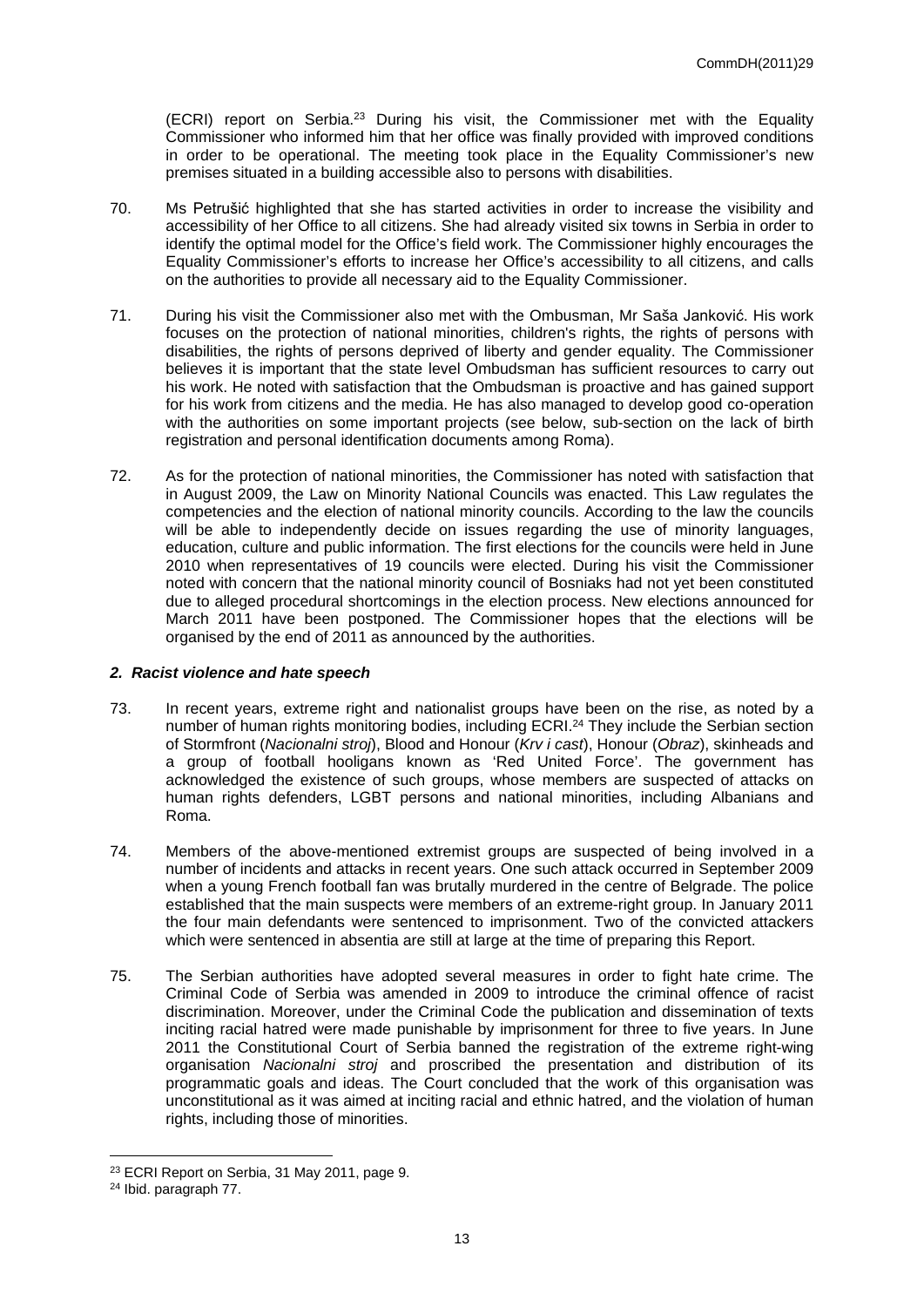- 76. The current criminal legislation does not include a specific provision on hate speech. It includes the criminal offence of 'incitement to national, racial or religious intolerance' which however does not include all forms of hate speech provided for by the Council of Europe Committee of Ministers' Recommendation No. R (97)20 on 'hate speech'.<sup>25</sup>
- 77. The Law on Public Information and the Law on Prohibition of Discrimination contain provisions on hate speech. ECRI expressed concerns in 2011 that the implementation of the relevant provisions appears to be rather slow as few proceedings have been initiated so far compared to the alleged frequent occurrence of hate speech, including in the media. The Commissioner has noted concerns by civil society representatives that in some criminal cases where Roma were victims the charges against the suspects were only for physical assaults, and did not reflect their racist motivation. It was also stressed that the sentences imposed in most of the cases of violence against Roma have been suspended ones. Concerns have also been expressed by NGOs about the lack of systematic monitoring by the authorities of hate and racist crimes.
- 78. Attacks against LGBT persons by members of extremist groups culminated in 2010 during the Belgrade Pride Parade when more than 6 000 hooligans gathered in the centre of Belgrade to protest against the Parade. The protests led to violent clashes with the police whose intervention was necessary to prevent the mob from reaching the participants of the Parade (see also below, sub-section on discrimination against LGBT persons).
- 79. During his visit the Commissioner was informed by representatives of an expert NGO that the sentences which are being imposed by courts in cases of hate and racist crimes are in general lenient. They expressed concern that such sentences do not have an individual or general preventive effect. In 2011 ECRI also reported that there are few prosecutions of racist crimes and that the sentences are usually mild, consisting mainly of fines amounting to very small sums. ECRI has also noted a lack of investigation by the police into acts of vandalism against religious minorities <sup>26</sup>
- 80. The Commissioner has noted with interest that a judgment in a hate speech case against LGBT persons was delivered in June 2011 by the Belgrade Appeal Court. The court ruled in favour of the LGBT organisation, Gay Strait Alliance (GSA), in civil proceedings against a local newspaper that had published online anti-LGBT comments by readers, which were considered by the court to constitute hate speech. This is the first judgment on hate speech targeting LGBT persons based on the aforementioned Anti-discrimination Law. GSA has initiated another 16 anti-discrimination proceedings before domestic courts.
- 81. Finally, following the intensified investigation by police and the prosecutor's office into violent attacks, including the attacks during the 2010 Pride Parade and the aforementioned killing of a French national in 2009, some of the heads of extreme right-wing groups are currently standing trial. The Commissioner welcomes these developments. He emphasises however that the authorities need to sustain their efforts and that a more vigorous implementation of the criminal provisions against racist and hate crimes should be undertaken.

#### *3. Human rights of Roma*

82. In the 2002 census 108 193 persons, approximately 1.44% of the total population, identified themselves as Roma. The actual number is deemed to be much higher. According to the Serbian government's estimates the actual number of Roma ranges from 250 000 to 500 000.<sup>27</sup>

<sup>&</sup>lt;sup>25</sup> According to this Recommendation the term hate speech 'shall be understood as covering all forms of expression which spread, incite, promote or justify racial hatred, xenophobia, anti-Semitism or other forms of hatred based on intolerance, including: intolerance expressed by aggressive nationalism and ethnocentrism, discrimination and hostility against minorities, migrants and people of migrant origin.' <sup>26</sup> Ibid paragraph 15.

<sup>&</sup>lt;sup>27</sup> See government's Strategy for Improvement of the Status of Roma in the Republic of Serbia, 2010, [http://www.inkluzija.gov.rs/wp-content/uploads/2010/03/Strategija-EN-web-](http://www.inkluzija.gov.rs/wp-content/uploads/2010/03/Strategija-EN-web-FINAL.pdf?utm_source=twitterfeed&utm_medium=twitter%20%20)[FINAL.pdf?utm\\_source=twitterfeed&utm\\_medium=twitter](http://www.inkluzija.gov.rs/wp-content/uploads/2010/03/Strategija-EN-web-FINAL.pdf?utm_source=twitterfeed&utm_medium=twitter%20%20) .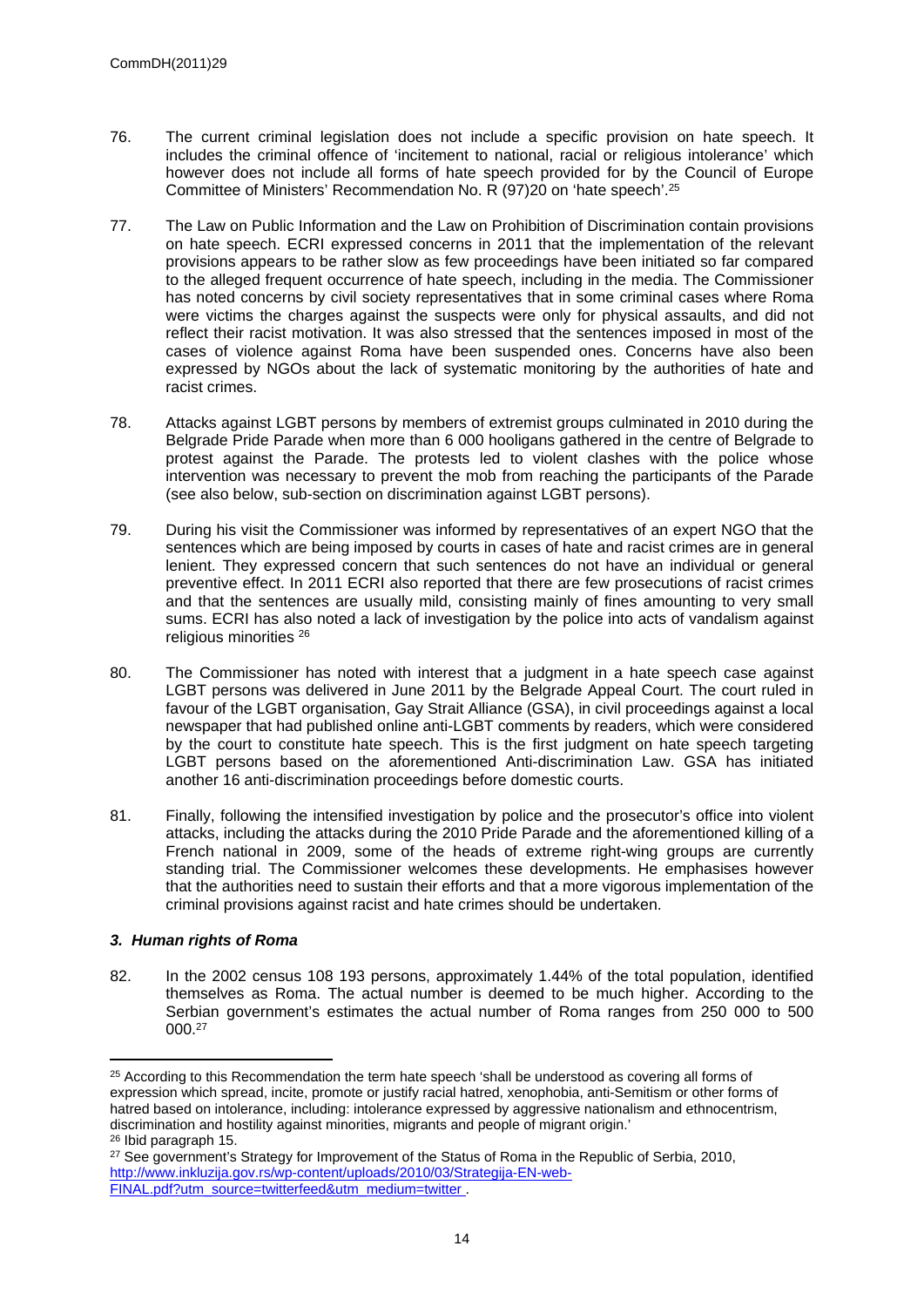- 83. The Commissioner has noted that in 2009 and 2010 a strategic, institutional framework for the improvement of the human rights of Roma was set up. In 2009 the government adopted the Strategy for Improvement of the Status of Roma and tasked the Group for the Improvement of the Status of Roma within the Ministry for Human and Minority Rights, Public Administration and Local Self-Government to work, among other things, on the implementation of the Strategy. An action plan to implement the strategy was adopted in July 2009.
- 84. The National Council of the Roma National Minority was elected in 2010 to work on the improvement of the use of the Romani language, as well as on the improvement of education, culture and public information on Roma. The government currently provides €5 million annually for enhancing Roma social inclusion, while the European Union Instrument for Pre-Accession (IPA) included projects targeting or mainstreaming Roma with a total budget of more than  $\in$  40 million<sup>28</sup> for the period 2007-2010.
- 85. Notwithstanding the government's efforts to improve the human rights of Roma, the problems facing Roma remain some of the most serious human rights challenges. The Commissioner underlines that the Roma-related projects must be accompanied by resolute efforts to combat prejudice and deep-seated stereotypes against Roma. Efforts are necessary to raise awareness among the Roma population on available mechanisms to combat discrimination. In this context, the Commissioner welcomes the Equality Commissioner's activities organised in Roma settlements which aim to raise their awareness about the work of her office.
- 86. Many Roma are in need of counselling and assistance to be able to fully enjoy their human rights. This has been highlighted by almost all of the non-governmental organisations that the Commissioner met, and by the Equality Commissioner. An effective system of free legal aid is of crucial importance for Roma and other vulnerable social groups.
- 87. In July 2009 the UN Committee against Torture found that Serbia had violated the Convention against Torture in the case of *Besim Osmani*, concerning a Roma man who had been beaten by the police together with his four-year-old son in June 2000 during a forced eviction and demolition operation in an informal settlement in Belgrade.<sup>29</sup> The Commissioner has noted with concern that, following his visit, a video-clip was released on YouTube showing a brutal beating of a minor Roma boy by a police officer in the Vršac police station. The Serbian Minister of Interior announced that the two police officers involved in this incident were suspended, and that criminal proceedings would be initiated against them. The Commissioner welcomes this development, and calls on the authorities to step up their efforts aimed at preventing and eliminating human rights violations by members of the police force.

#### *3.a. Access of Roma to health care*

- 88. The Commissioner has noted with interest the reported positive results of the work of health mediators who have been appointed as an interface between Roma and the Ministry of Health. They are located in local hospitals but they carry out visits to Roma families. The health mediators engage in obtaining health cards for Roma and facilitate their medical checkups. In 2008 when this project started, 15 mediators were appointed. There are currently 75 health mediators employed in 59 municipalities in Serbia.<sup>30</sup> NGOs with which the Commissioner met during his visit stressed that this project is successful because of the adequate training that the mediators received, and the gradual increase in the number of mediators.
- 89. Despite the progress made in the area of health care, Roma still face barriers due to lack of information, lack of personal identity documents and poverty. The 2005 Law on Health Insurance aims to enhance access of Roma to health care, as well as to improve their living

<sup>&</sup>lt;sup>28</sup> Information provided by the Office of the Council of Europe Special Representative of the Secretary General for Roma Issues in June 2011 .

<sup>&</sup>lt;sup>29</sup> UN Committee against Torture, decision on communication No 261/2005, Doc. CAT/C/42/D/261/2005.

<sup>30</sup> Information provided by the Office of the Council of Europe Special Representative of the Secretary General for Roma Issues in June 2011.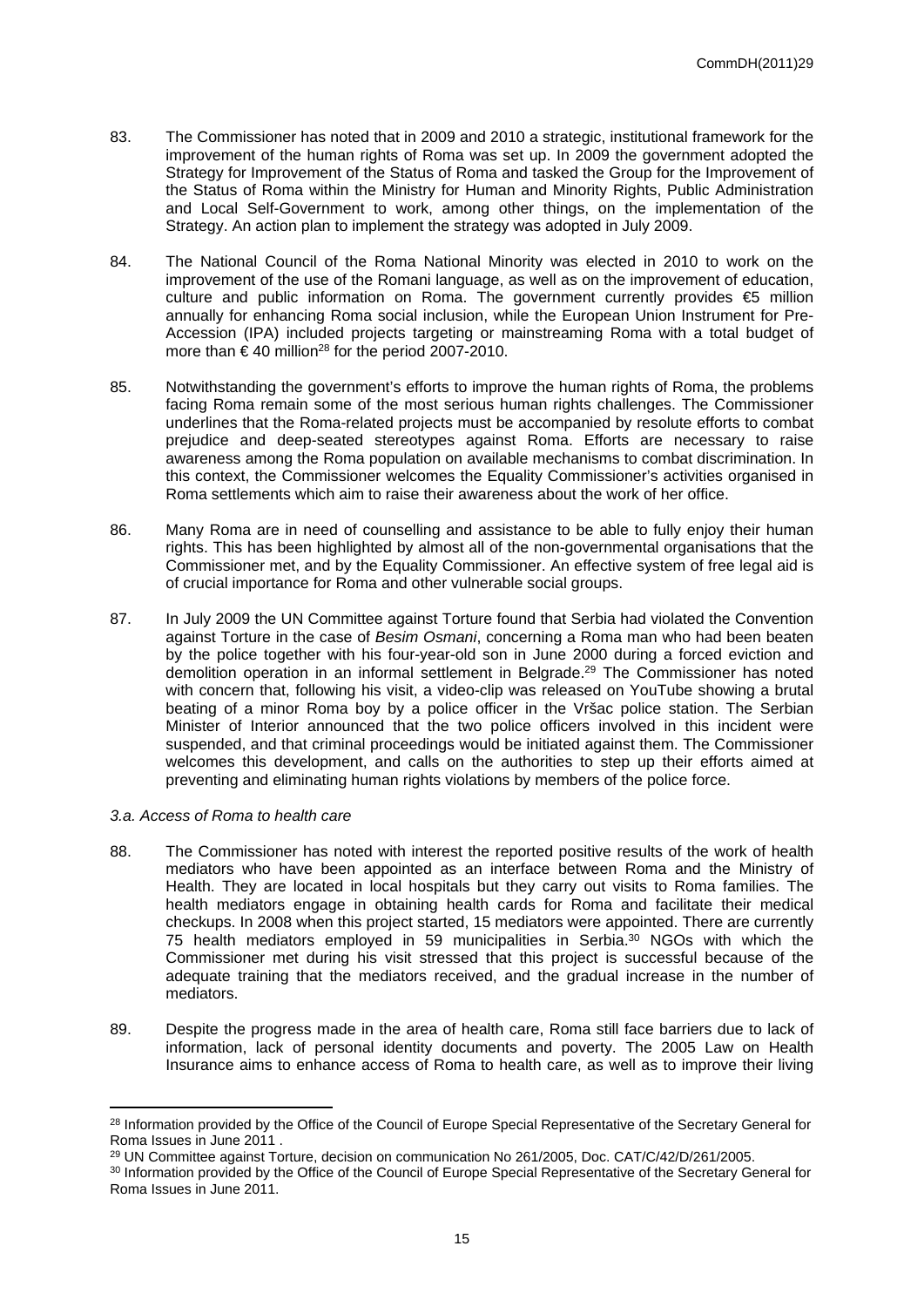conditions. This law provides for the right to health care for members of vulnerable groups, including Roma.

90. In 2011 ECRI noted with concern that in many respects, the hygienic and sanitary conditions in many Roma settlements have not improved since ECRI's first report in 2008. The health situation of Roma, in particular Roma women, children and elderly persons is particularly alarming due to the absence of necessary medical registration. According to UNICEF, although the official estimates show a decrease in Roma child mortality rates since 2005, this rate is still at least four times higher than the national average.<sup>31</sup>

#### *3.b. Access of Roma to quality education*

- 91. The Commissioner has noted that since his last visit to Serbia progress has been achieved in the area of Roma children's education. In September 2009 a new Law on Education was enacted that provides for inclusive education for all children. It also provides for the engagement of teaching assistants in schools. According to this law a birth certificate and the parents' registered residence are no longer required in order to enrol a child in school.
- 92. The 2009 Law on Education also provides the framework for better protection of children's rights, including protection against discrimination, harassment, bullying and violence. As a result of the implementation of this law, and a number of various governmental and nongovernmental initiatives, the number of Roma children enrolled in primary schools in Serbia has increased. According to the Serbian government the number of Roma children enrolled in primary schools in 2010/2011 rose by 9.87%.<sup>32</sup>
- 93. A number of measures have been implemented within the framework of the Action Plan for Roma Education, including the project of registering Roma children in birth registration books. This project was implemented in 19 municipalities where 500 Roma children without birth certificates were identified. After registration the children were enrolled in local schools. About 180 Roma teaching assistants have been recruited and trained to provide assistance to Roma children.
- 94. However, it is estimated that the number of Roma children attending pre-school education is between 4% and 7%, while 66% of Roma children (as opposed to 94% of the total population) enrol in primary school.<sup>33</sup> According to the Ministry of Education only 16% of Roma enrol in secondary schools, and less than 1% of young Roma attend college or university.
- 95. The marginalisation of the education of adults in Serbia has left many Roma without real possibilities in the job market. In this regard the Commissioner welcomes the measures taken since 2006 in the framework of the Adult Education Strategy in Serbia. The Strategy provides for formal and informal education formats for persons over 18 years of age.
- 96. The Commissioner is seriously concerned by the fact that the number of Roma children enrolled in schools for children with mild mental disabilities increased from 26.7% in 2002/2003 to 31% in 2008/2009.<sup>34</sup>
- 97. In 2011 ECRI expressed concerns that Roma children still face hidden and overt forms of discrimination by school authorities, school staff, teachers, other children and non-Roma parents. Reportedly, as teachers have lower expectations of Roma pupils, there is a tendency to use lower criteria when assessing their performance. The Commissioner is concerned by reports indicating that due to the increase in Roma children attending schools, there is a tendency among non-Roma parents to transfer their children to other schools with fewer Roma children.

<sup>31</sup> [http://www.unicef.org/serbia/activities\\_927.html.](http://www.unicef.org/serbia/activities_927.html)

<sup>&</sup>lt;sup>32</sup> Draft First National Report on Social Incusion and Poverty reduction in the Republic of Serbia, 2010.

<sup>33</sup> Open Society Fund, 'Roma childen in ''special education'' in Serbia: overrepresentation, underachivement, and impact on life', 2010, page 29,

[http://www.romadecade.org/files/downloads/Education%20Resources/Roma%20Children%20in%20Special%20S](http://www.romadecade.org/files/downloads/Education%20Resources/Roma%20Children%20in%20Special%20Schools%20in%20Serbia.pdf) [chools%20in%20Serbia.pdf.](http://www.romadecade.org/files/downloads/Education%20Resources/Roma%20Children%20in%20Special%20Schools%20in%20Serbia.pdf)

 $34$  Idem.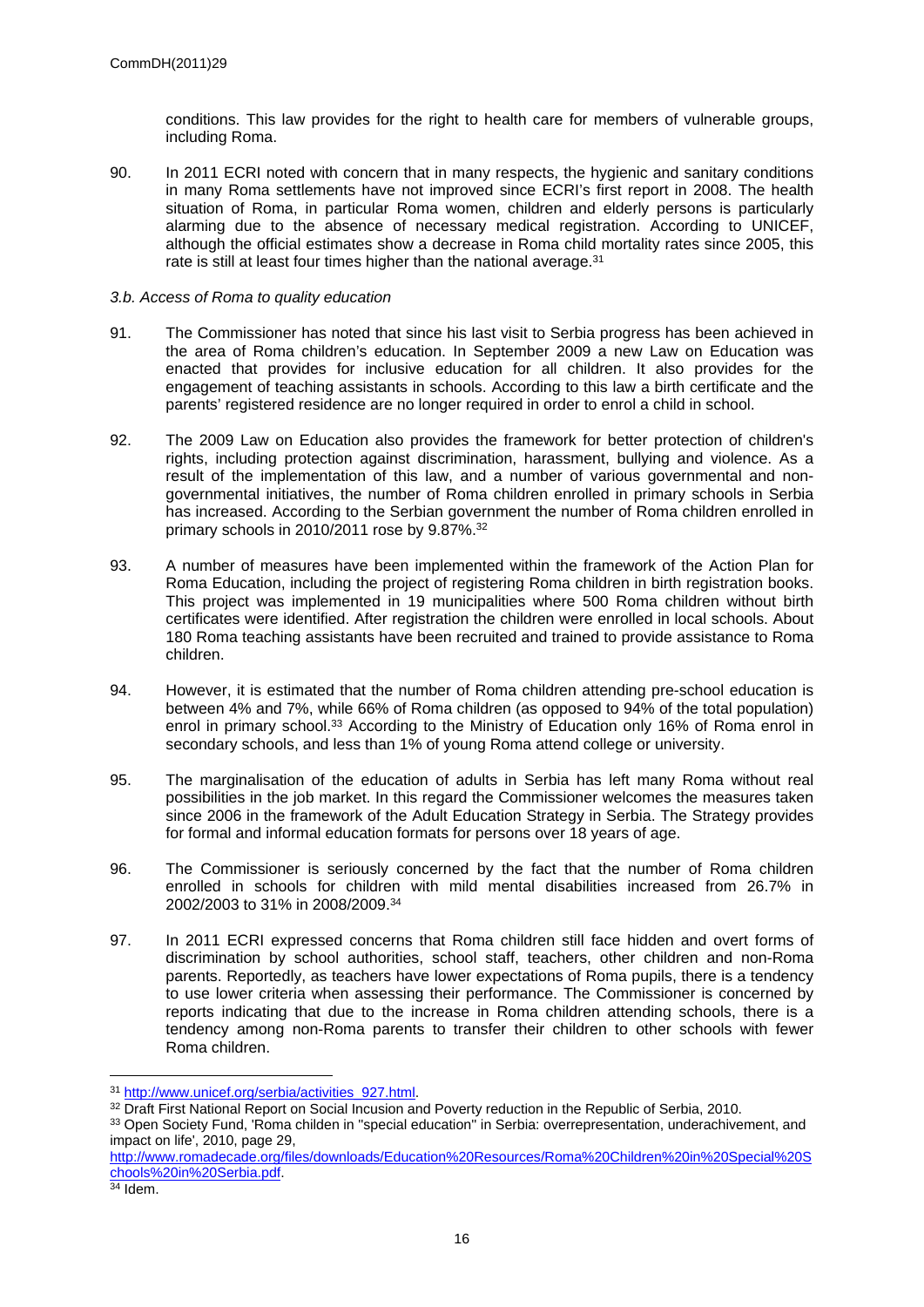98. Against this background, the Commissioner welcomes the initiatives undertaken by the Ministry of Education to fight discrimination against Roma children. In 2007 the authorities developed a special programme for safeguarding children from violence, abuse and neglect in educational institutions in co-operation with civil society. In 2009 the Ministry of Education, in co-operation with civil society, developed a manual to support the development of an antidiscriminatory culture in education. Additionally, an official instruction was issued to all primary and secondary schools to draft programmes aiming to protect children from violence and to set up teams to protect children from violence.

#### *3.c. Access of Roma to employment*

99. ECRI reported in 2011 that Roma in Serbia continue to suffer from a high unemployment rate, low economic activity and almost total exclusion from the public sector. There are almost no Roma in public and state-owned companies, indicating a pattern of discrimination. There are cases where Roma who present themselves for job interviews are informed that the position has been filled, and a few cases of discriminatory job advertising. The majority of Roma are outside the employment system, employed illegally and mostly registered as unemployed.<sup>35</sup>

#### *3.d. Access by Roma to adequate housing*

- 100. The majority of Roma in Serbia live in very poor housing conditions. The problems that Roma face in this field are related to the overpopulation of settlements due to the small number of available housing units, unresolved property issues and illegal constructions, and lack of access to public infrastructures.<sup>36</sup> Some studies have indicated that out of the 593 existing Roma settlements in Serbia, 72% have not been legalised, $37$  while in Belgrade alone there are 137 informal settlements.<sup>38</sup>
- 101. In 2007 the Ministry of Environment and Spatial Planning adopted the Guidelines for the Upgrading and the Legalisation of Roma Settlements aimed at addressing problems related to the housing situation of Roma.<sup>39</sup> Eight municipalities were targeted and funds were provided for the legalisation of informal Roma settlements. Although certain settlements have been regularised, progress has been slow with only two out of eight municipalities completing this process by 2010.<sup>40</sup>
- 102. The Commissioner has noted with concern reports on the increased number of forced evictions of Roma from informal settlements in Belgrade. He is particularly concerned by the reported failure by the authorities to comply with legal safeguards during evictions. Physical attacks by state officials during evictions and destruction of personal property without compensation have also been reported in various cases such as the one concerning the evictions in the informal Roma settlement Gazela, Belgrade, on 31 August 2009.<sup>41</sup> Following these evictions 114 Roma families were provided with accommodation in metal containers in settlements scattered around the outskirts of Belgrade.
- 103. The Commissioner has noted concerns that the housing provided in such cases, including that of the Gazela evictions, does not meet international human rights standards, including those of the European Social Charter. A lack of effective access to legal remedies to challenge decisions on evictions has also been reported.<sup>42</sup>

<sup>&</sup>lt;sup>35</sup> ECRI Report on Serbia, cited above, page 18.

<sup>36</sup> Strategy for Improvement of the Status of Roma in the Republic of Serbia, 2010, cited above, page 16. <sup>37</sup> See, 2007 Country Report, Serbia in *First Decade Watch Report, Roma activists assess the Progress of the Decade of Roma Inclusion,* June 2007, see <http://www.romadecade.org/>.

<sup>38</sup> Strategy for Improvement of the Status of Roma in the Republic of Serbia, cited above, page 17.

<sup>39</sup> Advisory Committee on the Framework Convention on the Protection of National Minorities, [Second Opinion](http://www.coe.int/t/dghl/monitoring/minorities/3_FCNMdocs/PDF_2nd_OP_Serbia_en.pdf) on Serbia adopted on 19 March 2009, ACFC/OP/II(2009)001.

<sup>40</sup> Amnesty International, 'Home is more than a roof over your head- Roma denied adequate housing Serbia', 2011, page 7.

<sup>41</sup> Ibid, page 38.

<sup>42</sup> Amnesty International, cited above, page 40.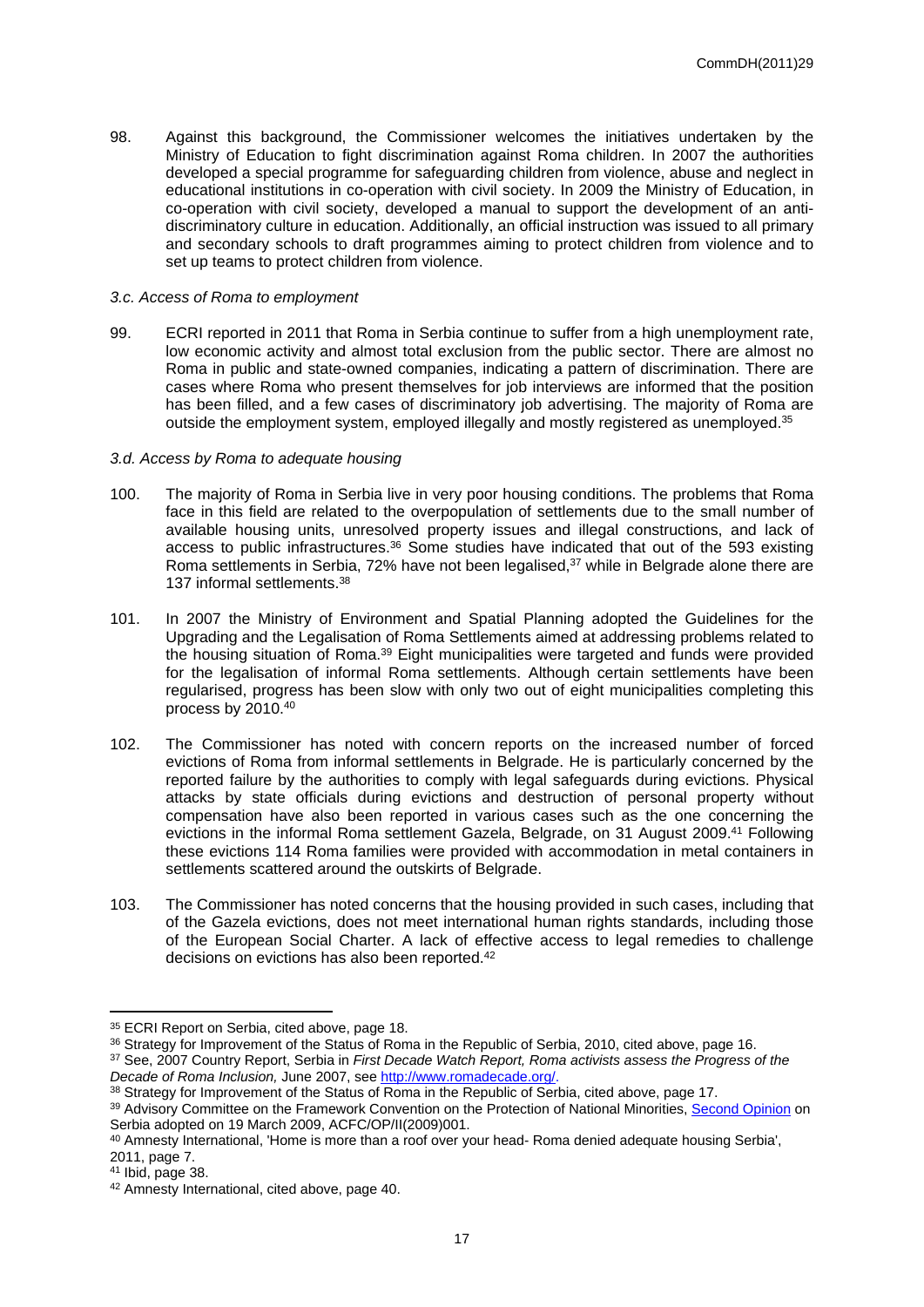- 104. There appears to exist a negative public opinion against relocations of Roma. One specific problem is that when the Serbian authorities propose that Roma be relocated to appropriate housing, local populations protest and refuse to agree to a Roma population moving into their neighbourhoods. It thus appears that measures are still necessary to combat and eliminate intolerance and racism faced by Roma in the housing sector.
- 105. One certainly understands that local development plans sometimes require that Roma be moved from their current settlements. Nonetheless, the Commissioner emphasises that such measures need to be planned and implemented in accordance with agreed human rights standards. Evictions can only be carried out when alternative, adequate accommodation is available and the people affected have been properly informed and consulted. Everyone affected must be able to challenge the legality of an eviction before a competent body before the eviction takes place. Compensation for damage or loss of property must also be available when forced evictions prove inevitable.<sup>43</sup>
- 106. The Commissioner is particularly concerned by the housing situation of the Roma displaced from Kosovo, and Roma who are being forcibly returned from Western European countries. Reportedly they make up around 17% of the Roma populations in informal settlements. They face the harshest living conditions. Their difficult situation is aggravated by the lack of personal identity documents (see also below, sub-section on lack of birth registration and personal identification documents among Roma). Prospects for their local integration are generally bleak.
- 107. The Commissioner noted that the living conditions in the informal Roma settlement in Marija Bursać, Blok 61, Belgrade, which he visited on 14 June, are clearly sub-standard and may be qualified as degrading. The settlement hosts approximately forty Roma families and consists of wooden barracks, some of which have been severely damaged due to bad weather. The settlement is not connected to the public utilities system and there are no electricity, water and sanitary facilities. Parents told the Commissioner that because of these living conditions sending children to school is a very difficult task. The Commissioner saw children from the settlement washing their faces with dirty water from a nearby polluted stream. The presence of rats was also reported by inhabitants. On the positive side, the Commissioner has noted that almost all of the inhabitants had obtained personal identity documents through the UNHCR's EU-funded Roma Inclusion Project.
- *3.e. Lack of birth registration and personal identification documents among Roma*
- 108. Serbia has not yet acceded to the 1997 European Convention on Nationality and the 2006 Convention on Avoidance of Statelessness in Relation to State Succession. During his visit the Commissioner received assurances from the Assistant Minister for Multilateral Affairs, within the Ministry of Foreign Affairs, Mr Vuk Žugić, that Serbia is considering accession to these Council of Europe treaties. The Commissioner looks forward to receiving more information on this issue.
- 109. According to the 2011 UNHCR survey on persons at risk of statelessness in Serbia, 1.5% of Roma are not registered in birth registry books, 5.4% have no identity cards and 2.3% are not registered in citizens' registries. According to UNHCR 6.8% of Roma have been identified as being at risk of statelessness. This concerns local Roma and displaced Roma, and Ashkali and Egyptians from Kosovo, who find themselves without the basic documentation necessary for accessing a number of social and economic rights many years after having been displaced.
- 110. The Commissioner has noted that the problem of lack of personal identity documents is complicated by the lack of identity documents of Roma parents who cannot therefore register their own children. This vicious circle has created a generation of so-called 'legally invisible' Roma, perpetuating their exclusion from society at large. Without registration and personal identity documents Roma cannot register their residence which is necessary for exercising a number of social and economic rights. According to the Ombudsman, this problem also affects

<sup>43</sup> See also Commissioner's Viewpoint, 'Forced eviction of Roma families must stop', 4 September 2006.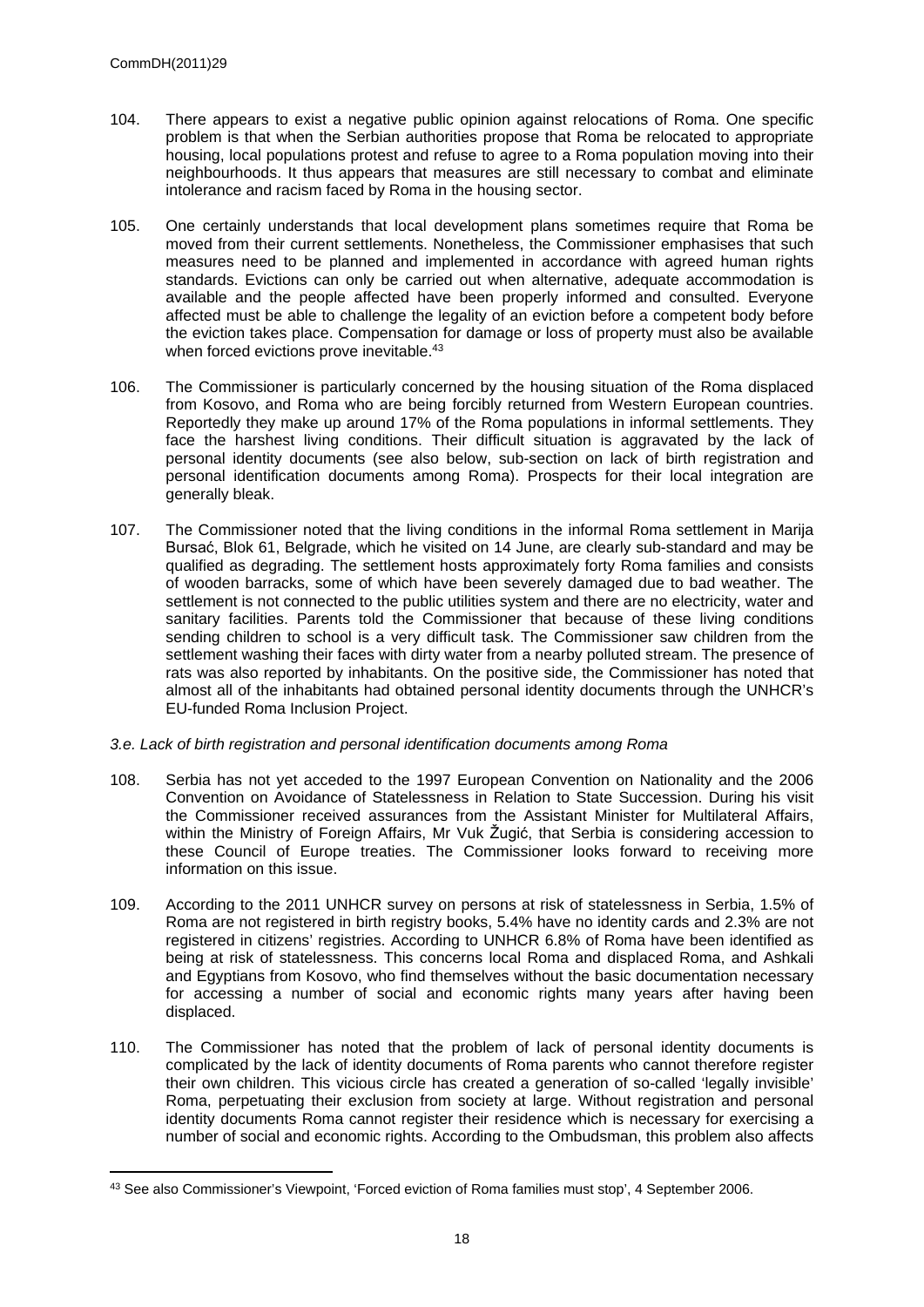some non-Roma citizens. The Commissioner has noted with concern that following his visit, a man who lost his residence and his identity card decided to go on a hunger strike in order to draw the authorities' attention to this problem.

- 111. As an initial step towards remedying the aforementioned situation the authorities have amended, in May 2011, the Law on Identity Card in order to provide the possibility of issuing temporary identity cards. However, this amendment does not resolve the problem of lack of personal documents, as a temporary ID card can only be issued once a person has registered residence. During the Commissioner's visit, the Minister of Human and Minority Rights, Public Administration and Local Self-Government, Mr Milan Marković and the Ombudsman informed the Commissioner that they proposed an amendment to the Law on Residence aimed at fully remedying this problem, whereby persons who do not have registered residence will get temporary documents with the address of the nearest social care centre. According to the Ombudsman, if enacted, this amendment would solve the problem of lack of personal identity documents. Following his visit, the Commissioner has been informed that the aforementioned amendment to the Law on Residence has not yet been adopted.
- 112. During the Commissioner's visit, the Minister of Human and Minority Rights, Public Administration and Local Self-Government, Mr Milan Marković, informed the Commissioner that his ministry, in co-operation with the Ombudsman, has prepared a set of amendments to existing regulations aimed at facilitating the registration of Roma at birth. In this context the above ministry has been in contact with the National Roma Council and plans to register and provide legal aid to all Roma in settlements within a timeframe of two years starting from September 2011.

#### *4. Discrimination against LGBT persons*

- 113. The 2009 Anti-discrimination Law, the Criminal Code, the Labour Law, the Law on Public Information and several other pieces of legislation provide for protection against discrimination on grounds of sexual orientation.
- 114. The Commissioner has noted with satisfaction that in 2010 and 2011 there has been increased understanding of the work and activities of LGBT organisations by Serbian politicians. This was particularly evident before and during the 2010 Belgrade Pride Parade when eminent persons and politicians supported the organisers, not least by joining the participants during the Parade.
- 115. Unlike the 2009 Belgrade Pride Parade*,* in 2010 the authorities made major efforts to ensure the success of the Pride Parade. The police played a key role in protecting the participants from hooligans and extremists who wanted to prevent the gathering. More than 6 000 hooligans provoked riots that left 124 policemen and 17 rioters injured and caused major material damage. The police apprehended more than 200 rioters and arrested the leader of an extremist group.<sup>44</sup>
- 116. As regards transgender persons, the Commissioner has noted that there is no legislation in Serbia regulating the issue of gender reassignment. This legal gap has created a number of serious problems for transgender persons and their partners. Transgender persons can change their personal identity documents only if they are not married. The Commissioner was informed by an expert NGO that due to a legal lacuna in this regard, the change of personal identity documents often depends on the will of municipal civil servants.
- 117. Notwithstanding the progress made in the fight against discrimination, homophobia remains a serious problem in Serbian society. According to the Equality Commissioner,<sup>45</sup> discrimination on the ground of sexual orientation is widely present as a result of prejudices against LGBT persons in the public. LGBT persons and many of those who speak up for the human rights of LGBT persons are still victimised. The majority of LGBT persons are still hesitant to use

<sup>44</sup> The Belgrade Centre for Human Rights, Human Rights in Serbia 2010, Report of 2011, page 317, <http://english.bgcentar.org.rs/index.php>.

<sup>45</sup> 2010 Annual report of the Commissioner for the Protection of Equality, http://www.ravnopravnost.gov.rs.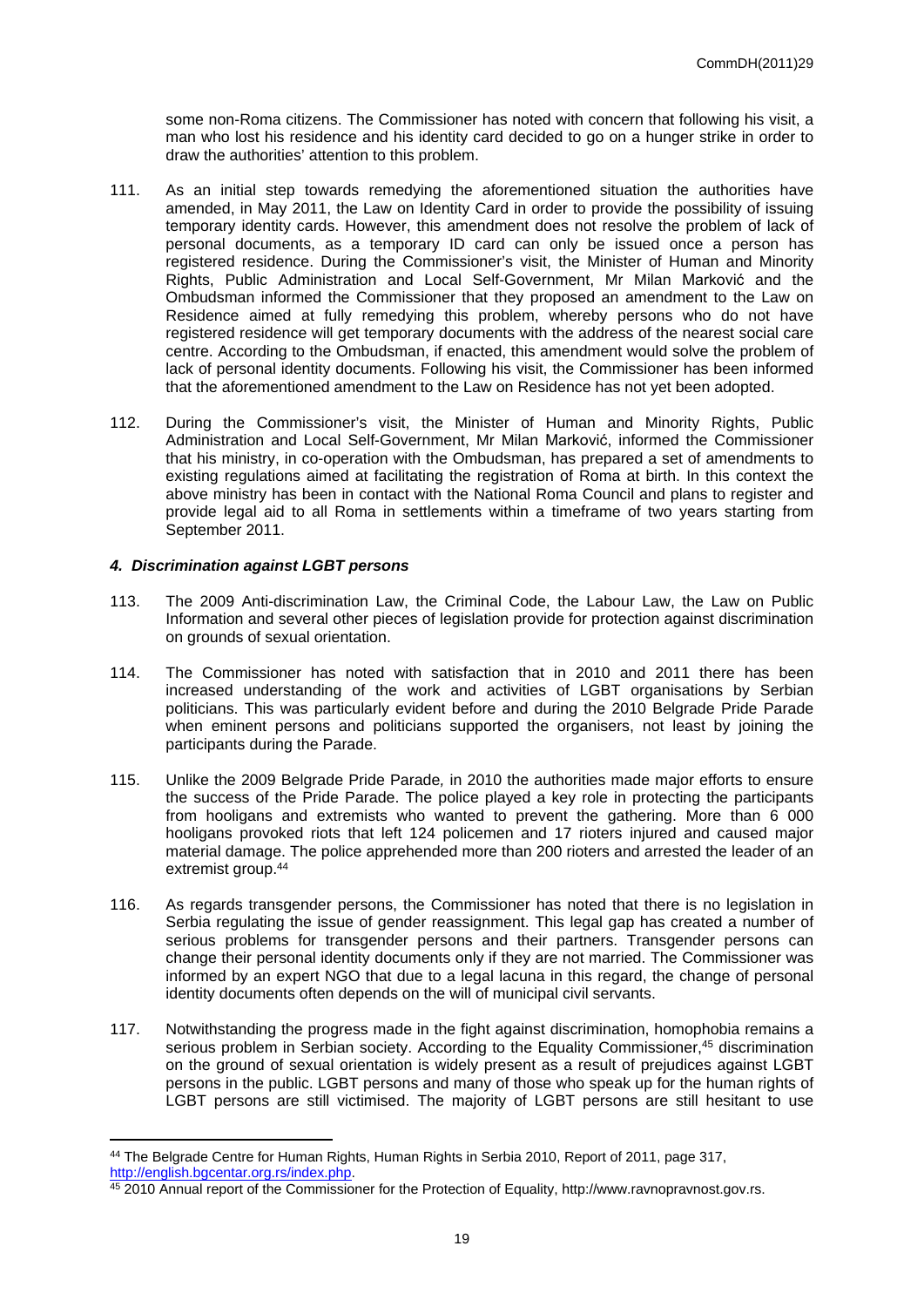available legal remedies. Bullying of LGBT persons in schools has also been noted. Additional measures are therefore needed to fight violence and discrimination against LGBT persons, including vigorous implementation by courts of the criminal provisions concerning hate crimes.

118. The Commissioner encourages the authorities to continue taking strong public positions against violations of the human rights of LGBT persons and to promote understanding and respect, notably through human rights education and awareness-raising campaigns. The Equality Commissioner may play catalytic roles in this context.

#### *5. Human rights of persons with disabilities*

- 119. According to the Ministry of Labour and Social Policy, there are between 500 000 and 800 000 people with varying levels of disabilities living in Serbia.
- 120. The Commissioner welcomes the ratification by Serbia in May 2009 of the UN Convention on the Rights of Persons with Disabilities and the Optional Protocol. He encourages the authorities to give full effect to the provisions of this Convention, as well as to the Council of Europe Disability Action Plan 2006-2015.
- 121. The Commissioner has noted that the legal framework for the protection and promotion of the human rights of persons with disabilities has been developed in recent years. With the adoption in 2006 of the Law on the Prevention of Discrimination against Persons with Disabilities and in 2009 of the Anti-discrimination Law, Serbia equipped itself with a comprehensive body of law against discrimination of persons with disabilities.
- 122. In 2007 the government adopted a strategy for improving the situation of persons with disabilities for the period 2007-2015, providing for increased community housing and other related services. In 2009 the Law on professional rehabilitation and employment of persons with disabilities entered into force. The law provides for measures aimed at improving the employment of persons with disabilities, including state subsidies for companies that employ persons with disabilities. According to the law fines can be imposed on employers who refuse to employ persons with disabilities. The Commissioner was informed that since the enactment of this law about 5 500 persons with disabilities have been employed.
- 123. During the meeting with the Commissioner, the Minister for Social and Labour Rights, Mr Rasim Ljajić, noted that although there has been progress in this field a lot remains to be done. He informed the Commissioner that only 13% of the persons with disabilities who are capable of working are actually employed. Minister Liaiić noted that  $\epsilon$  8 million have been allocated to employment projects that should include 8 000 persons with disabilities..
- 124. The process of deinstitutionalisation of children with disabilities is progressing. The Commissioner was informed by the authorities that there are currently 700 children with disabilities in institutions. Two years ago there were 2 000 such children in institutions.
- 125. The Commissioner has noted with satisfaction the adoption by the Parliament in April 2011 of a new law on social protection which should facilitate, among other things, the process of deinstitutionalisation of children. This law was adopted in the context of the authorities' broad reform of the social protection system. It provides for better protection for families with children with disabilities, measures of deinstitutionalisation and foster parenting.
- 126. The Commissioner was informed by Minister Ljajić about the government's plan to open three regional centres in Serbia to provide training for persons who would like to become foster parents to children with disabilities. These centres will also carry out the control of the foster families. The Commissioner hopes that these measures combined with the measures of inclusive education will facilitate the inclusion of children with disabilities in society.
- 127. The Commissioner welcomes these developments but remains seriously concerned by the situation of adult persons with disabilities, especially those with intellectual and mental disabilities. In January 2007 the government adopted a Strategy for Mental Health and a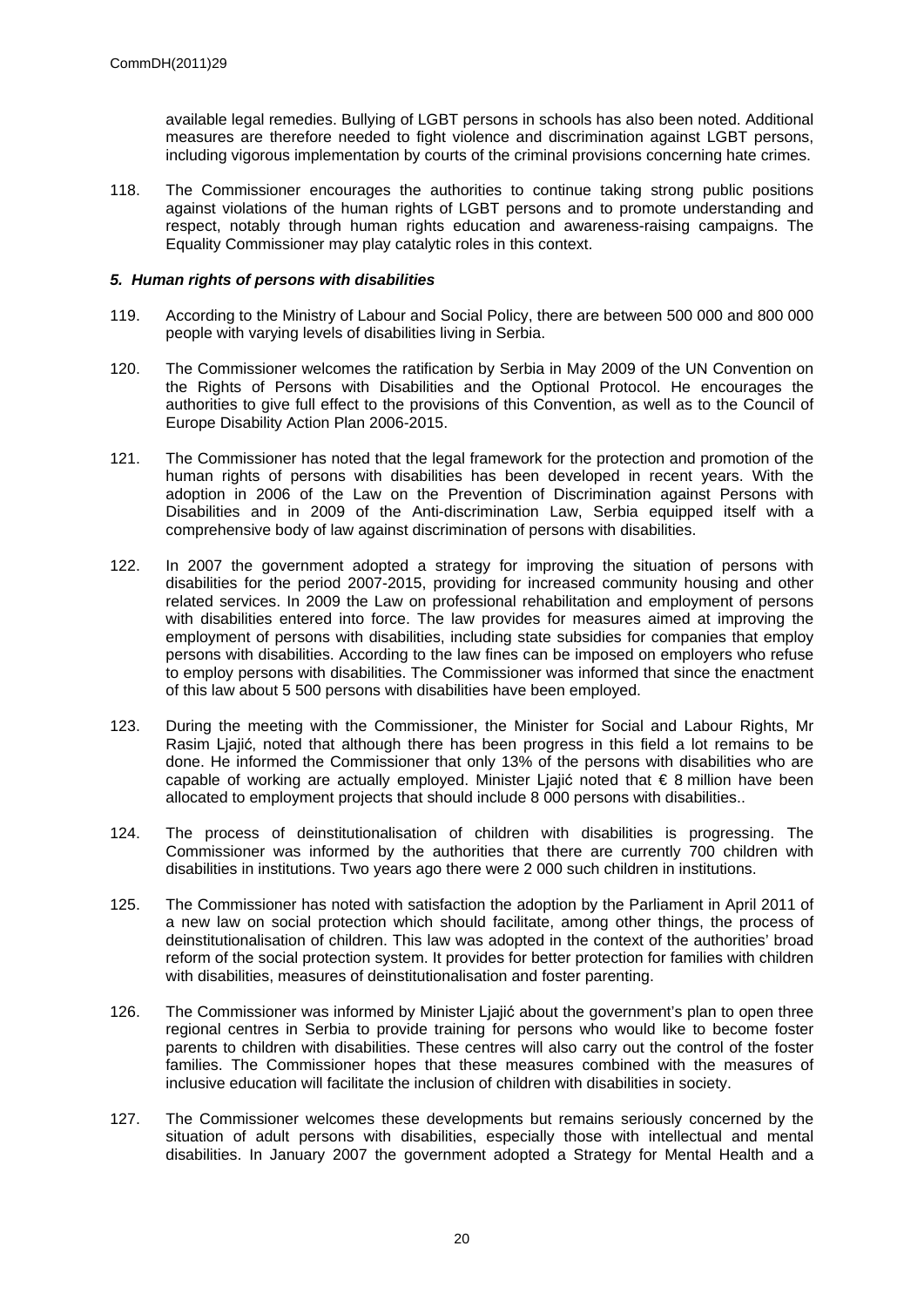National Plan for its implementation. The adoption of a draft law on mental health is still pending.

- 128. The Equality Commissioner expressed concerns in 2010 about generally poor living conditions in institutions accommodating elderly and adult persons with disabilities. She reported the problem of overcrowding in 41 public nursing homes. The capacity of public nursing homes is 7 000, while there are currently 8 100 persons accommodated in these institutions. The Equality Commissioner has expressed concerns that because of the lack of available public accommodation a number of illegal, unregistered homes have been opened in recent years. These institutions operate without a license, and are usually registered as bed and breakfast accommodation, retail shops or various service providing agencies. The Ministry of Labour and Social Policy has no inspection competence over these institutions.<sup>46</sup>
- 129. The Commissioner has noted the Equality Commissioner's concern that the current legal provisions for the removal of legal capacity are at variance with the UN Convention on the Rights of Persons with Disabilities. The Commissioner recalls that under this treaty there should be appropriate and effective safeguards in order to prevent the abuse of power. The human rights of the person concerned should be respected and care should be taken to ensure that there is no conflict of interest involved or undue influence being exercised.<sup>47</sup>
- 130. According to the Equality Commissioner the movement of persons with disabilities and their physical access to institutions (such as health care institutions, schools, administrative and other institutions) is considerably limited. She reported that only 5% of dentists' offices are accessible and equipped to provide services to persons with disabilities. Incidents of refusal to provide health care services, harassment and insults by employees of health care institutions to persons with disabilities have reportedly been registered. During his visit the Commissioner was informed and concerned that disabled university students in Belgrade are segregated from their colleagues in a separate dormitory as the dormitory for non-disabled students cannot accommodate their needs.

#### *Conclusions and recommendations*

- 131. The Commissioner welcomes the enactment of the Anti-discrimination Law in 2009 and the establishment of the Office of the Commissioner for the Protection of Equality. He believes that these important developments have enhanced the combat against discrimination in Serbia. He encourages the authorities to keep legislation and practice under close scrutiny, and, to this end, to make full use of his Opinion on National Structures for Promoting Equality as well as ECRI's General Policy Recommendation No 7 on National Legislation to Combat Racism and Racial Discrimination.<sup>48</sup>
- 132. The enactment of the Law on Minority National Councils in 2009 and the election in 2010 of the members of these councils are positive steps. However, the Commissioner remains concerned that the members of the Bosniak national minority council have not yet been elected.
- 133. The Commissioner welcomes the action taken by the authorities in recent years to counter hate crimes, notably those committed by extremist groups. He welcomes the decision of the Constitutional Court of Serbia in June 2011 to ban the extreme right-wing organisation *Nacionalni stroj,* and calls on the authorities to consider banning other organizations promoting racist hate speech.
- 134. The Commissioner urges the authorities to give priority to the prosecution of hate crimes and to undertake a comprehensive review of the sentencing policy in cases of hate crimes. Systematic training would be beneficial for all those involved in the criminal justice system,

<sup>48</sup> Commissioner's Opinion on National Structures for Promoting Equality, [CommDH\(2011\)2](https://wcd.coe.int/wcd/ViewDoc.jsp?Ref=CommDH(2011)2&Language=lanEnglish&Site=CommDH&BackColorInternet=FEC65B&BackColorIntranet=FEC65B&BackColorLogged=FFC679), and ECRI General Policy Recommendation No. 7 on National Legislation to Combat Racism and Racial Discrimination, CRI(2003)8.

<sup>46</sup> The Commissioner for the Protection of Equality, 2010 Annual Report, pages 95-99, <http://www.ravnopravnost.gov.rs/lat/izvestaji.php?idKat=16>.

<sup>&</sup>lt;sup>47</sup> See also Commissioner's Viewpoint, 'Persons with mental disabilities should be assisted but not deprived of their individual human rights', 21 September 2009.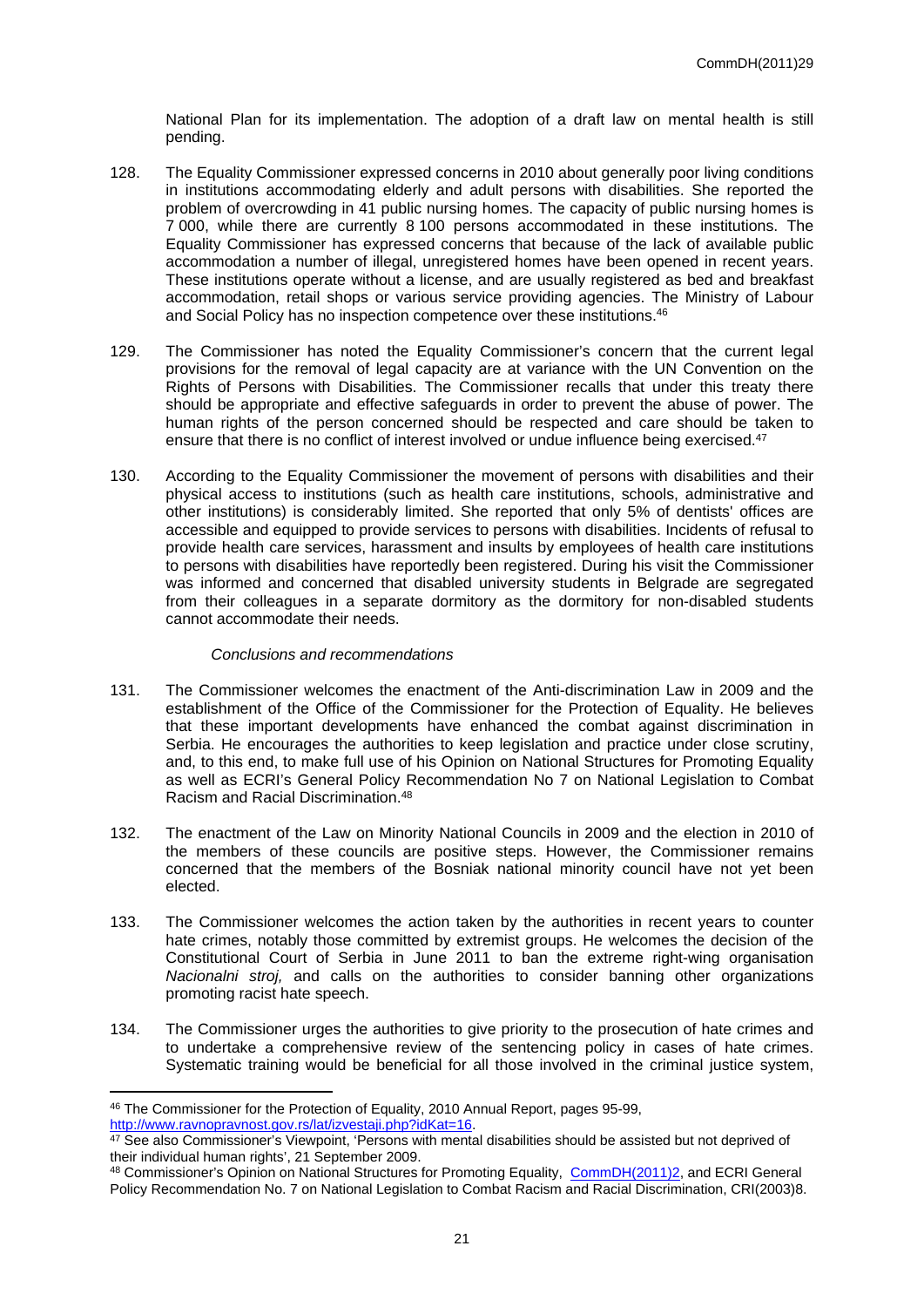including prosecutors and judges, on the investigation, prosecution and sentencing of hate crimes.

- 135. The authorities are called upon to amend the formulation of the criminal offence of 'incitement to national, racial or religious intolerance' so that it includes all forms of hate speech, in accordance with the Council of Europe Committee of Ministers' Recommendation No. R (97) 20 on 'hate speech'.
- 136. The Commissioner commends the efforts undertaken so far by Serbia to improve the situation of Roma, in particular their access to adequate education and health care. However, there are numerous shortcomings in practice that need to be effectively addressed. The Commissioner urges the authorities to implement their action plans concerning access of Roma to employment, education, housing and healthcare, in accordance with the Council of Europe Committee of Ministers' Recommendation CM/Rec(2008)5 on *Policies for Roma and/or Travellers in Europe*. The authorities are urged, in particular, to effectively monitor and publish regular evaluation reports on the implementation and impact of their action plans, in line with the above Recommendation.
- 137. The authorities should continue to look with particular care into the issue of free legal aid for those persons in need thereof, and enhance the national legal aid system so that access to justice becomes a real possibility for everyone, including socially excluded groups such as Roma.
- 138. The Commissioner remains deeply concerned by the situation of Roma who remain forcibly displaced from Kosovo and still lack personal identity documents. He is particularly concerned by the related, persistent problem of non-registration of Roma children upon birth. The Commissioner welcomes the commitment shown by the Serbian government and urges the authorities to promptly follow up on their plan aimed at facilitating access of all Roma to personal identity documents. In this regard, the Commissioner urges the authorities to enact an amendment to the Law on Residence which would provide that persons who do not have registered residence will get temporary documents with the address of the nearest social care centre.
- 139. The Commissioner calls on the authorities of Serbia to accede to the 1997 European Convention on Nationality and to the 2006 Convention on Avoidance of Statelessness in Relation to State Succession.
- 140. Even though the increased support by Serbian politicians to the work and activities of LGBT organisations is to be commended, the Commissioner remains concerned by widely-present homophobia. Additional measures are needed to fight violence and discrimination against LGBT persons, including a more vigorous implementation by courts of the criminal provisions concerning hate crimes. The Commissioner encourages the authorities to continue taking strong public positions against violations of the human rights of LGBT persons and to promote respect on issues related to sexual orientation and gender identity notably through human rights education and awareness-raising campaigns.
- 141. The Commissioner commends the adoption of legislation aimed at the protection of the human rights of persons with disabilities. He welcomes the progress achieved so far in the process of deinstitutionalisation of children with disabilities and encourages the authorities to continue these efforts drawing also upon the guidelines contained in the Council of Europe Committee of Ministers' Recommendation CM/Rec(2010)2 *[on deinstitutionalisation and community living](https://wcd.coe.int/ViewDoc.jsp?Ref=CM/Rec(2010)2&Language=lanEnglish&Ver=original&Site=CM&BackColorInternet=C3C3C3&BackColorIntranet=EDB021&BackColorLogged=F5D383)  [of children with disabilities](https://wcd.coe.int/ViewDoc.jsp?Ref=CM/Rec(2010)2&Language=lanEnglish&Ver=original&Site=CM&BackColorInternet=C3C3C3&BackColorIntranet=EDB021&BackColorLogged=F5D383)* .
- 142. The lack of progress in the process of deinstitutionalisation of adults with mental disabilities remain a concern to the Commissioner. Relevant measures, including legislative ones, need to be taken in order to effectively resolve these problems. Further investments should be made to build infrastructures that would enable disabled persons to access all public premises.
- 143. The housing segregation of disabled university students should be remedied.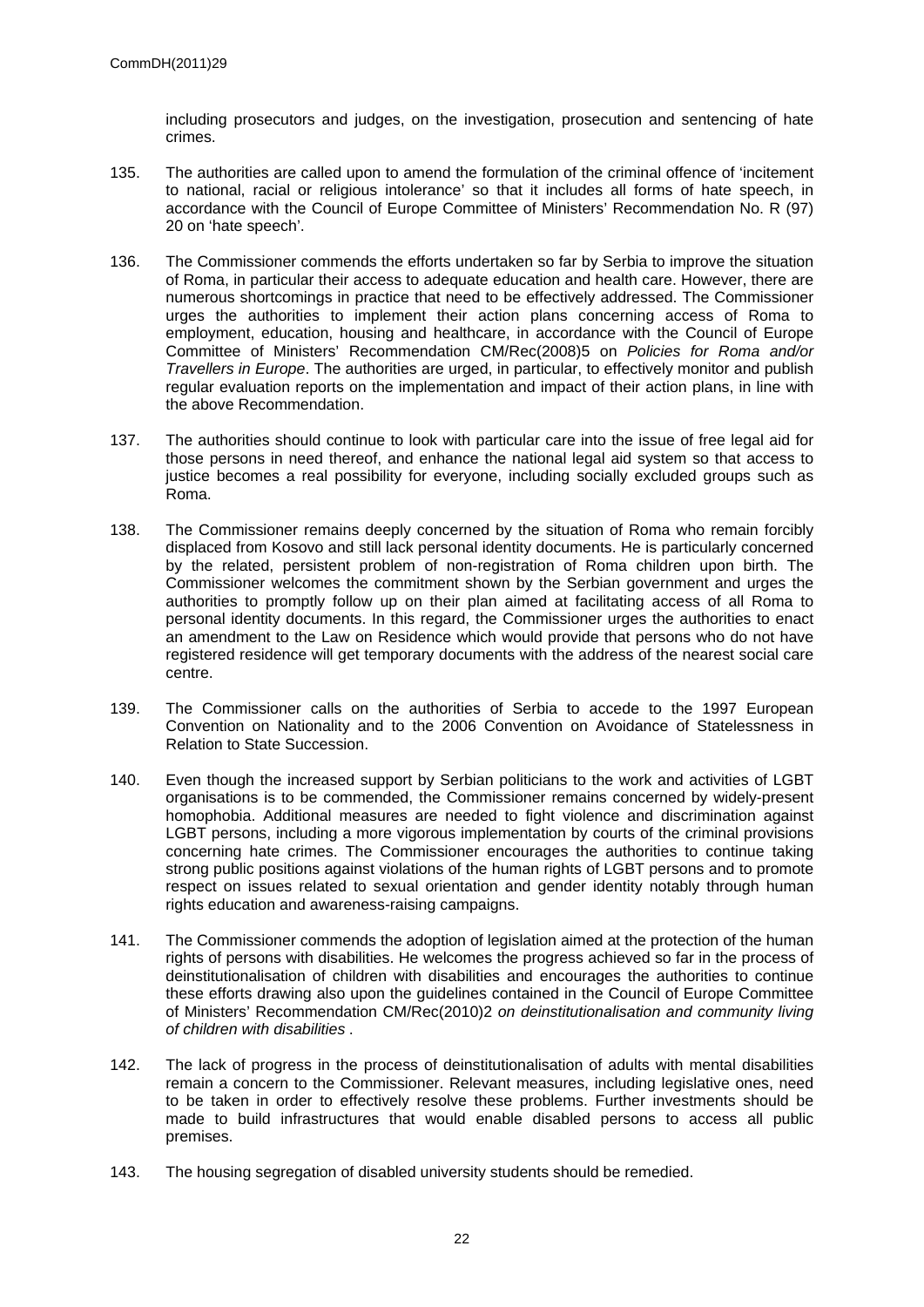144. The Commissioner is particularly worried by the fact that a number of elderly and adult persons with mental disabilities are placed in institutional care without their consent. The reported abuse of legal capacity proceedings, often by close family members, is also of major concern. The Commissioner calls on the authorities to amend the law related to the removal of legal capacity, taking into account the Equality Commissioner's concern at this law's incompatibility with the UN Convention on the Rights of Persons with Disabilities.

#### **III. Freedom of the media, access to public information and personal data protection**

#### *1. Freedom of the media*

- 145. Free, independent and pluralistic media based on freedom of information and expression is a core element of any functioning democracy. Freedom of the media is in fact essential for the protection of all other human rights. The Constitution of Serbia guarantees this freedom. However, various forms of control and pressure over the diversity and content of the media hamper their independence and pluralism. Some investigative journalists who pursue investigations into sensitive issues such as corruption, war-related crimes, and failures in privatisations of state-owned companies have been subjected to violent attacks or threats (see below, sub-section on attacks on journalists).
- 146. It has been brought to the Commissioner's attention that a 'draft media strategy until 2016' was promoted by the Ministry of Culture, Media and Information Society and finalised in 2011 by a working group which consisted of representatives of different media associations in Serbia. The strategy covers the issues of transparency of the media, the right to public information and the transition from analogical to digital media. An action plan on the implementation of the strategy has also been prepared. The Commissioner has noted concerns that if the strategy is not adopted before the general elections in 2012 there will be further delays in its adoption.
- 147. Post-war justice issues, notably war-related crimes, remain a taboo in some Serbian media. There is a lack of serious public debate and most of the media have so far failed to fulfill their important role in this domain. Some media use only sensational reporting thereby undermining the prospects for open and serious discussions about these important issues in Serbia and in the region.
- 148. During his visit, the Commissioner met with Mr Vladimir Vukčević, Special Prosecutor for War Crimes, who informed him that his office is looking into the role of media and journalists in the wars in the 1990s, with a view to the potential prosecution of those responsible for incitement to ethnic hatred and other related criminal offences.
- 149. In 2011 ECRI<sup>49</sup> raised concerns regarding Serbian media manifestations of intolerance towards minority religious groups and ethnic minorities. ECRI noted that some newspapers recurrently use derogatory terms for the Albanian and Bosniak minorities, and that there is a general climate of intolerance against Roma. ECRI also noted with concern that the ethnic identity of crime suspects is often disclosed when they are of Roma origin. In this context the Commissioner would like to emphasise that media have an important role to play in countering prejudices and that they should contribute to the elimination of stereotypes by avoiding repeating them and condemning their expression.<sup>50</sup>
- 150. Media self-regulation is important in this context and it appears that the flaws in the selfregulatory system reported to the Commissioner during his 2008 visit still exist.<sup>51</sup> The Commissioner has noted that the OSCE together with the Council of Europe and the EU are implementing a number of projects aimed at strengthening freedom of the media and access

<sup>49</sup> ECRI report on Serbia, cited above, pages 23 and 24.

<sup>&</sup>lt;sup>50</sup> See also the Commissioner's Human Rights Comment, 'European media contribute to xenophobia and anti-Gypsy stereotypes', 7 July 2011.

<sup>&</sup>lt;sup>51</sup> See the Commissioner's report on the visit to Serbia, 2009, paragraph 210.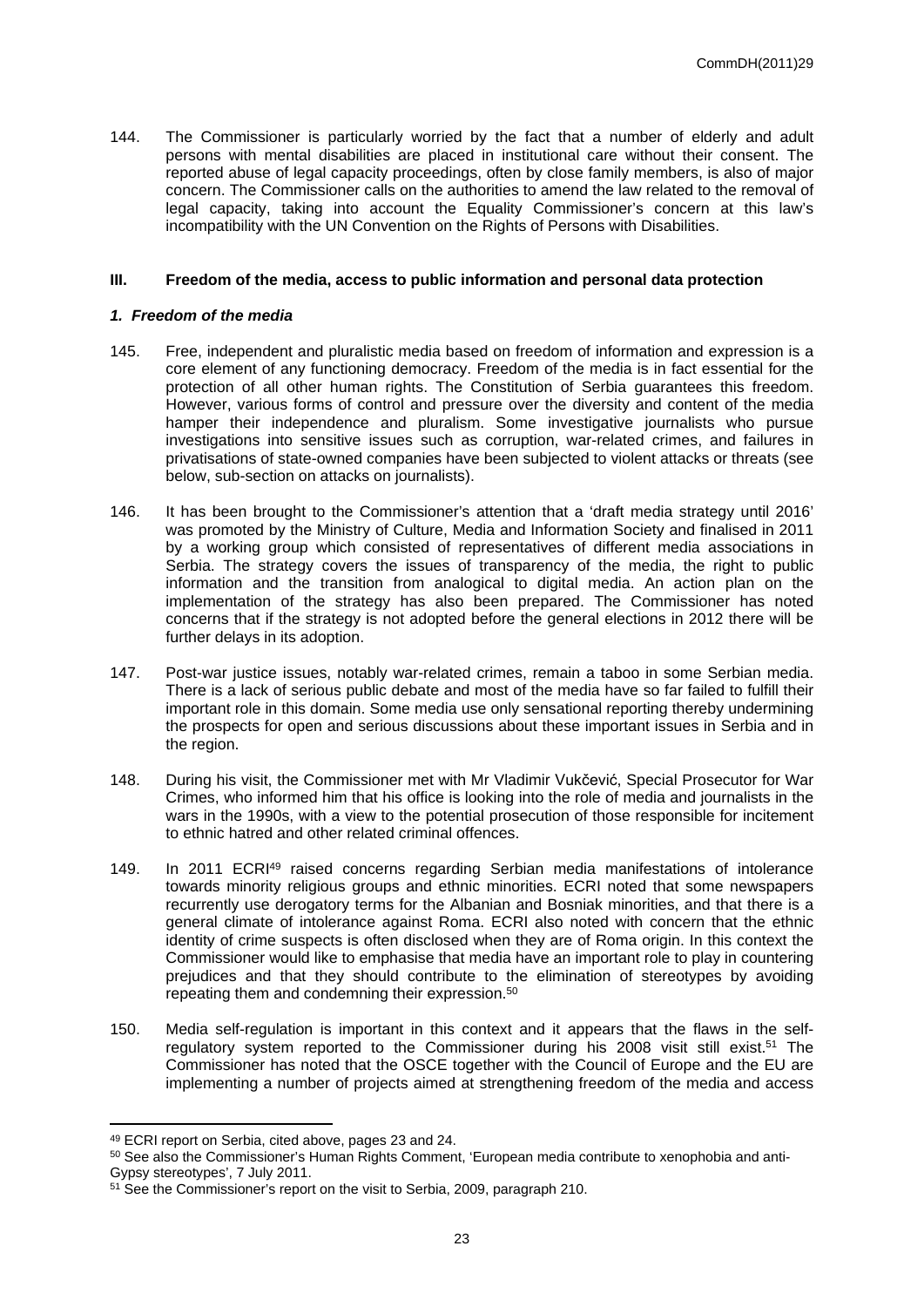to public information. The projects include support for the work of the Press Council as the first regulatory body for printed media in Serbia.<sup>52</sup>

- 151. In July 2009 the Parliament of Serbia adopted amendments to the Law on Public Information prompting widespread criticism by Serbian media and international organisations, mainly due to provisions that were regarded as seriously threatening media freedom. Against this background, the Commissioner welcomes the decision of the Constitutional Court in July 2010, in proceedings initiated by the Ombudsman, to strike down most of the provisions of the new Law on Public Information, primarily those allowing excessive fines for defamation.
- 152. The Commissioner has noted that although the sentence of imprisonment for defamation has been abolished in Serbia, defamation remains a criminal offence. The Commissioner believes that the mere existence of criminal defamation provisions intimidates journalists and causes unfortunate censorship.
- 153. In June 2009 the European Court of Human Rights delivered judgments in two cases<sup>53</sup> concerning violations by Serbia of Article 10 of the Convention (freedom of expression). The applicants were journalists convicted of defamation. In these judgments the Court pointed out that the prosecution of journalists for defamation when they are raising issues of public debate, as in the present cases, should be considered proportionate only in very exceptional circumstances. The Court concluded that the interference with the applicants' rights to freedom of expression was wholly disproportionate. The Court had particular regard to the fact that the fine imposed by the courts on one applicant, involved in both cases, could be replaced by 60 or 75 days' imprisonment in case of default.

#### *2. Access to public information and data protection*

- 154. The Commissioner has noted with satisfaction that access to public information in Serbia has been enhanced. The work of the Commissioner for Access to Information of Public Importance and Personal Data Protection has been crucial in this field.
- 155. During the visit the Commissioner for Access to Information of Public Importance and Personal Data Protection, Mr Rodoljub Šabić, informed Commissioner Hammarberg that his institution receives yearly approximately 10 000 complaints regarding access to public information. These complaints mostly relate to refusals of access to public information by state bodies or state-owned companies. It was emphasised that in 90% of the cases the Commissioner's intervention facilitated access to information, and that almost two thirds of the requests were resolved without formal proceedings being initiated by the Commissioner.
- 156. Although the decisions of the Commissioner for Access to Information of Public Importance and Personal Data Protection are binding, there appear to be cases of non-execution of these decisions. The amendment to the Law on Free Access to Information in May 2010 introduced a mechanism for the enforcement of the decisions of the Commissioner for Access to Information. According to the amendments, he may impose fines on persons responsible for the non-implementation of the decisions.
- 157. In this context, the Commissioner Hammarberg considers very important the issue of the opening of archives in order to shed light on and give access to the truth relating to the 1991- 1999 wars on the territory of the former Yugoslavia. He has noted that some discussions about the transfer of the ICTY archives have already been initiated but it appears that there has been no discussion about this issue at regional level.
- 158. As regards the field of personal data protection, it remains problematic according to the Commissioner for Access to Information of Public Importance and Personal Data Protection. In 2010 the government adopted a strategy on personal data protection but an action plan to implement the strategy has not yet been adopted. It is essential that the authorities promptly

<sup>52</sup> See OSCE Mission to Serbia, <http://www.osce.org/serbia/43351>.

<sup>53</sup> See the judgments of the European Court for Human Rights in the cases of *Bodrozic v. Serbia,* 23 June 2009 and *Bodrožić and Vujin v. Serbia,* 23 June 2009.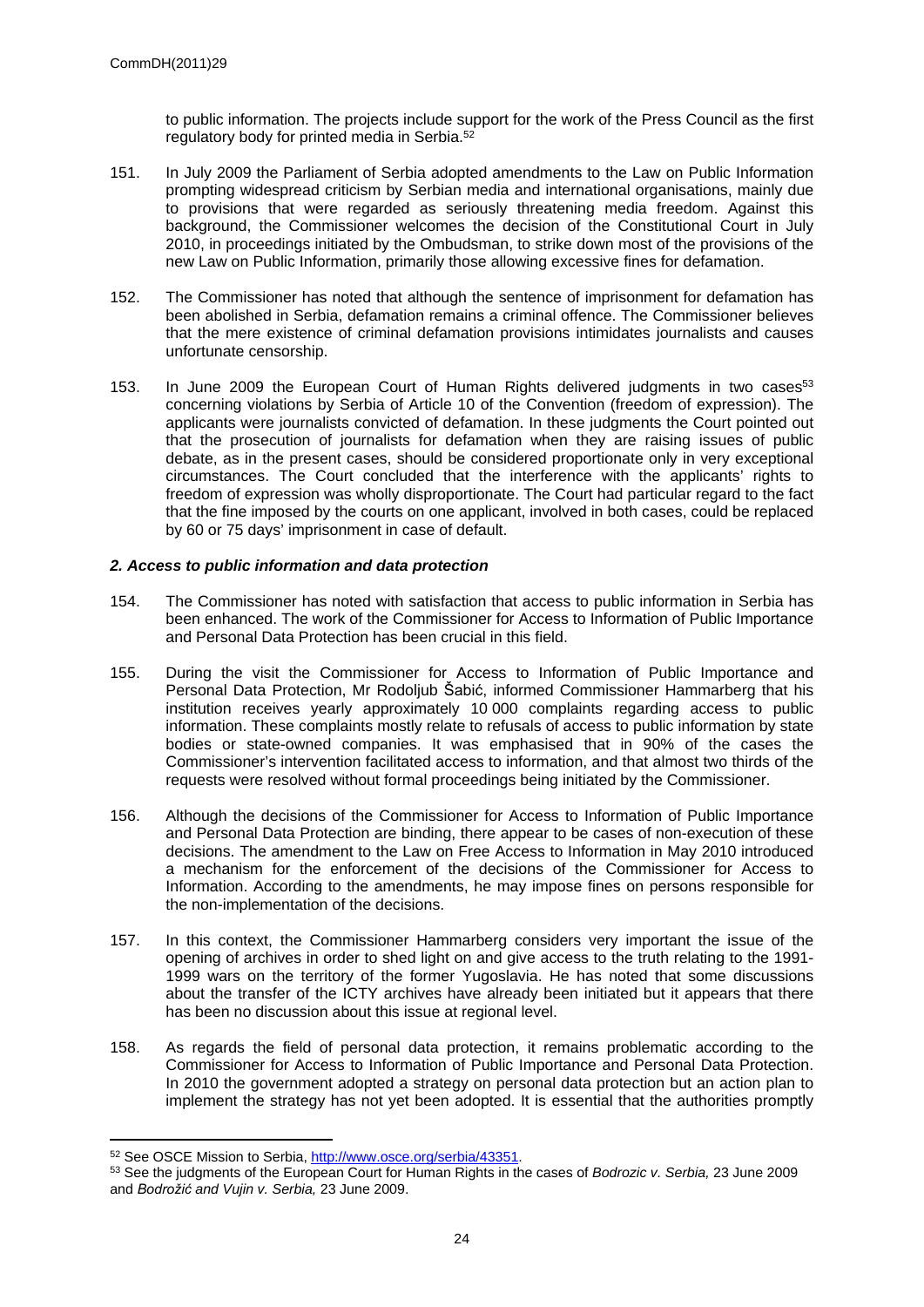adopt all measures in order to fill the existing lacunae and fully safeguard personal data protection.

#### *3. Attacks on journalists*

- 159. Media plays a crucial role in the defence of human rights as a watchdog on human rights violations as well as a forum for democratic debate. Unfortunately, media freedom has been threatened in Serbia through attacks against, and in some cases even murders of journalists by extremists. It is of the utmost importance that these crimes be effectively investigated and those guilty be promptly brought to justice.
- 160. National and international media reported the physical attack in public, in July 2010, on Teofil Pančić, a political columnist for the weekly *Vreme*. As a result of the attack he suffered concussion and arm injuries. The journalist was known for his critical coverage of Serbian nationalists and sports hooligans. The suspects, members of an ultra-nationalist group, were arrested and convicted on assault charges. The Commissioner has noted concerns expressed by members of civil society that the sentences of three months' imprisonment imposed on the suspects were too lenient. However, the first instance judgment was overruled by the appeal court and the appeal proceedings are still pending.
- 161. The Criminal Code was amended in 2009 to introduce the 'endangering of the safety of a journalist' as a crime punishable by imprisonment ranging from one to eight years. This provision was applied for the first time in 2010 when three persons were convicted for threatening Brankica Stanković, a journalist of the Belgrade-based television station *B92*. The threats stemmed from her 2009 documentary revealing that members of a nationalist sports club had escaped prosecution on drug trafficking and murder charges. The three suspects, identified as members of the club, were sentenced to imprisonment ranging from three to 16 months in connection with the threats. It has been reported that the police provided Stanković with guards throughout the year due to ongoing concerns for her security.<sup>54</sup> During his visit, the Commissioner was informed that this journalist was still under 24-hour protection by the police.
- 162. The Commissioner has noted reports that in some cases journalists faced risks from the authorities themselves. It has been reported that in May 2010 Belgrade District Court officers repeatedly punched a journalist of a local newspaper after he took photos of a nationalist club leader being brought into the court building. Reportedly, at the direction of a judge, court officers then erased the journalist's photographs although he had an accreditation and permission to take photographs in the court building.
- 163. In February 2011 the OSCE Representative on Freedom of Media condemned the intimidation campaign against the independent Serbian broadcasting company *B92* and its editors. The campaign was related to *B92*'s reporting about alleged corruption cases at a state-owned company. Numerous poster-size notices announcing the 'death' of *B92* were put up in Lazarevac. The Serbian Minister of Interior pledged to protect the *B92* journalists while investigations were launched into the case. During his visit, the Commissioner met Veran Matić, editor-in-chief of *B92*, who was under 24-hour police protection and was accompanied to the meeting by a police guard.
- 164. The Commissioner has noted with serious concern that there have been several unresolved cases of killings of journalists in previous years, such as those of Slavko Ćuruvija, owner and editor of the *Dnevni Telegraf* (April 1999), and of Milan Pantić, correspondent of the *Vecernje Novosti* (June 2001). The Commissioner has also noted reports that the case of the attack with hand grenades in 2007 against the apartment of Dejan Anastasijević, a journalist of *Vreme* weekly, has not been resolved.

<sup>54</sup> Committee to Protect Journalists, Attacks on the Press 2010 – Serbia, 15 February 2011, <http://www.cpj.org/2011/02/attacks-on-the-press-2010-serbia.php>.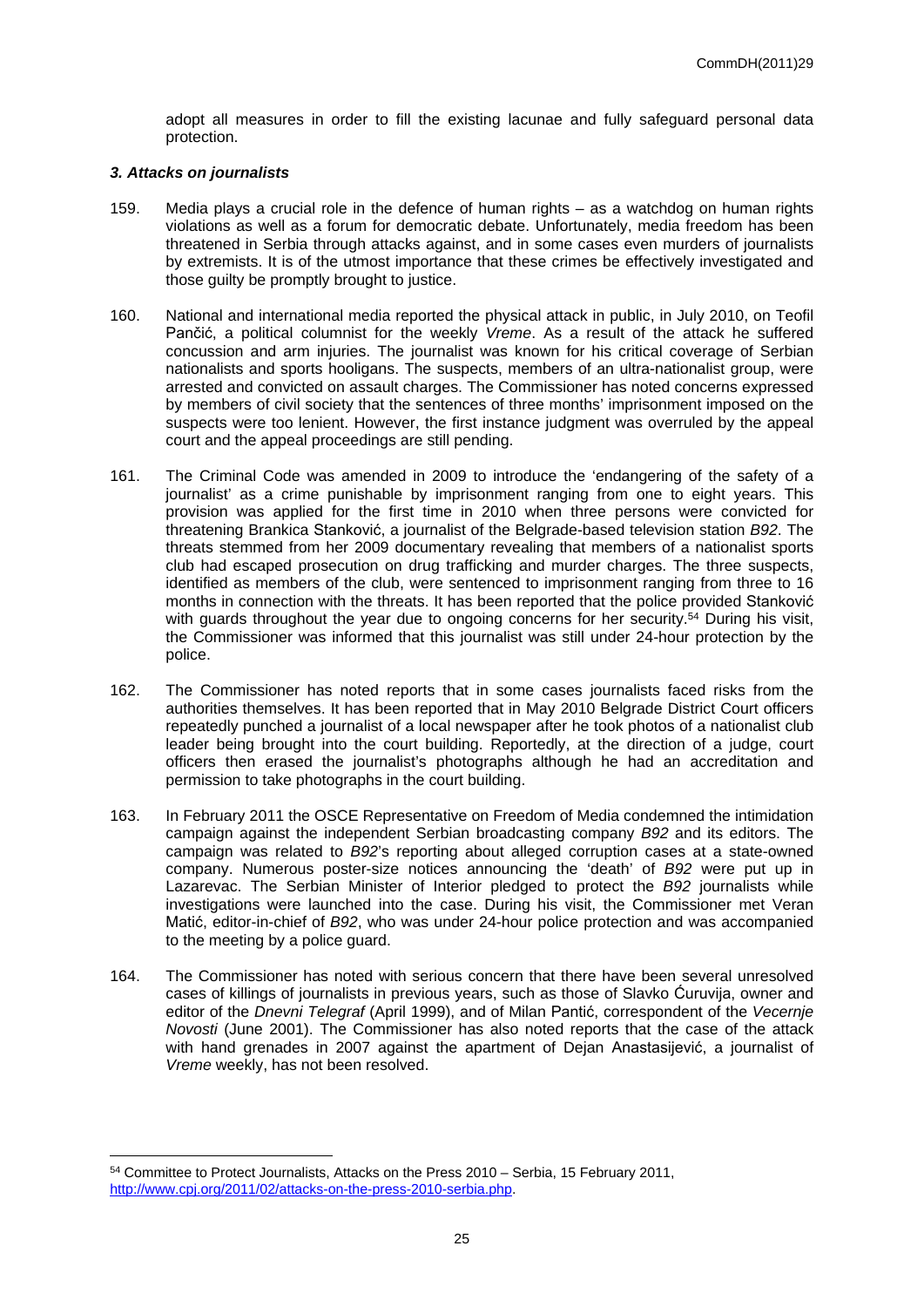#### *Conclusions and recommendations*

- 165. The Commissioner underlines that freedom of expression and media freedom have a crucial role to play in the development and progress of European democratic societies. He recalls the European Court of Human Rights' case-law according to which freedom of expression, in the context of Article 10 ECHR, is applicable not only to information or ideas that are favourably received or regarded as inoffensive but also to those that 'offend, shock or disturb the State or any sector of the population'.
- 166. The Commissioner stresses that defamation should be decriminalised and unreasonably high fines in civil cases relating to media should be avoided. The Commissioner welcomes in this context the decision of the Serbian Constitutional Court in July 2010 to strike down most of the provisions of a new Law on Public Information, primarily those imposing excessive fines for defamation. At the same time, the media community should be encouraged to promote and apply ethical and professional standards in journalism and to develop a system of effective self-regulation.<sup>55</sup>
- 167. The Commissioner calls on the Serbian authorities to improve the personal data protection system by implementing the relevant legislation and the action plan concerning the Strategy on Personal Data Protection which was adopted by the government in 2010.
- 168. The authorities' prompt reaction nowadays to attacks on journalists are commendable but the Commissioner remains seriously concerned by the competent authorities' failure to resolve past cases of violent attacks against journalists, including the aforementioned murders that took place in 1999 and 2001. The effective investigation of incidences of violence, including murders, against journalists is of key importance. To fail to do so can only encourage impunity for human rights violations.
- 168. The Commissioner urges the Serbian authorities to conduct effective investigations into all of these incidents, in accordance with the established case-law of the European Court of Human Rights and the 2011 Guidelines of the Council of Europe Committee of Ministers *on eradicating impunity for serious human rights violations.*
- 169. Lastly, the Commissioner points out that media plays an important role in countering prejudices and should not perpetuate stereotypes through negative reporting concerning ethnic or religious minorities, in particular Roma. The Commissioner invites the Serbian authorities to promote systematic dialogue with media professionals and relevant civil society groups in order to ensure the elimination of manifestations of anti-Gypsyism and the promotion by media of tolerance and social cohesion.

<sup>55</sup> See Issue Paper on *Ethical Journalism and Human Rights*, 1 March 2011, CommDH/IssuePaper(2011)1, and the Commissioner's thematic web page on media freedom at: [http://www.coe.int/t/commissioner/activities/themes/MediaFreedom/Default\\_en.asp.](http://www.coe.int/t/commissioner/activities/themes/MediaFreedom/Default_en.asp.)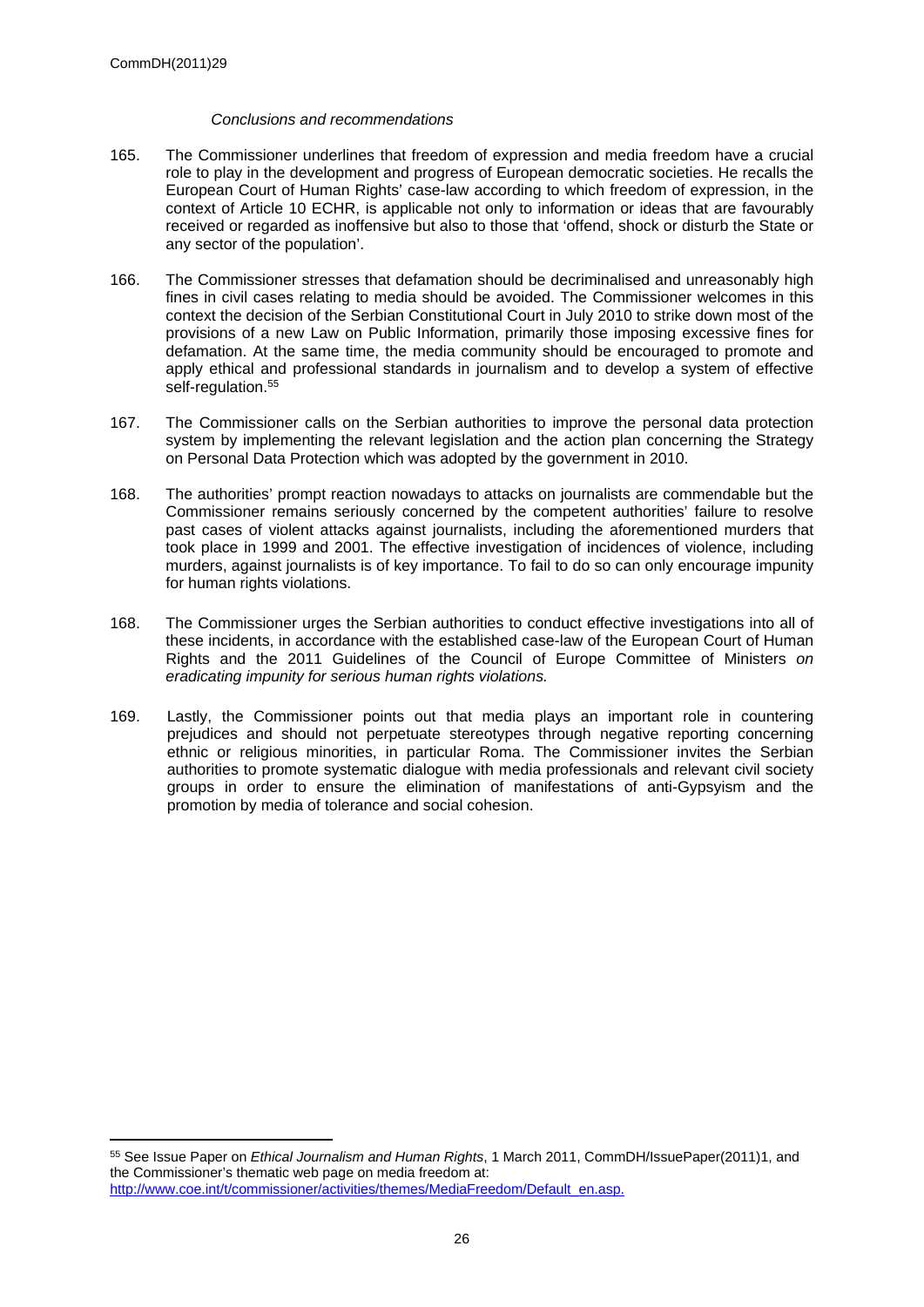### **APPENDIX**

## **Contribution by the Ministry of Justice concerning the Report on the visit by the Commissioner for Human Rights of the Council of Europe Thomas Hammarberg to the Republic of Serbia on 12-16 June 2011**

Paragraph 10 - Negotiations were initiated with Bosnia and Herzegovina to sign an extradition treaty which would provide for the possibility of extradition of own nationals for criminal acts of organized crime, corruption and money laundering and for other serious crimes other than crimes against humanity and against other assets protected by international law (war crimes). The problem with the signing of such a treaty is the entities Constitution of Bosnia and Herzegovina which does not allow for the extradition of their own nationals.

Paragraph 11 - As regards the bilateral agreement with Bosnia and Herzegovina the signing of which was expected, it is noted that Bosnia and Herzegovina has not eventually agreed to its signature. It is hoped that negotiations to sign the treaty will soon be resumed.

Paragraphs 75 and 76 - In addition to the enumerated other laws governing this area, the attention is being drawn to the fact that the Criminal Code of the Republic of Serbia contains an Article 387 relating to racial and other forms of discrimination, in particular its subparagraph 4 which reads as follows:

"*Whoever disseminates or otherwise make publicly available texts, pictures or any other presentations of ideas or theories propagating or inciting hatred, discrimination or violence against other persons or groups of persons on the basis of race, colour, religion, nationality, ethnic origin or any other personal characteristic shall be punished by three months to three years in prison."*

The wording "*any other presentations"* refers specifically to hate speech.

Paragraph 153 refers to two judgements rendered by the European Court of Human Rights in relation to the Republic of Serbia because of the conviction of a journalist for libel (Bodrozic and Bodrozic-Vujin judgments of 23 June 2009), in which ECHR found that freedom of expression guaranteed under Article 10 of the Convention for the Protection of Human Rights had been violated.

In the process of execution of the two judgements, the Agent of the Republic of Serbia insisted that the then Supreme Court took a position on the need to distinguish between value judgements and statements of fact in convictions for libel/calumny, on the basis of which the Committee of Ministers adopted its final resolution stating that the Republic of Serbia had complied with all its obligations stemming from the judgements finding violation of freedom of expression on account of convictions for calumny (Lepojic and Filipovic cases), whereas preparations are being made to adopt a final resolution also regarding the Bodrozic and Bodrozic-Vujin cases (This resolution should be adopted at the December meeting of the Committee of Ministers).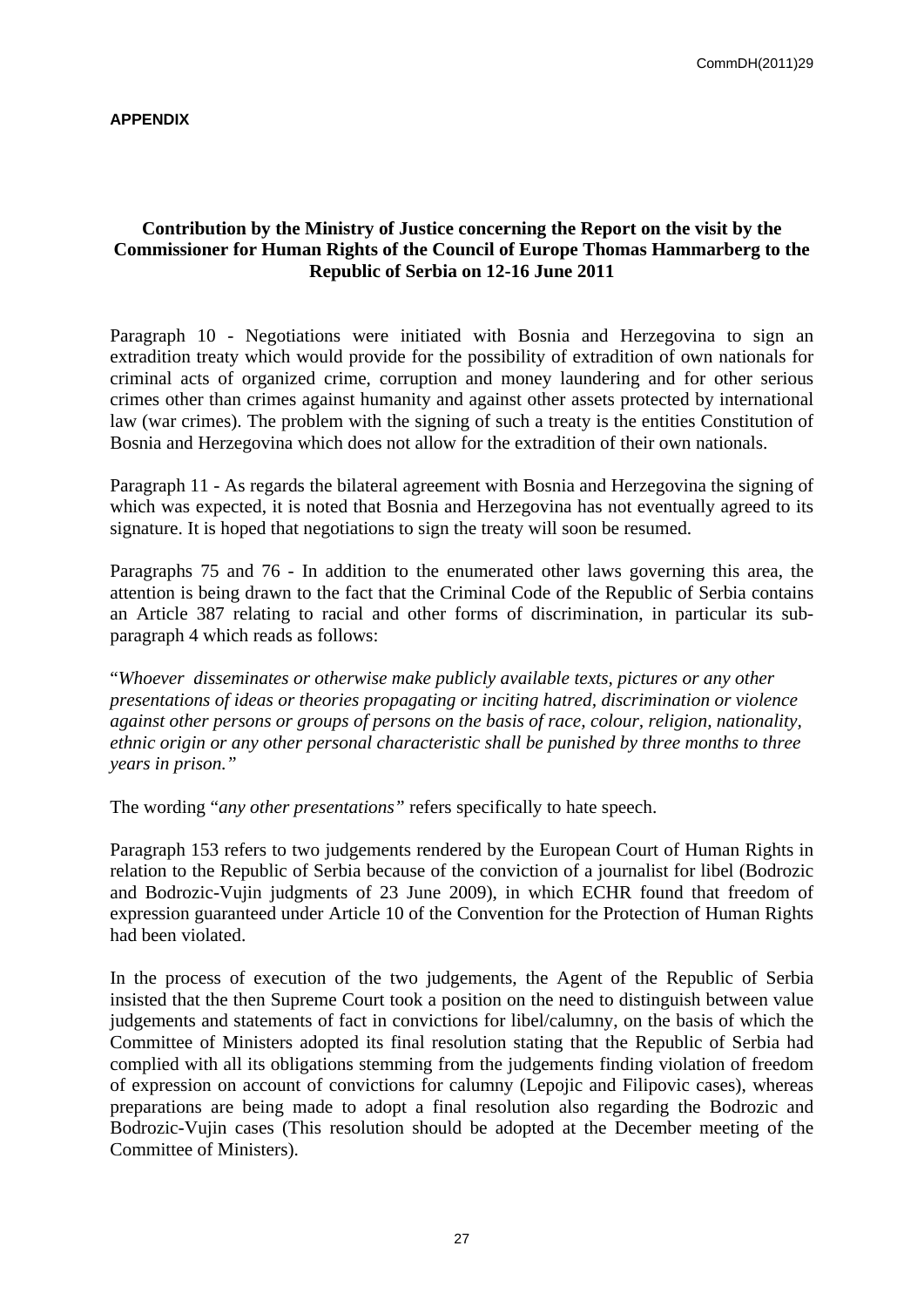In addition, in the context of execution of the two judgements and bearing in mind also the recommendations of the Parliamentary Assembly of the Council of Europe, the Agent pointed to the need for the de-criminalization of calumny immediately following the rendering of the two judgements, which is being considered by the Working Group for Amendments to the Criminal Code.

However, despite the fact that the Supreme Court of Serbia adopted its position regarding the need for making a distinction between statements of fact and value judgements before the European Court of Human Rights, there is another case pending before this Court following the conviction of a journalist for calumny (Milisavljevic case). In this particular case, the journalist was found in contempt of court during the proceedings on calumny charges. As a result, there was no likelihood, as indicated in the Report by the Commissioner for Human Rights, of replacement of the fine with an effective custodial sentence.

In any case, a solution could be to amend criminal legislation and decriminalize calumny, but above all a solution lies in the proceedings of national courts conducted in accordance with the standards established by the case law of the European Court of Human Rights, because in the countries which have retained calumny as a criminal offence, national courts take much more account of the standards from the practice of ECHR.

We associate ourselves with the recommendation of the Commissioner for Human Rights concerning the need to elucidate cases of deaths of journalists as well as all cases of disappearances in accordance with ECHR standards. Otherwise, Serbia will find itself in a situation having to answer for violations of Articles 2 and 3 of the European Convention for the Protection of Human Rights and Fundamental Freedoms.

Paragraph 158 - As already indicated, the Strategy for the Protection of Personal Data was adopted in 2010 and the Ministry of Justice is making efforts to have an Action Plan on the Implementation of the Strategy adopted as soon as possible. The Action Plan is currently in the process of preparation and its adoption is expected within the shortest possible period of time.

It is recalled that the recommendations of the Report relating to the competences of the Ministry of Justice have been referred to the sections and institutions concerned for further action by them. This is primarily true of the recommendation relating to amendments to the relevant laws, the Criminal Code in the first place. These recommendations have been forwarded to the Working Group drafting amendments to these laws. Furthermore, the recommendations have also been transmitted to the Working Group drafting the Law on *pro bono* legal aid which is expected to be adopted in November 2011.As far as the training of judges and prosecutors on the subject of hate crimes, the LGBT population is reminded that the Judicial Academy is caring out continuously training courses in anti-discrimination, including the above-mentioned fields, and that the recommendations contained in the Report will surely be transmitted to the Judicial Academy, as well.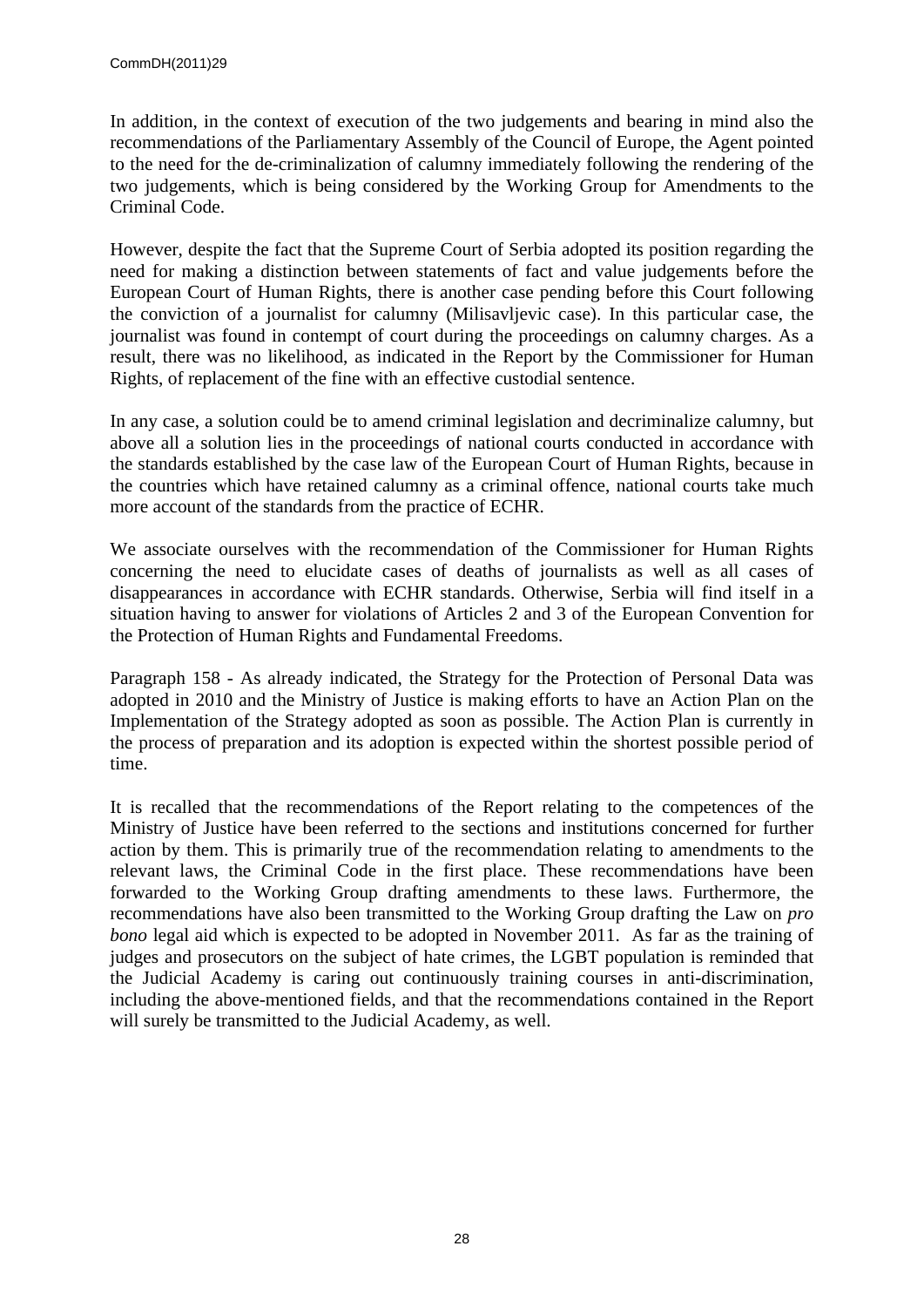Republic of Serbia OFFICE OF THE WAR CRIMES PROSECUTOR No. A 330/2011 12 September 2011 Belgrade VM

### MINISTRY OF JUSTICE European Integration and International Projects Sector Belgrade

In reference to your letter forwarding the report on the visit by the CoE Commissioner for Human Rights to the Republic of Serbia on  $12 - 15$  June 2011, we would like to make the following comments which fall within the field of our activity:

The assessment of the regional cooperation on war crimes cases and the recommendation that much more should be done to sign an agreement between the Prosecutor's Office of Bosnia and Herzegovina and the Office of the War Crimes Prosecutor of the Republic of Serbia on evidence exchange in war crimes proceedings deserve to be commented on. Namely, the Republic of Serbia, i.e. the Office of the War Crimes Prosecutor of the Republic of Serbia did its best in the past to have this agreement signed. On two occasions, the Office of the War Crimes Prosecutor agreed to the modifications forwarded by the other party and in spite of it all, the Prosecutor's Office of Bosnia and Herzegovina simply cancelled, on 22 June 2011, the already scheduled and agreed signature of the Agreement between the two parties.

Nevertheless, it should be recalled that the Office of the War Crimes Prosecutor did all it could to have the two parties sign such an agreement. So, the Office scheduled new negotiations for the conclusion of the agreement to take place on 16 September 2011, in Belgrade.

The assertion that progress on war crimes cases has been slow cannot be supported by the information presented by the CoE Commissioner himself. Sight should not be lost of the fact that since the War Crimes Prosecutor's Office was created in 2004, requests have been made for investigation of 383 persons for war crimes committed in the territory of the former Yugoslavia. Unlike the report by the CoE Commissioner which states that a decision on appeal should be passed in three cases on 15 defendants, the actual situation now is that appeals are currently pending in 5 cases for 17 defendants. As regards the statistics, it should be stressed once again that the Office of the War Crimes Prosecutor, besides the aforementioned legal proceedings, is conducting alongside pre-trial proceedings against several hundred persons involved in many events where attempts are made to track down the perpetrators. Bearing in mind the staffing of the Office of the War Crimes Prosecutor, i.e. that the Prosecutor and his seven deputies perform these functions, that the crimes occurred more than 15 years ago, that after such a long period material evidence is scant, that victims and witnesses are located in the territory of other former Yugoslav Republics, that it is difficult for them to agree to give evidence in another country in particular and relive again their traumatic war experience, that the present legal framework was defined in precise terms only after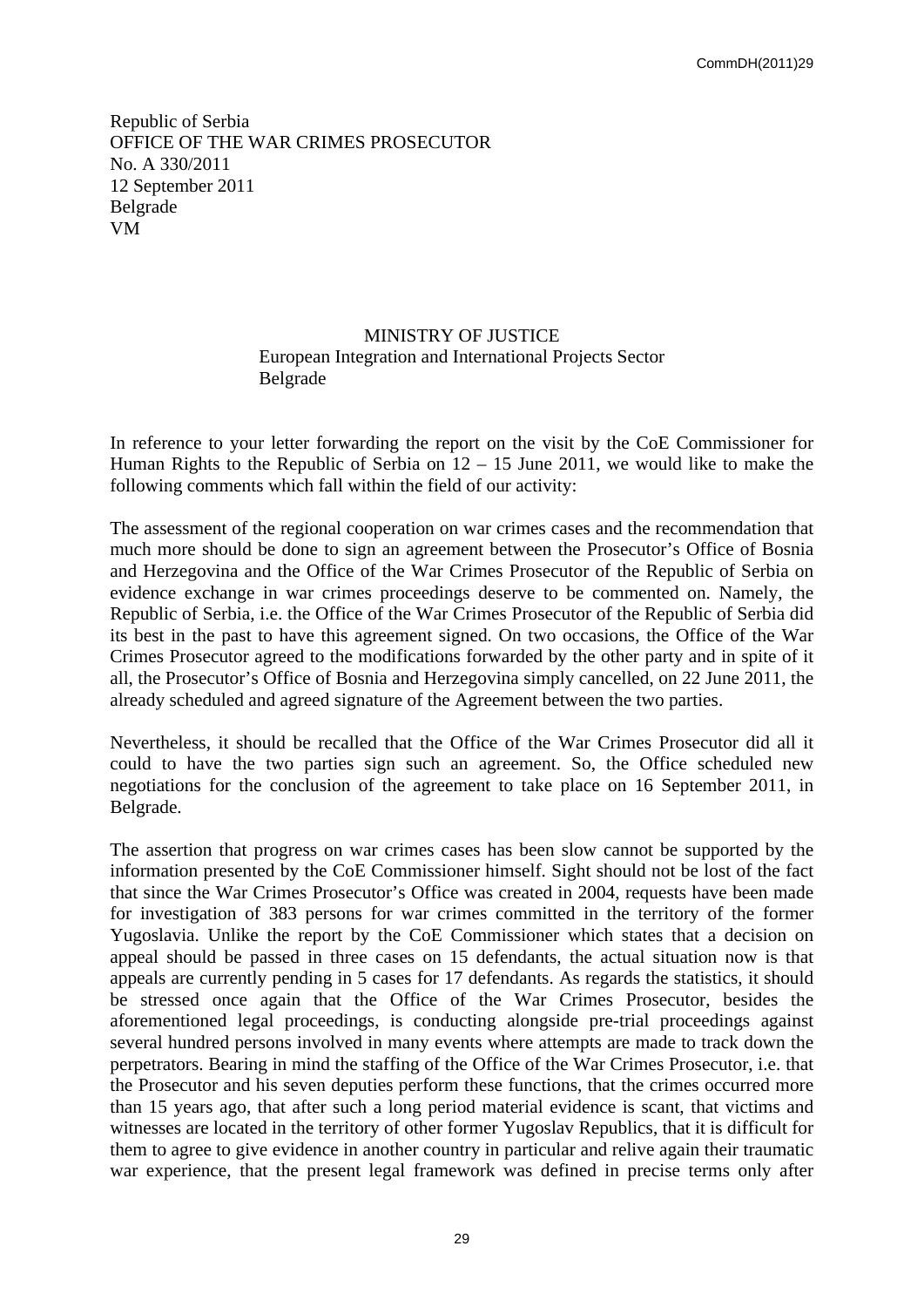problems have been detected in the prosecution of war crimes, and that war crimes are much more complex than common crimes, it is clear that the conclusion that progress on war crimes cases is slow in the Republic of Serbia, is based on incomplete information and on misunderstanding of this complicated subject-matter. Besides these results, as also indicated in the report by the CoE Commissioner, the War Crime Prosecutor, effective from July 2006, coordinated simultaneously the activity of the state authorities regarding the arrest of ICTY fugitive war criminals, including the last two of them Ratko Mladic and Goran Hadzic.

By comparing such accurate statistical information on war crime trials in the Republic of Serbia with the statistics of ICTY which has been working on such cases for much longer, as well as with those compiled by the Prosecutor's Offices in the region, it is clear why the results in trying war criminals in the Republic of Serbia have made the justice of the Republic of Serbia stand out as the region's leader in this respect.

The Office of the War Crimes Prosecutor was commended for its work and cooperation by the Office of the ICTY Chief Prosecutor and it is still an important part of the daily activities relating to war crimes.

Finally, with regard to the part of the report dealing with the problem of witness protection, it should be noted that this is a very sensitive issue and that ICTY has had and still has (Haradinaj case) many problems with successful witness protection. In general, witness protection is an issue addressed in the past by the Office of the War Crimes Prosecutor too, and our opinion is that problems in this regard will be successfully resolved once the competence for it transfers to the Ministry of Justice.

> DEPUTY WAR CRIMES PROSECUTOR Veselin Mrdak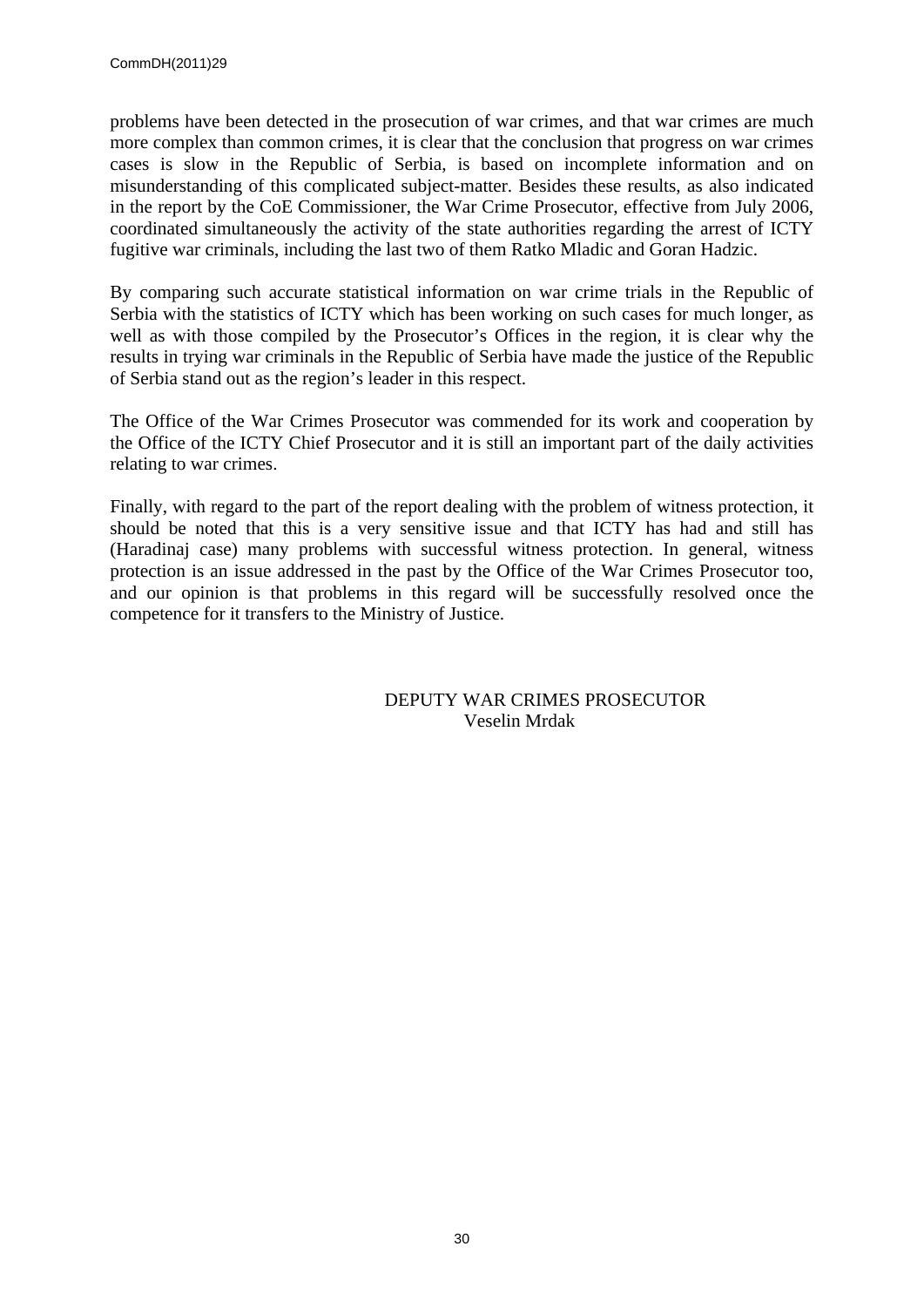Republic of Serbia Government Ministry of Labour and Social Policy International Cooperation, European Integration and Projects Department 22-26 Nemanjina St. Belgrade Ref: 337-00-99/2011-16

15 September 2011

### **Comments on the Report on the Visit of Council of Europe's Commissioner for Human Rights, Mr. Thomas Hammarberg to the Republic of Serbia, 12-15 June 2011**

We wish to inform that, regarding our field of activities, we have no objection to above referenced the Report. However, with reference to para 128 regarding the work of centers for the infirm, elderly or senior citizens, we wish to add following comments:

Para 128 of the Report states: "The Ministry of Labour and Social Policy in relation to these centers", and a reference is made to private homes for the accommodation and care for the infirm, elderly or senior citizens, "there is no inspection work".

According to the records of the Ministry of Labour and Social Policy, there are 77 such licensed private institutions operating in the Republic of Serbia and 13 operating in the autonomous province of Vojvodina.

After the inspection conducted in 2010, the Ministry of Labour and Social Policy closed 13 of those institutions in 2010 and 8 in 2011. We suggest that this information be attached to the Report as a commentary.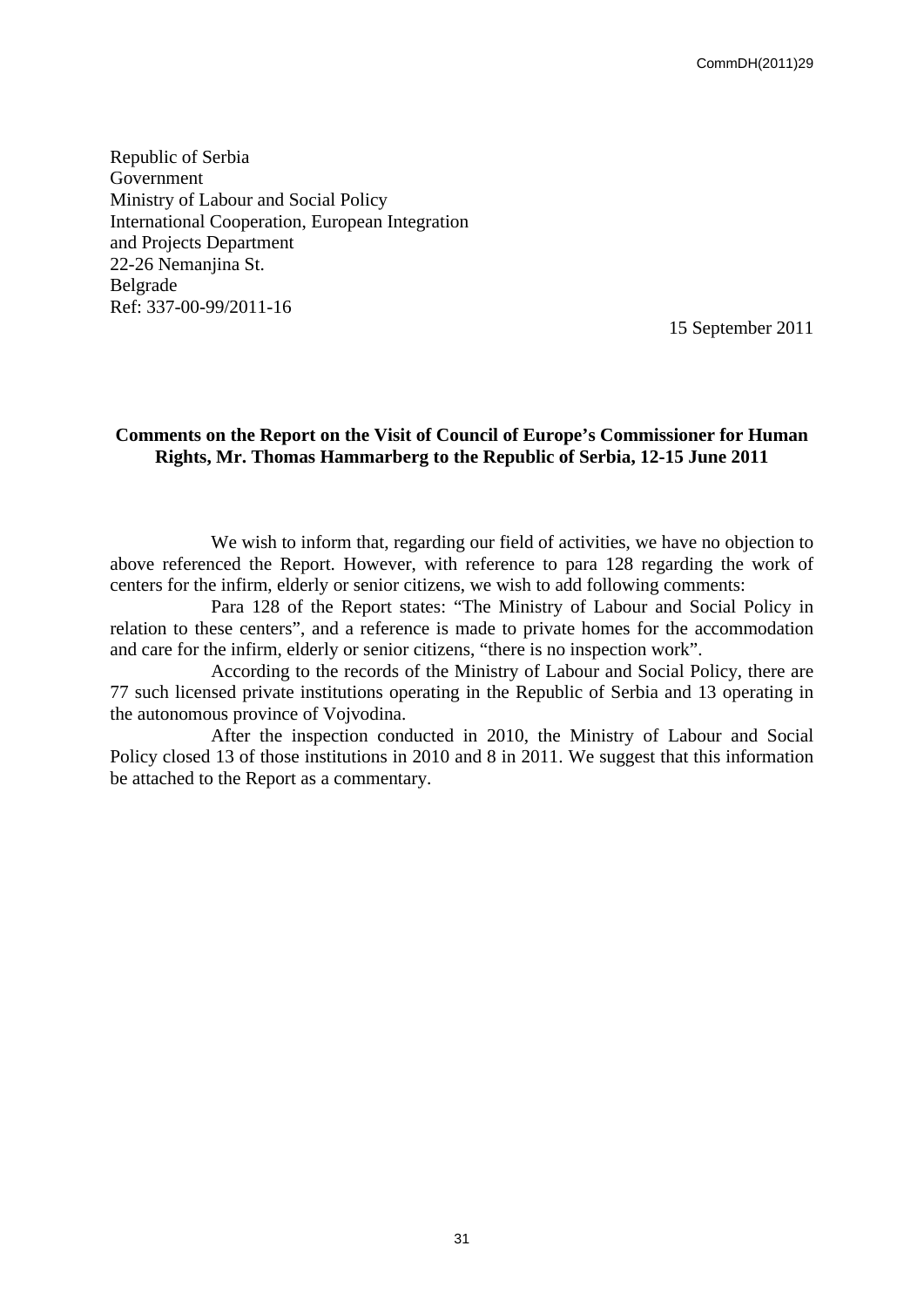**THE MINISTRY OF HUMAN AND MINORITY RIGHTS, PUBLIC ADMINISTRATION AND LOCAL SELF-GOVERNMENT Human and Minority Rights Directorate Bulevar M. Pupina 2 11070 Belgrade 15 September 2011**

## **COMMENTS ON THE REPORT ON THE VISIT OF COUNCIL OF EUROPE'S COMMISSIONER FOR HUMAN RIGHTS, MR. THOMAS HAMMARBERG, TO THE REPUBLIC OF SERBIA, 12-15 JUNE 2011**

Regarding the Report on the visit of Council of Europe's Human Rights Commissioner to the Republic of Serbia, 12-15 June 2011, we hereby submit our comments to the following paragraphs:

109. Аccording to the 2011 UNHCR survey on persons at risk of statelessness in Serbia, 1.5% of Roma are not registered in birth registry books, 5.4% have no identity cards and 2.3% are not regisered in citizens registries. According to UNCHR 6.8% of Roma have been identified as being at risk of statelessness. This concerns local Roma and displaced Roma, and Ashkali and Egyptians from Kosovo, who find themselves without the basic documentation necessary for accessing a number of social and economic rights many years after having been displaced.

110. The Commissinoner has noted that the problem of lack of personal identitiy is complicated by the lack of identity documents of Roma parents who cannot therefore register their own children. This vicious circle has created a generation of so-called "legally invisible" Roma, perpetuating their exclusion from society at large. Without registration and personal identity documents Roma cannot register their residence which is nesessary for exercising a number of social and economic rights. According to the Ombudsman, this problem also affects some non–Roma sitizens. The Commissioner has noted with concern that following his visit, a man who lost his residence and his identity card decided to go on a hunger strike in order to draw the authorities attention to this problem.

111. As an initial step towards remedying the aforementioned situation the authorities have amended, in May 2011, the Law of Identity Card in order to provide the possibillity of issuing temporary identity cards. However, this amendment does not resolve the problem of lack of personal documents, as a temporary ID card can only be issued once a person has registered residence. During the Commissioner's visit, the Minister of Human and Minority Rights, Public Administration and Local Self-Government, Mr Milan Marković and the Ombudsman informed the Commissioner that they proposed an amendment to the Law on Residence aimed at fully remedying this problem, whereby persons who do not have registered residence will get temporary documents with the address of the nearest social care centre. According to the Ombudsman, if enacted, this amendment would solve the problem of lack of personal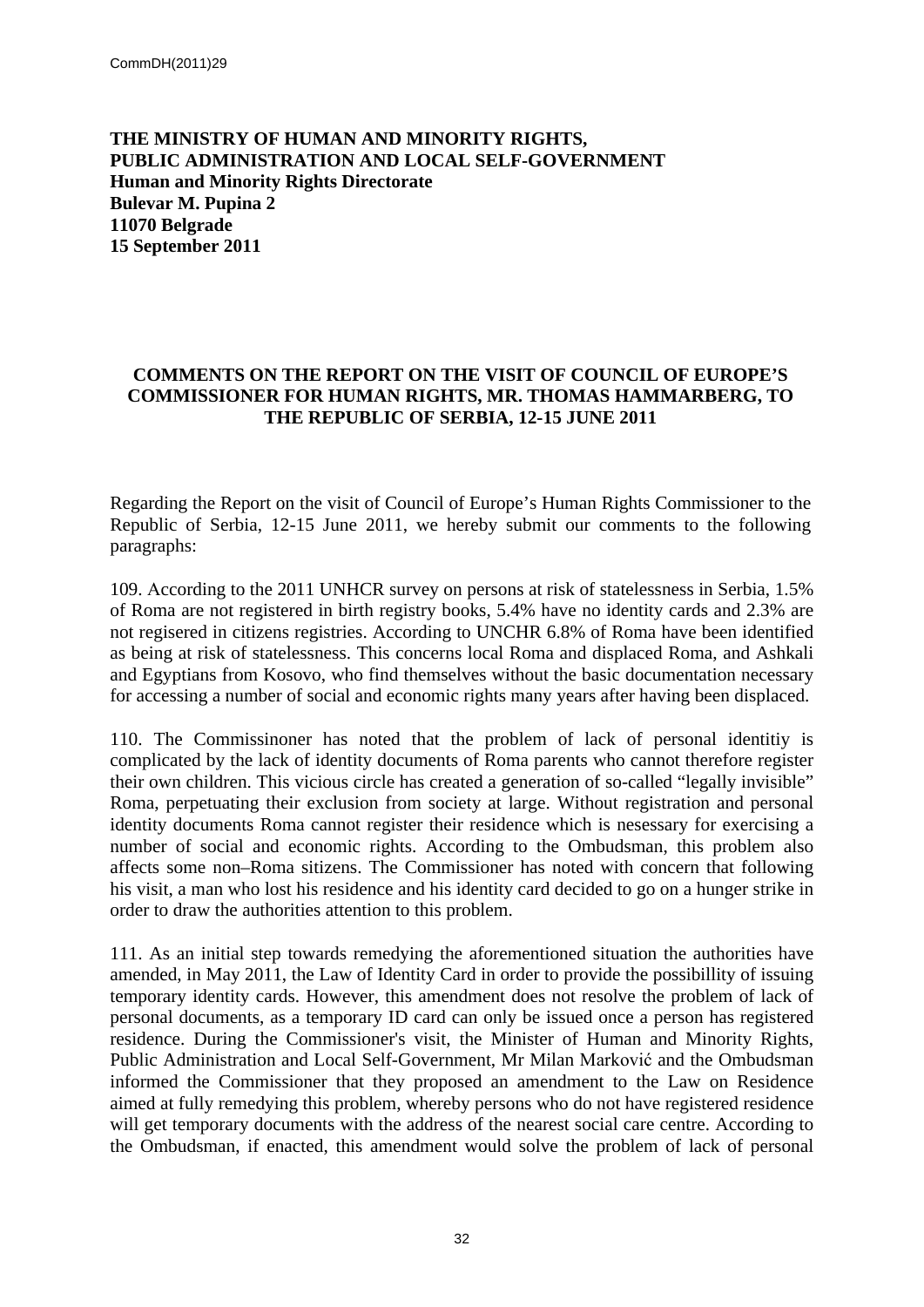identity documents. Following his visit, the Commissioner has been informed that the aforementioned amendment to the Law of Residence has not yet been adopted.

112. During the Commissioner's visit, the Minister of Human and Minority Rights, Public Administration and Local Self-Government, Mr Milan Marković, informed the Commissioner that this ministry, in co-operation with the Ombudsman, has prepared a set of amendments to existing regulations aimed at facilitating the registration of Roma at birth. In this context the above ministry has been in contact with the National Roma Council and plans to register and provide legal aid to all Roma in settlements within a timeframe of two years starting from September 2011.

138. The Commissioner reminds deeply concerned by the situation of Roma who remain forcibly displaced from Kosovo and still lack personal identity documents. He is particularly concerned by the related, persistent problem of non-registration of Roma children upon birth. The Commissioner welcomes the commitment shown by the Serbian government and urges the authorities to promptly follow up on their plan aimed at facilitating access of all Roma to personal identity documents. In this regard, the Commissioner urges the authorities to enact an amendment to the Law of Residence which would provide that persons who do not have registered residence will get temporary documents with the address of the nearestsocial care centre.

### **Comments:**

**The Ministry of Human and Minority Rights, Public Administration and Local Self-Government has meanwhile taken significant steps in order to clarify all disputable issues related to exercising rights of inscription of the fact of birth of Roma national minority members in birth registers. Inter alia, the following activities have been undertaken:**

**1) The Ministry of Finance has been sent a proposal to amend the Law on Republic's Administrative Taxes in the part referring to exemption from payment for administrative taxes on writs and acts pertinent to exercising the right of subsequent inscription in birth registers. Regarding this motion, after a procedure aligned to the Government's Rules of Procedure, on June 16 2011 the Government established the Bill on Amendments to the Law on Republic's Administrative Taxes, and the National Assembly of the Republic of Serbia passed the Bill on July 5 2011.** 

**2) The Ministry of Justice has been sent a request to amend legislation under its competences prescribing adequate court procedure for establishing the fact of birth and birth register inscription in case when the fact cannot be proven before administrative bodies.**

**3) The Ministry of Justice has been sent a request to amend the Law on Administrative Taxes in order to exempt from payment all cases before courts regarding establishment of the fact of birth necessary for birth register inscription.** 

**4) In order to harmonise working practices and to expedite and facilitate the access of Roma national minority members to birth register inscription, all bodies executing the affairs of birth registers (local and municipal administrations) have received:**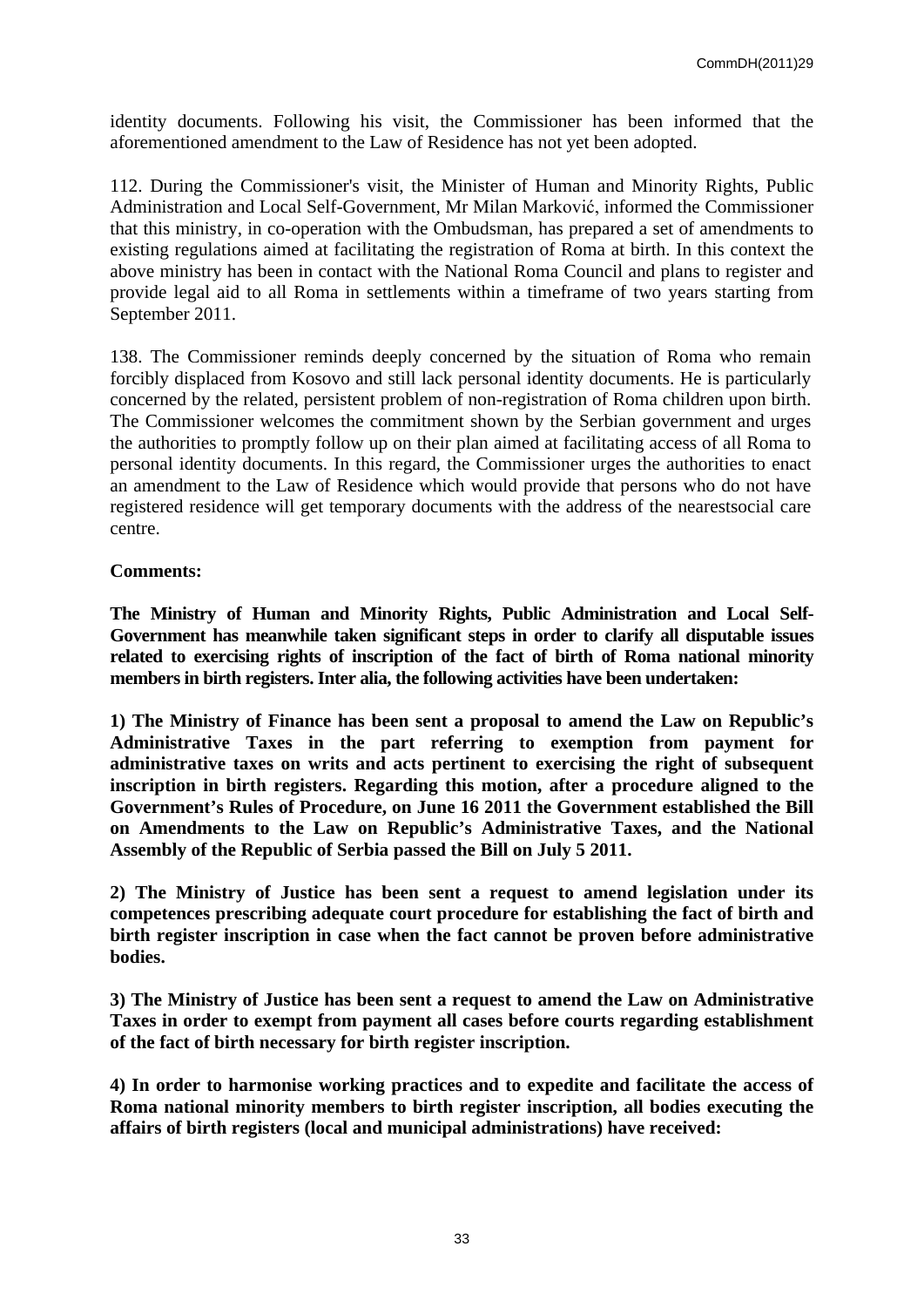**- opinion on implementing the provisions of the Law on Civil Registers and by-laws passed pursuant to this Law, defining the procedure of subsequent inscription of the fact of birth in birth registers;**

**- instruction on the way of proceeding for the bodies managing the firstinstance procedures for birth registers upon requests for subsequent inscription of the fact of birth in birth registers, with addenda – a sample of certificate issued to persons submitting the request for subsequent inscription in birth registers in order to exercise the right to exemption from paying the legally-envisaged administrative taxes for writs and acts regarding exercising this right and the Information on the Procedure of Exercising the Right of Subsequent Inscription of the Fact of Birth in Birth Registers that the body is obliged to deliver to the applicant of the request for subsequent inscription of the fact of birth in birth register;**

**- opinion of the way of managing the cases where evidence of the fact of birth before the body competent for the subsequent inscription of the fact of birth in birth register entails disproportional costs.** 

**5) Остварена је сарадња са локалним координаторима за ромска питања ради пружања помоћи свим лицима која нису у уписана у матичну књигу рођених да остваре то своје право пред надлежним органом.**

**6) In order to implement the Action Plan for Implementing the Strategy for Improvement of the Roma position in the Republic of Serbia, the Ministry has called for project proposals meant to provide legal aid in the procedures of subsequent inscription of the fact of birth in birht registers.** 

**With that, it should be emphasised that the procedures for exercising right to subsequent inscription of the fact of birth in birth registers, envisaged by the Law on Civil Registers and by-laws adopted pursuant to this Law, enabled 9,573 persons to exercise that right in 2009, while 7,996 persons exercised this right in 2010. It is impossible to determine how many Roma national minority members were among these persons, given the fact that the Constitution og the Republic of Serbia guarantees the freedom of expressing nationality and nobody is obliged to declare one's nationality, so the fact of national appurtenance is not inscribed in the birth register.** 

**Regarding the note that Roma from the Autonomous Province of Kosovo and Metohija still do not possess personal documents, and bearing in mind that certain number of registers for Kosovo and Metohija have been destroyed or lost, by Law on Civil Registers and Instruction on Keeping Civil Registers and register forms comprehensively define the area of renewing the inscription of a certain fact in a register, before relevant authorities, by Article 6 Paragraph 4 of this Law. This way, all internally displaced persons and other persons inscribed in these books, including the Roma national minority members, are enabled to exercise these rights without any impediment. This can be illustrated by the fact that only in 2009 and first half of 2010 559,379 birth certificates were issued from registers kept for local self-government units in that territory. Also, according to the data provided by local administrations keeping the registers, by the end of 2010 more than 120,000 inscriptions on civil registers were renewed. In this case as well, due to the above-stated reasons, it is impossible to give the figures of Roma national minority members covered by this. It should be emphasised**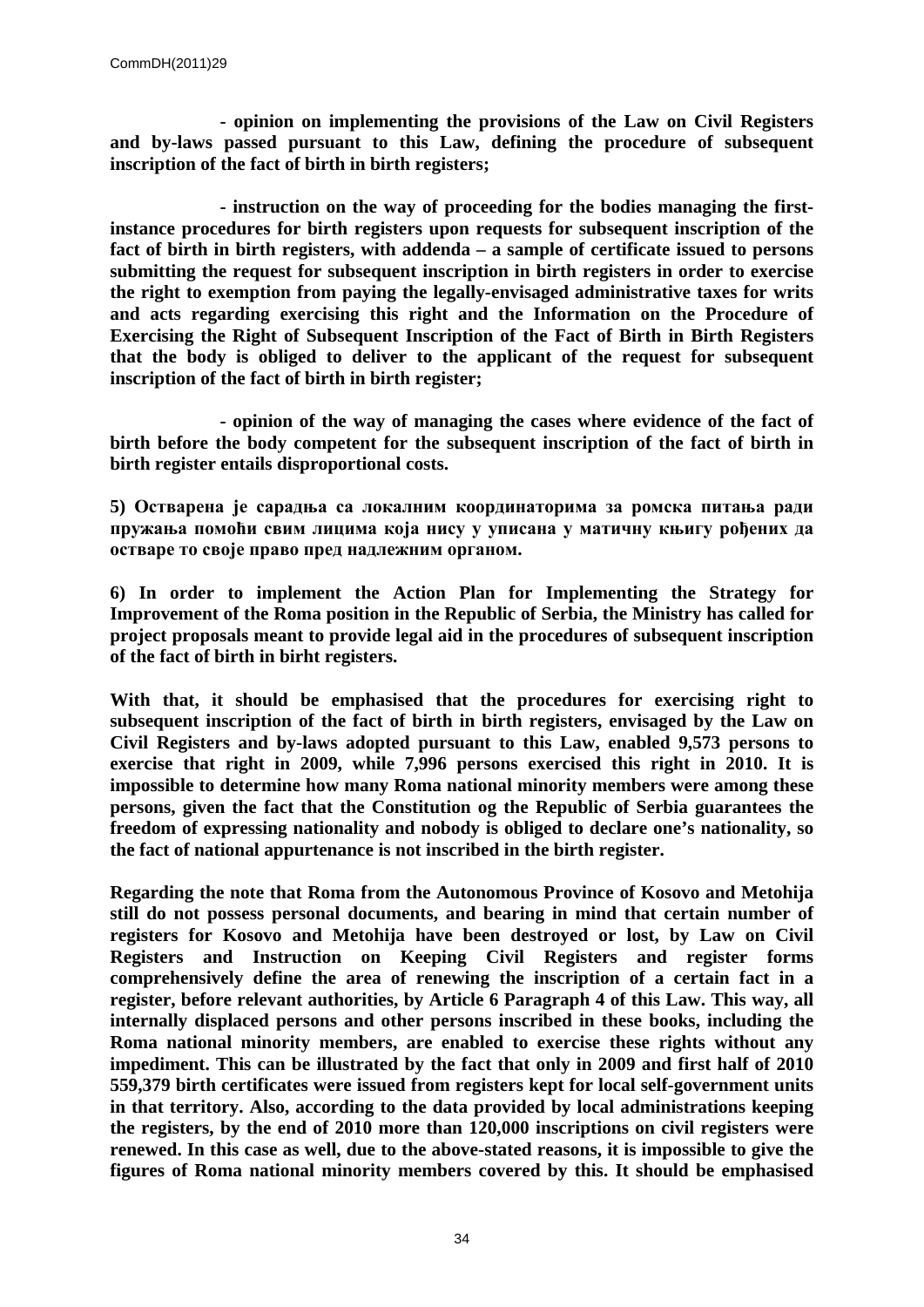**that according to the civil register regulations, a person who cannot get a renewed inscription through adiministrative procedure, due to the lack of evidence, can file a complaint to competent court regarding the establishment of relevant facts and once the enforceable decision is taken, the fact will be entered into civil register.** 

**The Government of the Republic of Serbia has adopted a proposal of the new Law on Residence and Sojourn. The proposed Law on Residence and Sojourn enshrines the provisions that will enable the persons without a registered stay to obtain provisional documents with the address of the nearest social work centre. It has been pending for adoption in the Parliament since 6 September 2011.**

135. The authorities are called upon to amened the formulation of the criminal offence of "incitement to national, racial or religious intolerance" so that it includes all forms of hate speech, in accordance with the Council of Europe Commitee of Minister's Recommendation No. R (97) 20 on 'hate speech'.

### **Comment:**

**The legislative profile according to the so-far Penal Code has been harmonised with the principles of the European Convention on Human Rights, so regarding hate crime and hate speech incrimination (legislative capacity) has been expanded and sanctions are applied not only to dissemination of racial, national or religious intolerance, but also to any other intolerance resulting in violence motivated by different convictions, life style, sexual orientation or other differences. Monitoring by the Republic's Public Prosecutor has been institutionally provided in the scope of the competences for criminal acts in the domain of violation of human and civic rights guaranteed by the Constitution of the Republic of Serbia, the criminal justice protection of which has been transposed into our domestic legislation from the international criminal law.**

**Also, the new Penal Code is being drafted, with innovation in the area of hate crime.**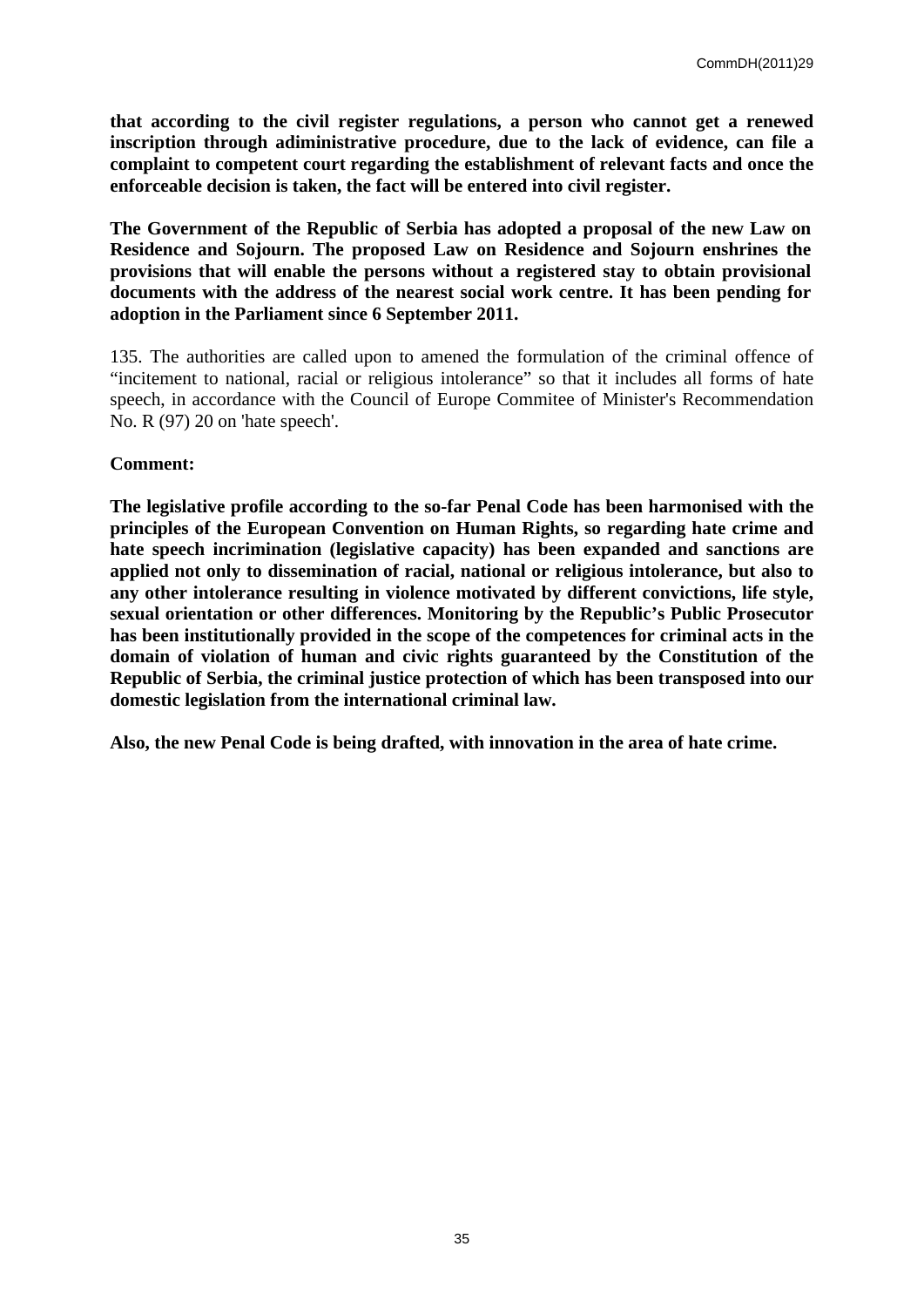REPUBLIC OF SERBIA COMMISSIONER FOR THE PROTECTION OF EQUALITY

Belgrade Ref: 995/2011

12 September 2011

### **Comments on the Report on the Visit of Council of Europe's Commissioner for Human Rights, Mr. Thomas Hammarberg to the Republic of Serbia, 12-15 June 2011**

- Chapter II comprises, on its second page, personal characteristics contained in the Anti-Discrimination Law of the Republic of Serbia. Bearing in mind that it is a quotation, we wish to draw your attention to the fact that the Anti-Discrimination Law includes a large number of personal characteristics and therefore we suggest that you quote all of them or indicate, in some other way, that the enumerated characteristics are not the only one, pursuant to the Law. The Anti-Discrimination Law contains race, colour, ancestry, nationality, national affiliation, ethnic origin, language, religious or political affiliation, sex, gender, sexual orientation, property, birth, genetic characteristics, health, disability, marital and family status, criminal record, age, appearance, membership of political, trade union or other organizations and other real i.e. presumed personal characteristics.